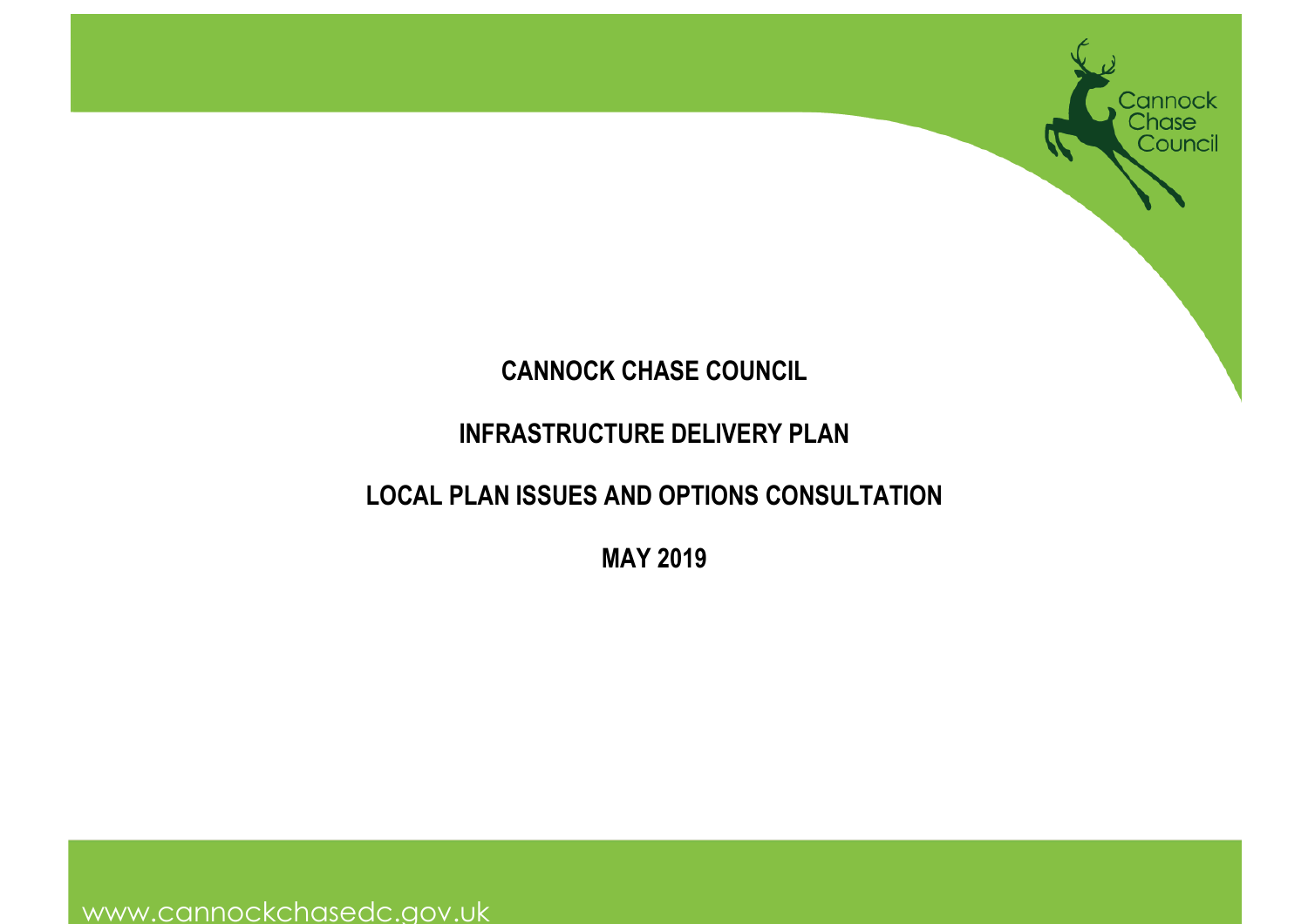# **Contents**

### **Overview and Structure of the Infrastructure Delivery Plan**

# **Infrastructure Delivery Plan:**

### **Physical infrastructure**

- **Transport**
- **Energy**
- **Water and Drainage**
- **Waste**
- **ITC**
- **Public Realm**

# **Green and Historic Infrastructure**

- **Open Space**
- **Rivers**
- **Historic Landscapes**

# **Social and Community Infrastructure**

- **Education**
- **Employment**
- **Children's Services/specialised services**
- **Health/wellbeing**
- **Community Services**
- **Culture**
- **Leisure**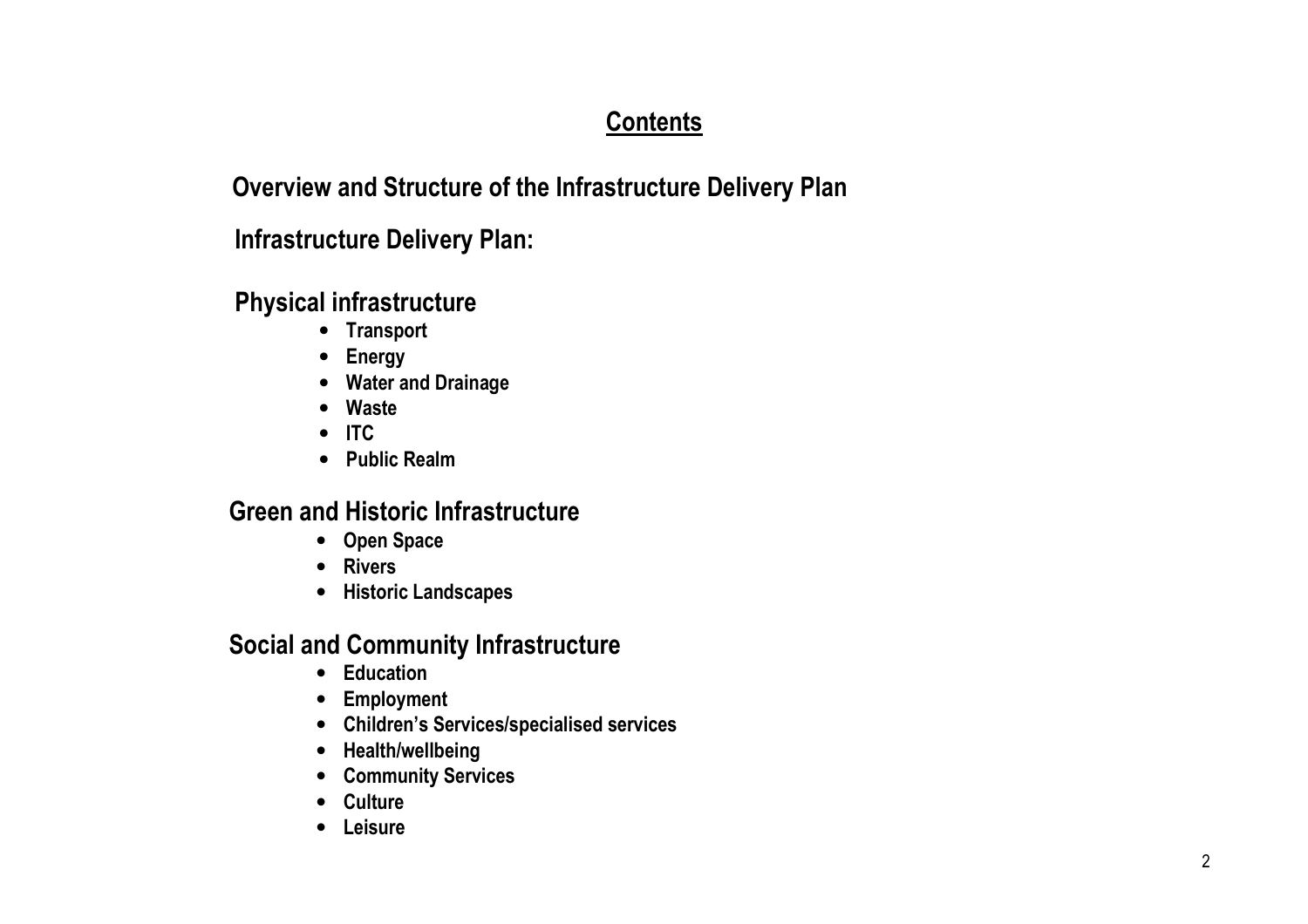# **Overview and Structure of the Infrastructure Delivery Plan**

Infrastructure planning is an essential element in ensuring that the Local Plan is deliverable. The term infrastructure refers to all of the requirements that are needed to make places function efficiently and effectively and in <sup>a</sup> way that creates sustainable communities. Infrastructure is commonly split into three main categories, defined as:

Physical: the broad collection of systems and facilities that house and transport people and goods, and provide services e.g. transportation networks, housing, energy supplies, water, drainage and waste provision, ICT networks and public realm.

Green and Historic**:** the physical environment that forms part of the character and setting of our towns and villages. A network of multi-functional open spaces, including formal parks, gardens, woodland, green corridors, waterways, street trees and open countryside. It also includes built heritage assets which form part of the physical environment.

Social & Community: the range of activities, [organisations](https://Social&Community:therangeofactivities,organisationsandfacilitiessupportingtheformation,developmentandmaintenanceofsocialrelationshipsinacommunity.It) and facilities supporting the formation, development and maintenance of social relationships in a community. It can include the provision of community facilities (education, healthcare, community centres, sports & leisure facilities) as detailed in the Community Infrastructure Levy (CIL) regulations. In its broadest sense (and for the purposes of this IDP) infrastructure can also include small scale funding to assist local projects, skills development and volunteering.

The Infrastructure Delivery Plan (IDP) identifies the infrastructure required to support delivery of development during the plan period. The categories outlined above are reflected in the structure of the IDP.

The IDP identifies, as far as possible:

- Infrastructure needs and any infrastructure already committed;
- -Costs;
- Responsibilities for delivery;
- Funding sources, identifying where developer contributions will be required;
- Indicative funding gaps and the potential nature of developer contributions; and
- **Timescales**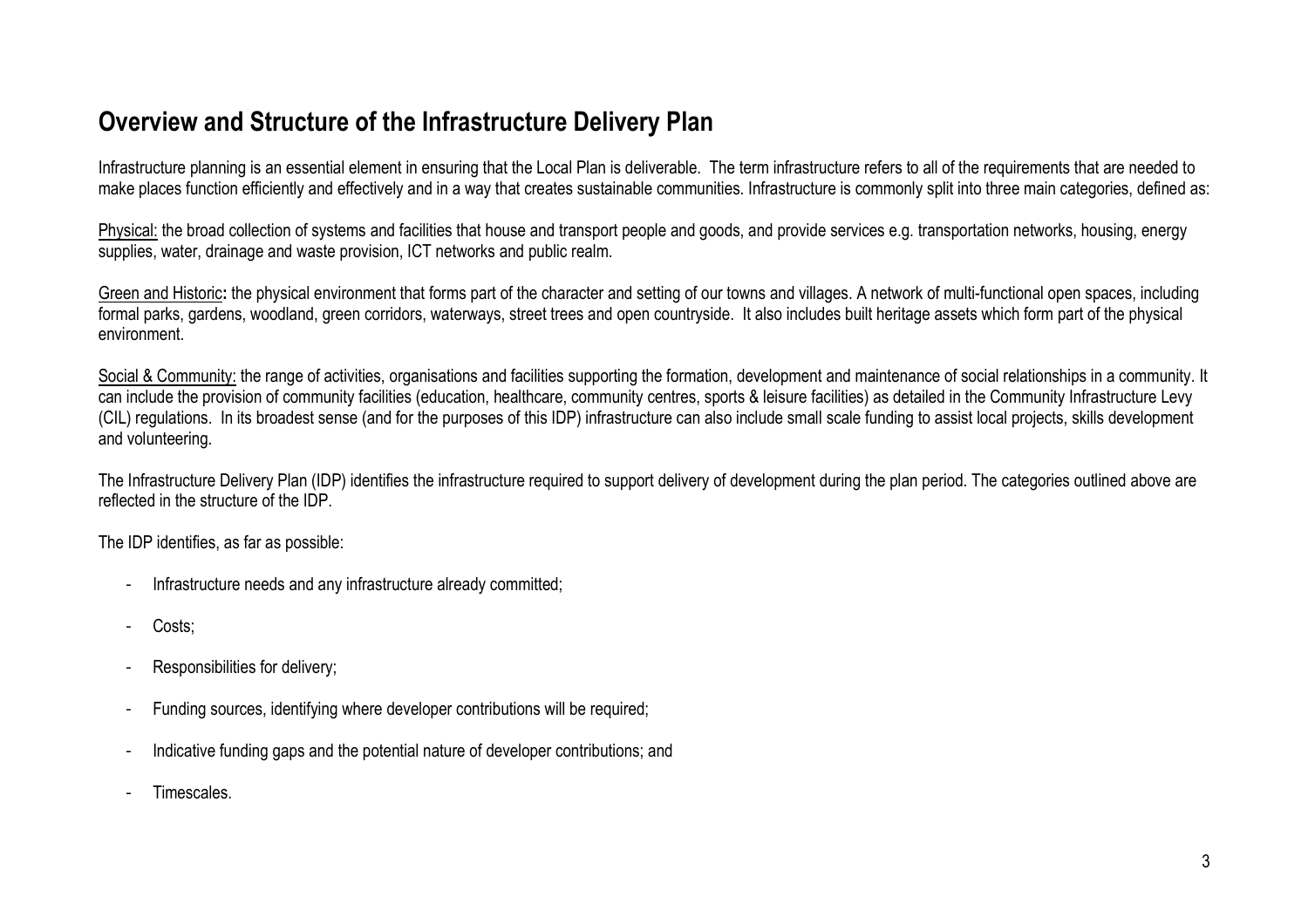The IDP also identifies elements of required infrastructure as 'critical' or 'priority' according to their importance to delivery of the overall Local Plan strategy. 'Critical' items are those which physical development can not occur without and/or are necessary for delivery of the overall Local Plan strategy. 'Priority' items are those to support delivery of physical developments and elements of Local Plan policy, but are not 'critical'. Links to the Local Plan Objectives are provided to identify key linkages between the infrastructure needs and delivery of the Local Plan priorities.

The current Local Plan (Part 1) was adopted in June 2014 which identified growth and infrastructure requirements for the period 2006-2028. The Council is currently undertaking <sup>a</sup> Local Plan Review, which will identify growth and infrastructure requirements for the period 2018-2036. This updated version of the IDP (from 2014) therefore reflects the infrastructure needs for the current adopted Local Plan (Part 1) and highlights matters to be considered further as part of the Local Plan Review. The IDP is <sup>a</sup> live document, updated on <sup>a</sup> regular basis as circumstances change and its production is guided by ongoing engagement with <sup>a</sup> range of infrastructure providers. During the preparation of the Local Plan, the Council will work with key service and infrastructure providers and undertake discussions about the level of growth proposed for the District and the distribution of this growth. This is via <sup>a</sup> range means including individual meetings or correspondence, joint working on evidence base documents, and consultation responses to Local Plan consultations (and the accompanying IDP). The IDP has evolved over this process and ongoing consultation with key stakeholders will continue to update the IDP. These partnerships will be maintained throughout the plan period to help monitor implementation and delivery of infrastructure requirements as well as keeping these requirements up to date.

It should be recognised that the delivery of the full range of infrastructure needs of existing and new communities is dependent on partnership working between <sup>a</sup> variety of public, private and voluntary sector agencies. The actual delivery of infrastructure projects on the ground alongside new development in the District relies on the work of <sup>a</sup> range of statutory agencies (such as the County Council, Highway's England, Clinical Commissioning Groups) and other organisations in order to implement them. The relevant delivery agencies for the items of infrastructure are outlined in the Infrastructure Delivery Plan (as far as possible). The funding of infrastructure is discussed further below.

#### **Infrastructure Funding1**

Infrastructure requirements will be funded by <sup>a</sup> variety of different mechanisms which will vary over the plan period. The IDP identifies as far as possible the committed and potential funding sources of the identified infrastructure needs. The key sources of funding over which the planning system can have <sup>a</sup> direct influence are as follows.

Community Infrastructure Levy (CIL): This is <sup>a</sup> tax on development introduced by Regulations in 2010 which can potentially fill or partially fill <sup>a</sup> funding gap to secure provision of infrastructure needed to deliver the policies and proposals in the Local Plan which cannot be delivered from other funding sources. The levy can also be used for ongoing maintenance of infrastructure. It can be levied on most forms of built development (excluding residential extensions, development for charitable purposes, affordable and self-build housing, as well as other minor exemptions) at the time planning permission is granted and collected when development is started. The levy is set in £s per square metre and must only be charged at <sup>a</sup> level that does not make delivery of development unviable following <sup>a</sup> general assessment of local development viability issues. The Council has adopted its CIL charging schedule which commenced on the 1<sup>st</sup> June 2015. This also entailed the adoption of a list of

<sup>1</sup> It should be noted that the Government is currently undertaking <sup>a</sup> review of infrastructure funding measures, mainly via updates to national policy, guidance and the CIL Regulations (2010, as amended). For the most recent consultation on this please see https://www.gov.uk/government/consultations/developer-contributions-reform-technical-consultation. The most up to date position with regards to infrastructure funding will be reflected in updates to the IDP.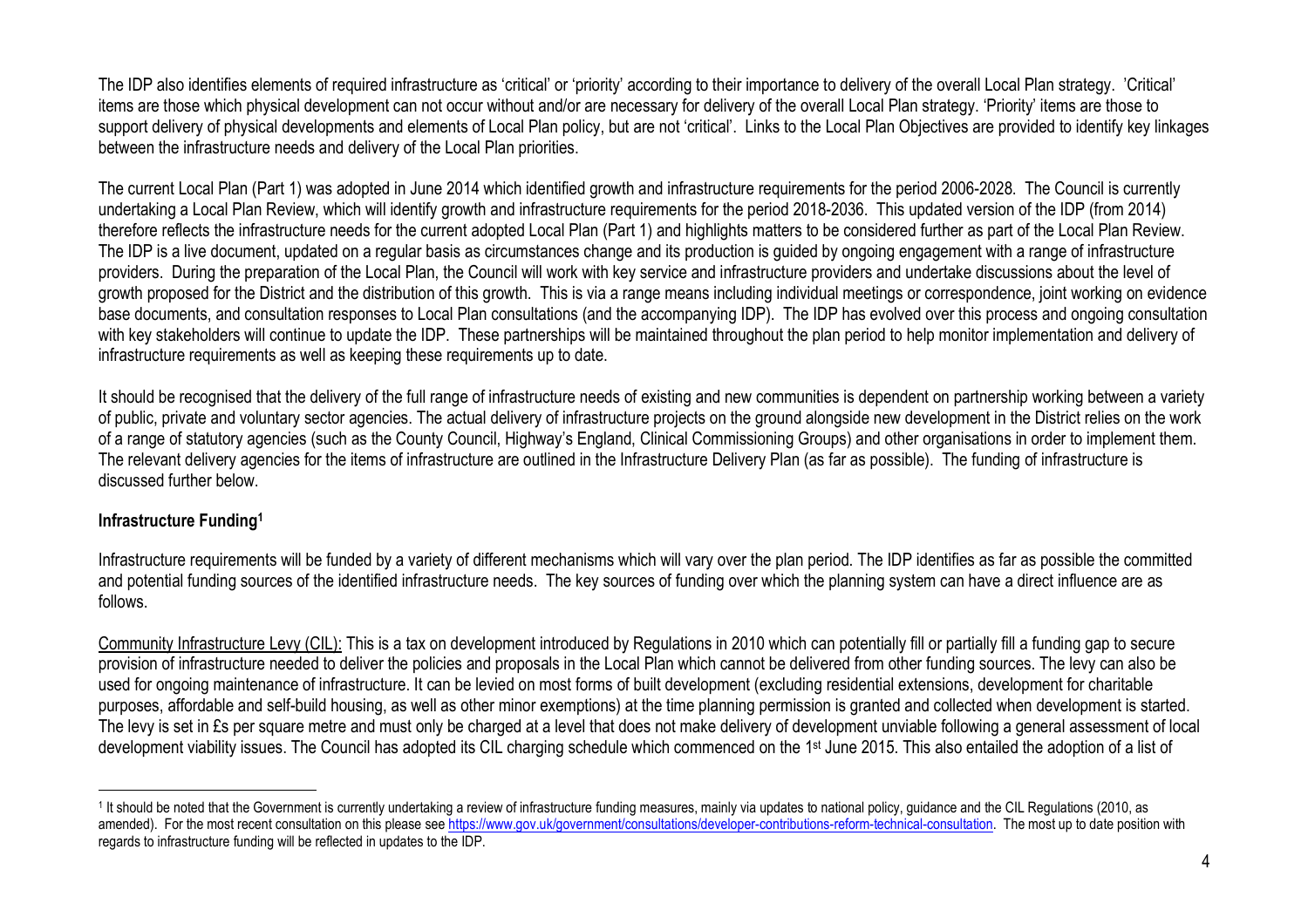projects to be supported with CIL funding agreed in consultation with delivery partners e.g. the County Council, Parish Councils. Items included on the list (known as <sup>a</sup> Regulation 123 list) cannot also be the subject of <sup>a</sup> Section 106 planning obligation.

Section 106 Obligations: Section 106 of the Town & Country Planning Act 1990 is <sup>a</sup> well established part of the development management process, whereby obligations can be sought from individual developments either in cash or in kind towards provision of infrastructure, the need for which arises from the impact of the developments on e.g. transport networks and services, demand for education, open space sport & recreation facilities, nature conservation interests. This is also the normal mechanism for securing <sup>a</sup> percentage of affordable housing to be delivered by agreement with Registered Providers on commercial house builders' developments or the alternative of <sup>a</sup> financial contribution towards provision of affordable housing elsewhere in the District.

As from April 2010 contributions can only be obtained where they meet three statutory tests which were previously set out in policy guidance. Obligations must be necessary to make the development acceptable in planning terms; directly related to the development; and fairly and reasonably related in scale and kind to the development. In addition, from April 2015 'pooled contributions' towards one specific item of infrastructure are not allowed to be made from more than 5 individual obligations. So the use of S106 obligations needs to be considered in the context of what is to be delivered via CIL and the Regulation 123 list. Major development sites will continue to be significant contributors to infrastructure provision by this means.

Planning Conditions: Planning conditions cannot be used to directly impose financial obligations on developers but can be used to secure the implementation, sometimes in <sup>a</sup> phased manner, of specific items of infrastructure on or near to development sites. Conditions can, for example, require delivery of essential highway infrastructure the detailed design of which is then dealt with by the Highway Authority using agreements under Sections 38 and 278 of the Highways Act 1980. Conditions can also be used to secure the provision of on-site open space which is required to meet local design standards, with the ongoing maintenance arrangements dealt with by S106 obligations.

Other funding sources : There will be other sources of funding over the plan period including New Homes Bonus, Tax Incremental Financing, Regional Growth Fund, Lottery funding, direct public and private sector investment by service providers, grant aid and <sup>a</sup> range of other options which will be applicable depending upon the nature of the infrastructure involved.

The IDP identifies the future infrastructure needs for the current Local Plan (Part 1) 2014 plan period up to 2028 and also considers issues that will need to be addressed as part of the Local Plan Review. This is <sup>a</sup> 'long list' which has been formulated as <sup>a</sup> result of consultation and through the evidence base. It is recognised that infrastructure requirements would need to be funded by <sup>a</sup> variety of different sources as explained above. This list is indicative only i.e. highlighting the potential funding streams available. An item that is identified as potentially benefitting from Section 106 and/or CIL funds is not necessarily bound to either of those funding streams by this IDP. Broad items of infrastructure in the IDP may be refined further as part of the CIL process so that some elements of an item benefit from Section 106 funds whilst other elements benefit from CIL funds. The process of formally identifying items to benefit from CIL, and therefore excluded from future Section 106 contributions, is done via the CIL Regulation 123 list.

For any enquiries related to the IDP and proposals for introducing CIL charges please contact Planning Policy via email at planningpolicy@cannockchasedc.gov.uk; via telephone on 01543 462621; or via post at Planning Policy, Cannock Chase Council, Civic Centre, PO Box 28,Beecroft Road, Cannock, Staffordshire,WS11 1BG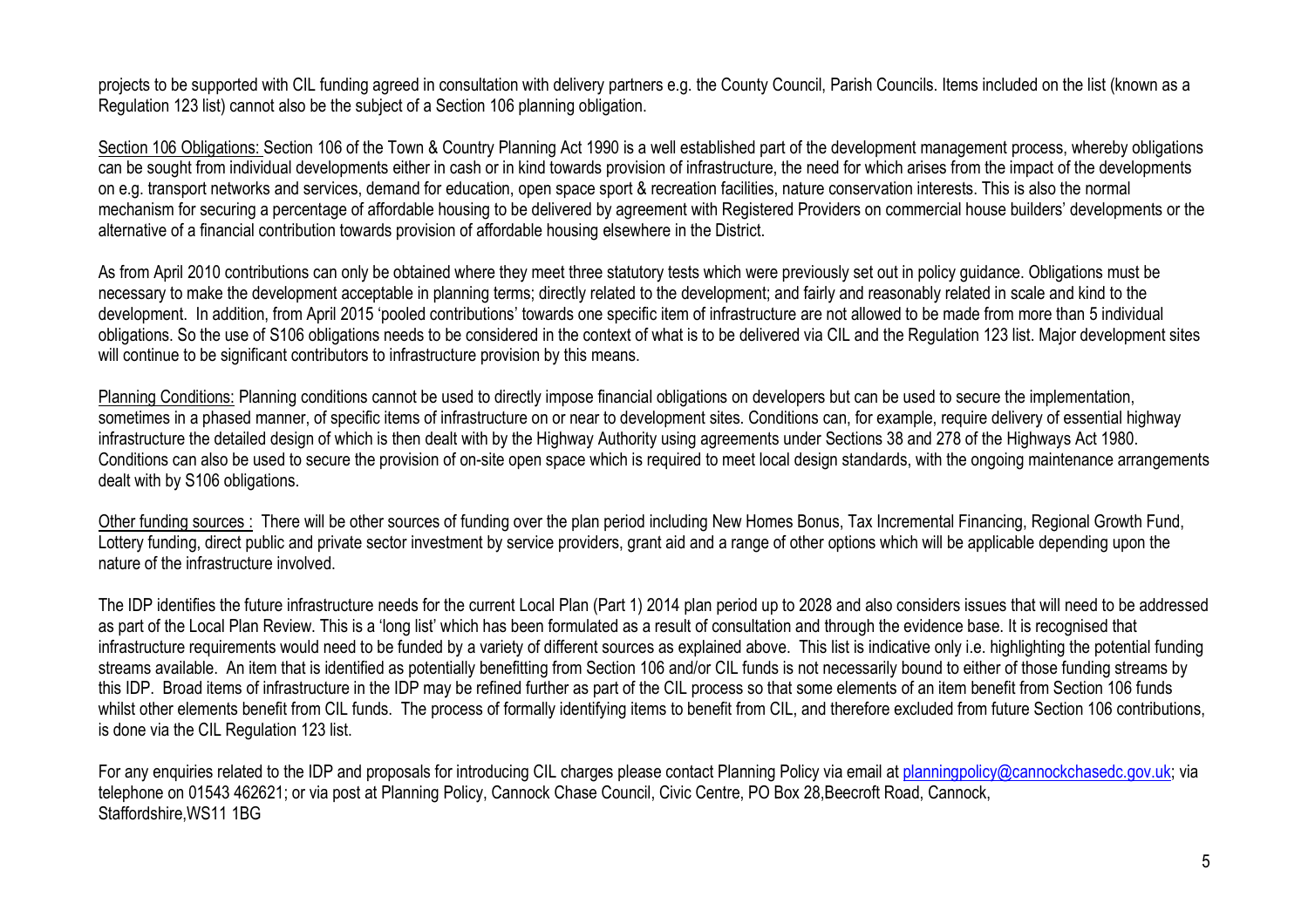| <b>Infrastructure</b><br><b>Type</b>               | <b>Link Core</b><br><b>Strategy</b> | Infrastructure<br>committed                                                                                                                                        | Principal<br>Infrastructure                                                                                                                                                                                                                                                                                                                                                                                         | Level of<br><b>Priority</b> | <b>Costs</b>                                                              | <b>Delivery</b><br>agency /                                                                                                                                                    | Indicative<br><b>Funding</b> |              |            | <b>Developer Contributions</b>                                                                                    | Timescale:<br>short <5yrs,                                                                     | <b>Other comments</b>                                                                                                                                                                                                                                                                                                       |
|----------------------------------------------------|-------------------------------------|--------------------------------------------------------------------------------------------------------------------------------------------------------------------|---------------------------------------------------------------------------------------------------------------------------------------------------------------------------------------------------------------------------------------------------------------------------------------------------------------------------------------------------------------------------------------------------------------------|-----------------------------|---------------------------------------------------------------------------|--------------------------------------------------------------------------------------------------------------------------------------------------------------------------------|------------------------------|--------------|------------|-------------------------------------------------------------------------------------------------------------------|------------------------------------------------------------------------------------------------|-----------------------------------------------------------------------------------------------------------------------------------------------------------------------------------------------------------------------------------------------------------------------------------------------------------------------------|
|                                                    | objective<br>(objective<br>number)  |                                                                                                                                                                    | required for the<br>future                                                                                                                                                                                                                                                                                                                                                                                          |                             |                                                                           | funding<br>source(s)                                                                                                                                                           | Gap                          | <b>S106</b>  | <b>CIL</b> | Developer to<br>fund direct<br>e.g. on site<br>design /land/<br>provision/<br>maintenance<br>(including<br>S278s) | medium <sub>5</sub><br>to 10yrs,<br>long: 10yrs<br>Phased:<br>alongside<br>schemes/<br>ongoing |                                                                                                                                                                                                                                                                                                                             |
| <b>PHYSICAL INFRASTRUCTURE</b>                     |                                     |                                                                                                                                                                    |                                                                                                                                                                                                                                                                                                                                                                                                                     |                             |                                                                           |                                                                                                                                                                                |                              |              |            |                                                                                                                   |                                                                                                |                                                                                                                                                                                                                                                                                                                             |
| <b>Transport</b>                                   |                                     |                                                                                                                                                                    |                                                                                                                                                                                                                                                                                                                                                                                                                     |                             |                                                                           |                                                                                                                                                                                |                              |              |            |                                                                                                                   |                                                                                                |                                                                                                                                                                                                                                                                                                                             |
| Overall                                            | 3,4,5,6,8                           |                                                                                                                                                                    | Transport<br>infrastructure for<br>future growth<br>identified in Local<br>Plan Review to be<br>considered further                                                                                                                                                                                                                                                                                                  | Priority                    | Unknown                                                                   | Joint public<br>and private<br>sector<br>delivery                                                                                                                              | Unknown                      | ✓            | ✓          | ✓                                                                                                                 | Short/<br>Medium/<br>Long/<br>Phased                                                           | Joint working with<br>transport partners<br>(including County Council,<br>Highways England, TfWM)<br>to continue as part of<br>Local Plan process                                                                                                                                                                           |
| $Road -$<br><b>Sustainable</b><br><b>Transport</b> |                                     |                                                                                                                                                                    |                                                                                                                                                                                                                                                                                                                                                                                                                     |                             |                                                                           |                                                                                                                                                                                |                              |              |            |                                                                                                                   |                                                                                                |                                                                                                                                                                                                                                                                                                                             |
| Pye Green<br>Local<br>Transport<br>Package         | 3,4,5,6,8                           | Pye Green<br>Valley<br>Distributor<br>Road<br>completed<br>2012 (est. £6m<br>costs)<br>New bus lay-<br>bys Victoria<br>Street,<br>Hednesford<br>completed<br>2012. | Highway<br>improvements and<br>sustainable transport<br>provision to support<br>Hednesford town<br>centre regeneration<br>and housing growth<br>at Pye Green Valley<br>and Land West of<br>Pye Green Road<br>New island Pye<br>Green /Stafford<br>Roads.<br>Mini islands<br>PGR/Broadhurst<br>Green<br>improvements Pye<br>Green Rd/Limepit<br>Lane, Station<br>Rd/Rugeley Rd,<br>Uxbridge<br>Street/Market Street. | Priority<br>Priority        | Total cost of<br>transport<br>strategy is<br>currently<br>unknown.<br>£2m | Joint public<br>and private<br>sector<br>delivery<br>through<br>S <sub>106</sub><br>developer<br>contributions<br>and local<br>authority<br>support as<br>resources<br>permit. | Unknown                      | $\checkmark$ |            | ✓                                                                                                                 | Short/<br>Medium                                                                               | Necessary for the delivery<br>of regeneration and<br>housing growth.<br>Pye Green Valley site to<br>provide half hourly bus<br>service or up to £40,000<br>bus voucher scheme.<br>Further scheme details are<br>available as a<br><b>Supplementary Document</b><br>and the Transport<br>Assessment for Pye<br>Green Valley. |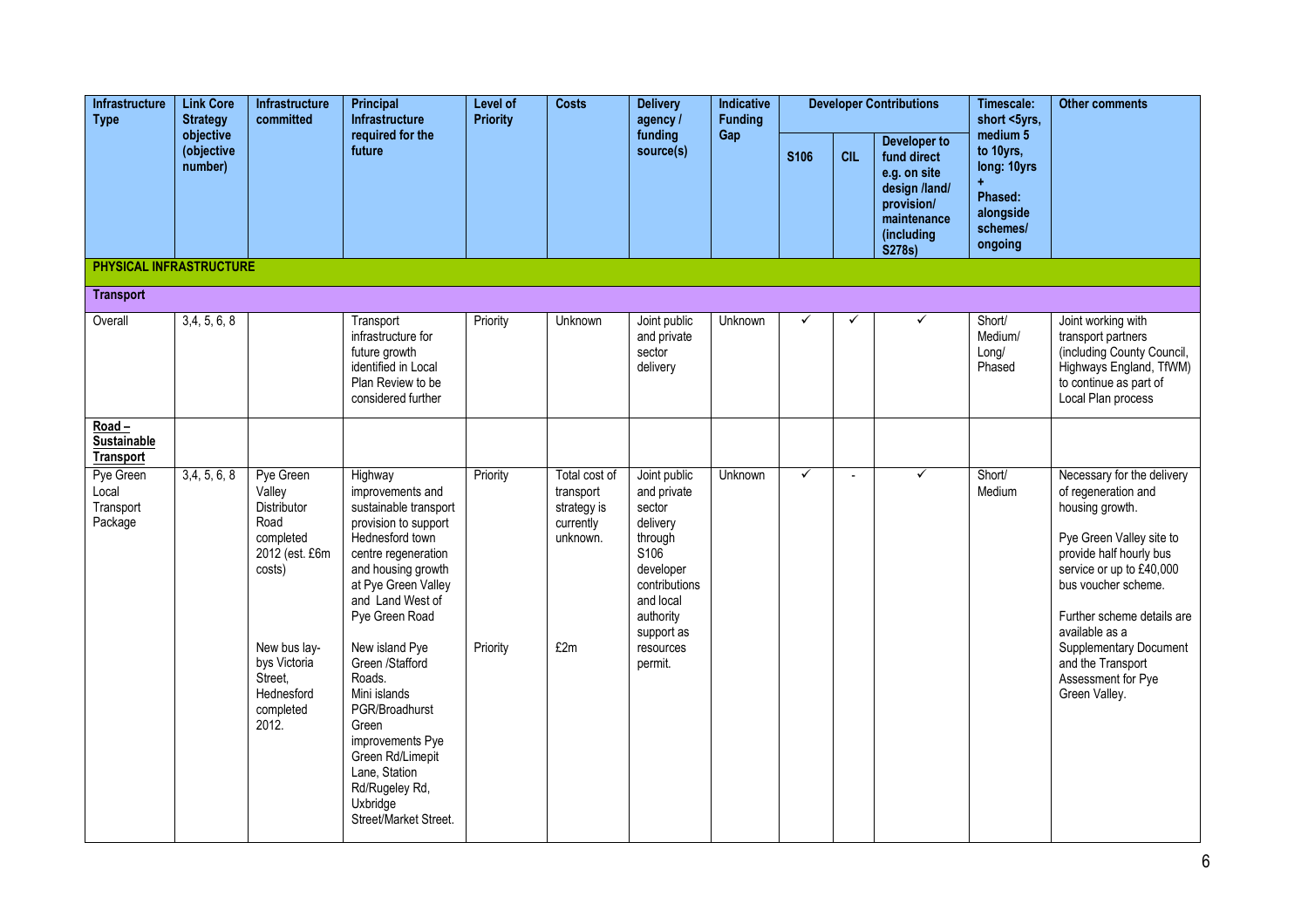| <b>Link Core</b><br><b>Infrastructure</b><br><b>Strategy</b><br><b>Type</b><br>objective | Infrastructure<br>committed | Principal<br><b>Infrastructure</b>                                                                                                           | Level of<br><b>Priority</b>                                                                                                                            | <b>Costs</b>         | <b>Delivery</b><br>agency /                                                    | <b>Indicative</b><br><b>Funding</b>                                           |                                                                                                                            |              | <b>Developer Contributions</b> | Timescale:<br>short <5yrs,                                                                                        | <b>Other comments</b>                                                               |                                                                                                                                                                                                                                                                                                                                                                                                             |
|------------------------------------------------------------------------------------------|-----------------------------|----------------------------------------------------------------------------------------------------------------------------------------------|--------------------------------------------------------------------------------------------------------------------------------------------------------|----------------------|--------------------------------------------------------------------------------|-------------------------------------------------------------------------------|----------------------------------------------------------------------------------------------------------------------------|--------------|--------------------------------|-------------------------------------------------------------------------------------------------------------------|-------------------------------------------------------------------------------------|-------------------------------------------------------------------------------------------------------------------------------------------------------------------------------------------------------------------------------------------------------------------------------------------------------------------------------------------------------------------------------------------------------------|
|                                                                                          | (objective<br>number)       |                                                                                                                                              | required for the<br>future                                                                                                                             |                      |                                                                                | funding<br>source(s)                                                          | Gap                                                                                                                        | <b>S106</b>  | <b>CIL</b>                     | Developer to<br>fund direct<br>e.g. on site<br>design /land/<br>provision/<br>maintenance<br>(including<br>S278s) | medium 5<br>to 10yrs,<br>long: 10yrs<br>Phased:<br>alongside<br>schemes/<br>ongoing |                                                                                                                                                                                                                                                                                                                                                                                                             |
| Norton Canes<br>and Heath<br>Hayes Local<br>Transport<br>Package                         | 3,4,5,8                     | £575,000 S106<br>to provide bus<br>service<br>via<br>Norton Canes-<br>Orbital/<br>Kingswood to<br>Cannock<br>£200,000<br>towards<br>junction | Highway and public<br>realm improvements<br>and sustainable<br>transport provision,<br>including a new bus<br>service, to support<br>urban extensions. | Priority<br>Priority | Total cost of<br>transport<br>strategy is<br>estimated to<br>be around<br>£2m. | Joint public/<br>private<br>sector S106<br>contributions<br>& LA support      | N/A                                                                                                                        | ✓<br>✓       | $\overline{\phantom{a}}$       | $\checkmark$<br>✓                                                                                                 | Short/<br>Medium                                                                    | Necessary for the delivery<br>of regeneration and<br>housing growth.<br>Further scheme details are<br>available as a<br>Supplementary Document.<br>£178,000 via S278 for<br>Churchbridge junction<br>upgrade from Norton Hall                                                                                                                                                                               |
|                                                                                          |                             | improvements<br>Burntwood Rd/<br>Brownhills Rd &<br>A5190<br>Cannock Rd                                                                      |                                                                                                                                                        |                      |                                                                                |                                                                               |                                                                                                                            |              |                                |                                                                                                                   |                                                                                     | Lane res site. S106 signed<br>2015. Reserved matters<br>approved 2018.                                                                                                                                                                                                                                                                                                                                      |
|                                                                                          |                             |                                                                                                                                              | Five Ways Island,<br>Heath Hayes,<br>A5190/B4154                                                                                                       | Priority             | £5m approx                                                                     | Joint public/<br>private<br>sector<br>including<br>developer<br>contributions | £5m<br>(potential<br>£300k to<br>be funded<br>via<br>developer<br>s if public<br>sector<br>funds are<br>made<br>available) | $\checkmark$ | $\checkmark$                   | ✓                                                                                                                 | Medium/<br>Long                                                                     | Heath Hayes local<br>scheme by SCC to<br>improve a 5 leg island to<br>relieve congestion. SCC<br>appraisal report 2014.<br>Further investigation may<br>be required on highway<br>capacity at 5 Ways Island<br>as part of the Local Plan<br>Review.<br><b>AQMA at Five Ways</b><br>approved following a<br>resolution by Cabinet on<br>16 March 2017. Measures<br>to reduce congestion<br>would be helpful. |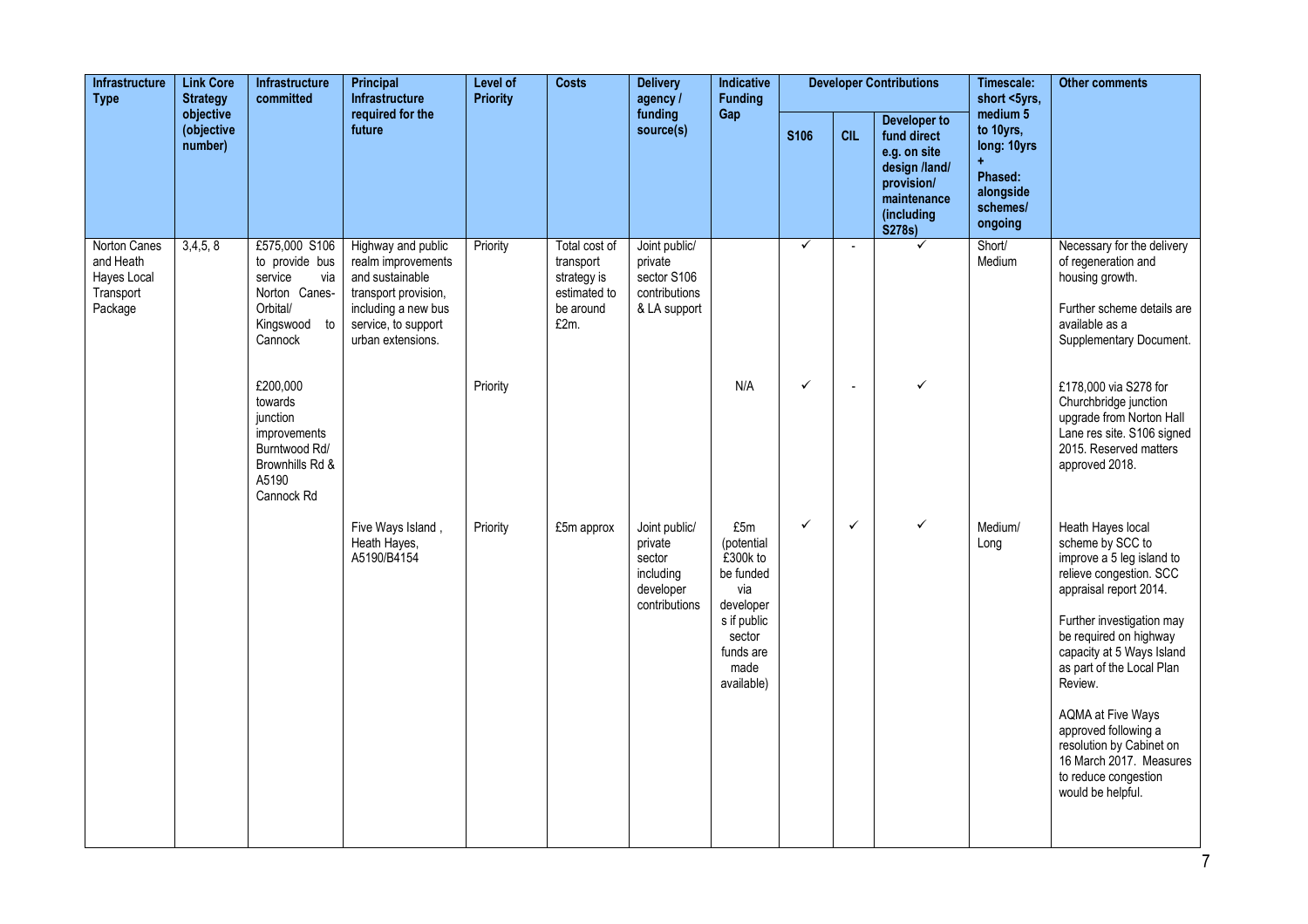| <b>Infrastructure</b><br><b>Type</b>              | <b>Link Core</b><br><b>Strategy</b> | <b>Infrastructure</b><br>committed                                                                                                                                                                                                           | Principal<br><b>Infrastructure</b>                                                                                                                                                                                                                                                                                                                                                                                                                                                                            | Level of<br><b>Priority</b> | <b>Costs</b>                                                                                                                                                                                         | <b>Delivery</b><br>agency /                                                                                                                                                    | Indicative<br><b>Funding</b> |              |                | <b>Developer Contributions</b>                                                                                    | Timescale:<br>short <5yrs,                                                          | <b>Other comments</b>                                                                                                                                                                                                                                                                                                                                                                                                                                                                                                                                                                                                                                               |
|---------------------------------------------------|-------------------------------------|----------------------------------------------------------------------------------------------------------------------------------------------------------------------------------------------------------------------------------------------|---------------------------------------------------------------------------------------------------------------------------------------------------------------------------------------------------------------------------------------------------------------------------------------------------------------------------------------------------------------------------------------------------------------------------------------------------------------------------------------------------------------|-----------------------------|------------------------------------------------------------------------------------------------------------------------------------------------------------------------------------------------------|--------------------------------------------------------------------------------------------------------------------------------------------------------------------------------|------------------------------|--------------|----------------|-------------------------------------------------------------------------------------------------------------------|-------------------------------------------------------------------------------------|---------------------------------------------------------------------------------------------------------------------------------------------------------------------------------------------------------------------------------------------------------------------------------------------------------------------------------------------------------------------------------------------------------------------------------------------------------------------------------------------------------------------------------------------------------------------------------------------------------------------------------------------------------------------|
|                                                   | objective<br>(objective<br>number)  |                                                                                                                                                                                                                                              | required for the<br>future                                                                                                                                                                                                                                                                                                                                                                                                                                                                                    |                             |                                                                                                                                                                                                      | funding<br>source(s)                                                                                                                                                           | Gap                          | <b>S106</b>  | <b>CIL</b>     | Developer to<br>fund direct<br>e.g. on site<br>design /land/<br>provision/<br>maintenance<br>(including<br>S278s) | medium 5<br>to 10yrs,<br>long: 10yrs<br>Phased:<br>alongside<br>schemes/<br>ongoing |                                                                                                                                                                                                                                                                                                                                                                                                                                                                                                                                                                                                                                                                     |
| <b>Rugeley Town</b><br>Centre Area<br>Action Plan | 4,5,6,7,8                           | Highway<br>improvements<br>and sustainable<br>transport<br>provision<br>secured to<br>support a<br>planning<br>permission for<br>housing and<br>employment in<br><b>Lichfield District</b><br>£180,000 for<br>bus service/<br>infrastructure | Highway<br>improvements and<br>sustainable transport<br>provision, including<br>town centre<br>management, new<br>bus station, to<br>support<br>redevelopment of<br>Market Hall/Bus<br>Station site RTC 6,<br>and improved links to<br>the town centre,<br>including the<br>Leathermill Lane and<br>Love Lane cycle<br>routes and Wolseley<br>Road traffic<br>management and<br>safety improvements.<br>Elmore Lane/Globe<br>Island and Mill<br>Lane/Forge Rd,<br>Rugeley, pedestrian<br>crossing facilities. | Priority                    | Total cost of<br>strategy is<br>currently<br>unknown.<br>Funding<br>secured<br>through a<br>S106 for<br>committed<br>infrastructure<br>Tesco to<br>fund other<br>junction<br>improvement<br>schemes. | Joint public<br>and private<br>sector<br>delivery<br>through<br>S <sub>106</sub><br>developer<br>contributions<br>and local<br>authority<br>support as<br>resources<br>permit. | Unknown                      | $\checkmark$ | $\checkmark$   | ✓                                                                                                                 | Phased                                                                              | Necessary for the delivery<br>of town centre<br>regeneration and housing<br>growth.<br>Details are provided in<br>Rugeley Town Centre AAP<br>and relevant Transport<br>Assessments.<br>Redevelopment of<br>Rugeley Market Hall/Bus<br>Station site RTC 6,<br>dependent on a flood<br>defence scheme within<br>Hagley Park. £5.2m<br>scheme started Dec 2016-<br>July 2017 and Opening<br>Ceremony held 18th<br>December 2018.<br>Discussions are also<br>taking place with<br><b>Staffordshire County</b><br>Council and the Canal and<br>River Trust on further<br>potential public realm<br>projects including<br>Leathermill Lane and Love<br>Lane Cycle Routes. |
|                                                   |                                     | £395,500 for<br>footpath/<br>cycleway<br>improvements<br>to T & M Canal<br>& Towers<br><b>Business Park</b><br>and from                                                                                                                      |                                                                                                                                                                                                                                                                                                                                                                                                                                                                                                               | Priority                    |                                                                                                                                                                                                      | SCC, CCDC<br>and<br>developer<br>contributions<br>£395,500<br>secured from<br>schemes to<br>date                                                                               | Funded                       | ✓            | $\blacksquare$ |                                                                                                                   | Short                                                                               | Footway /cycleway<br>improvements from town<br>centre/Tesco. T&M Canal<br>and Towers Business Park<br>in progress. Funding from<br>Tesco and other S106.                                                                                                                                                                                                                                                                                                                                                                                                                                                                                                            |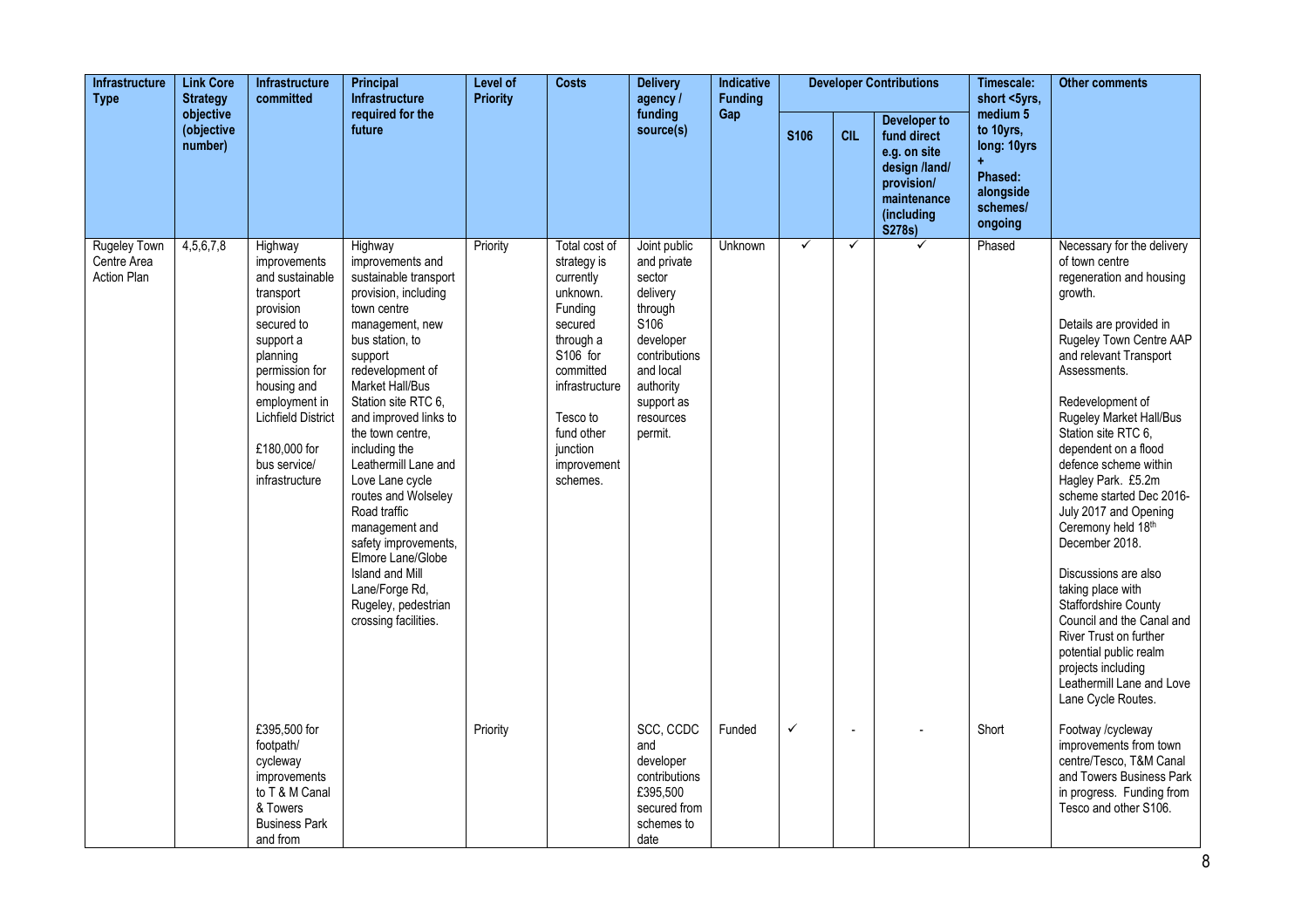| Infrastructure<br><b>Link Core</b><br><b>Strategy</b><br><b>Type</b><br>objective | Infrastructure<br>committed | Principal<br><b>Infrastructure</b>                                                                                                                                          | Level of<br><b>Priority</b>                                                                                                                                                                                                   | <b>Costs</b> | <b>Delivery</b><br>agency / | Indicative<br><b>Funding</b> |         |             | <b>Developer Contributions</b> | Timescale:<br>short <5yrs,                                                                                               | <b>Other comments</b>                                                                          |                                                                                                                                                                                               |
|-----------------------------------------------------------------------------------|-----------------------------|-----------------------------------------------------------------------------------------------------------------------------------------------------------------------------|-------------------------------------------------------------------------------------------------------------------------------------------------------------------------------------------------------------------------------|--------------|-----------------------------|------------------------------|---------|-------------|--------------------------------|--------------------------------------------------------------------------------------------------------------------------|------------------------------------------------------------------------------------------------|-----------------------------------------------------------------------------------------------------------------------------------------------------------------------------------------------|
|                                                                                   | (objective<br>number)       |                                                                                                                                                                             | required for the<br>future                                                                                                                                                                                                    |              |                             | funding<br>source(s)         | Gap     | <b>S106</b> | <b>CIL</b>                     | <b>Developer to</b><br>fund direct<br>e.g. on site<br>design /land/<br>provision/<br>maintenance<br>(including<br>S278s) | medium <sub>5</sub><br>to 10yrs,<br>long: 10yrs<br>Phased:<br>alongside<br>schemes/<br>ongoing |                                                                                                                                                                                               |
|                                                                                   |                             | proposed<br>Tesco store to<br><b>Brook Square</b><br>(see other<br>entries below<br>under Rugeley<br>Town Centre<br>Improvements<br>and Cycle/<br>Pedestrian<br>facilities) |                                                                                                                                                                                                                               |              |                             |                              |         |             |                                |                                                                                                                          |                                                                                                |                                                                                                                                                                                               |
|                                                                                   |                             |                                                                                                                                                                             | Improved pedestrian<br>access from Rugeley<br>town centre to<br>Rugeley Town<br>Station to<br>complement SCC<br>funded highway and<br>environmental<br>improvements along<br>Horse Fair.                                      | Priority     | Costs<br>unknown            | Network Rail<br>SCC          | Unknown | $\sim$      | ✓                              |                                                                                                                          | Medium/<br>Long                                                                                | To be investigated with<br><b>SCC and West Midland</b><br>Trains. Funding available<br>in part from SCC- scheme<br>under discussion with SCC<br>and Network Rail.                             |
|                                                                                   |                             | £150,000 from<br>Tesco<br>development<br>for Bus Service<br>Infrastructure<br>Contribution                                                                                  | New bus shelters<br>Rugeley Bus Station;<br>Real Time<br>Passenger<br>Information Screen;<br>upgraded cctv<br>camera; new bus<br>station benches.<br>New bus shelters on<br>busiest routes in<br>Rugeley and<br>Brereton, and |              |                             |                              |         |             |                                |                                                                                                                          |                                                                                                | Preliminary meetings with<br>Staffs CC re costed<br>programme to upgrade<br>existing Rugeley bus<br>station facilities and new<br>shelters on the busiest<br>routes in Rugeley &<br>Brereton. |
|                                                                                   |                             |                                                                                                                                                                             | installation of<br>additional Swift<br>smartcard readers.                                                                                                                                                                     |              |                             |                              |         |             |                                |                                                                                                                          |                                                                                                |                                                                                                                                                                                               |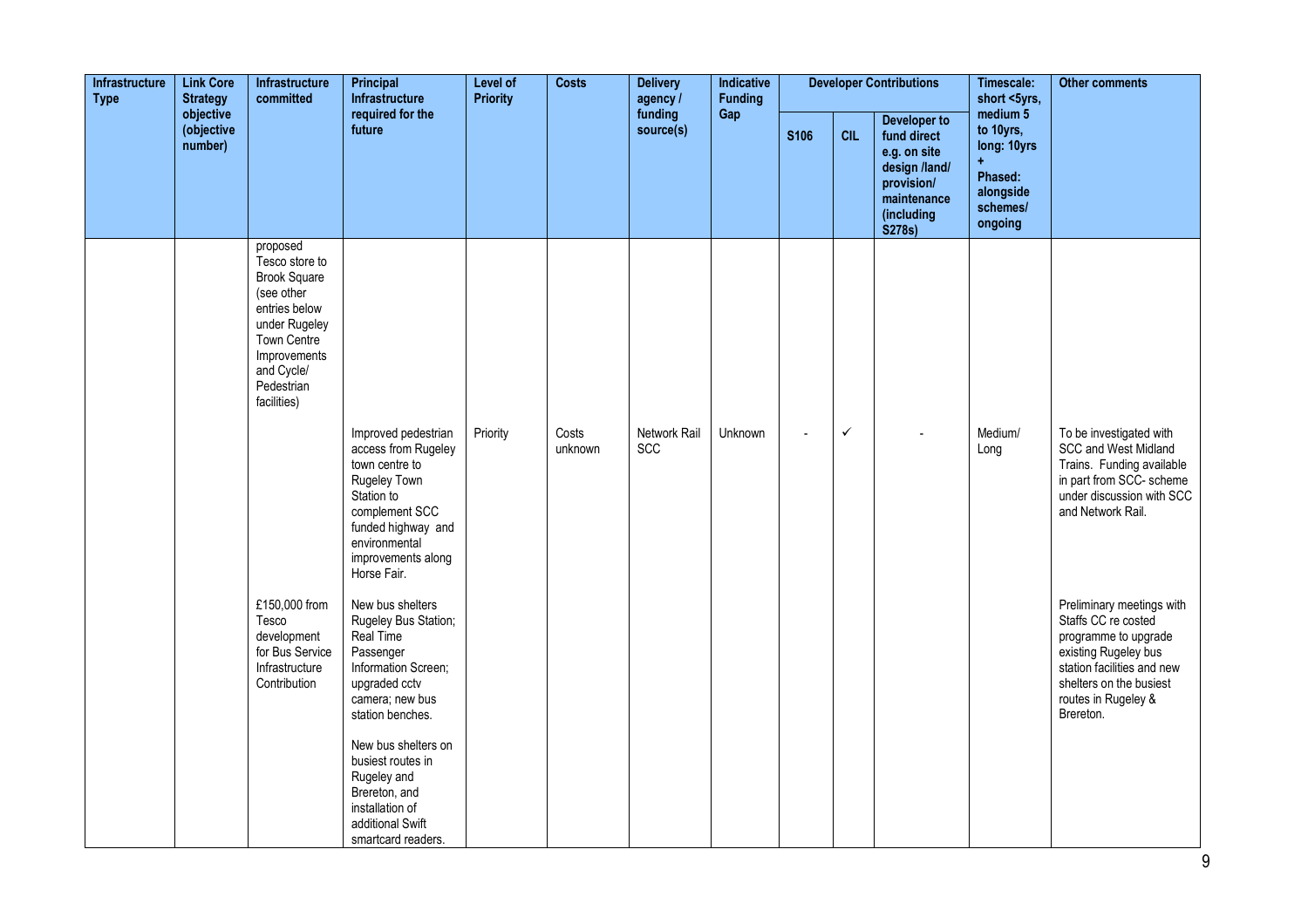| <b>Link Core</b><br><b>Infrastructure</b><br><b>Type</b><br><b>Strategy</b><br>objective                      | <b>Infrastructure</b><br>committed | <b>Principal</b><br>Infrastructure | Level of<br><b>Priority</b>                                                              | <b>Costs</b> | <b>Delivery</b><br>agency /                                                             | <b>Indicative</b><br><b>Funding</b>                                                                                                            |                  |              | <b>Developer Contributions</b> | Timescale:<br>short <5yrs,                                                                                               | <b>Other comments</b>                                                               |                                                                                                                                                                                                                                                                                                                                                                                                                                                                                                                                                                   |
|---------------------------------------------------------------------------------------------------------------|------------------------------------|------------------------------------|------------------------------------------------------------------------------------------|--------------|-----------------------------------------------------------------------------------------|------------------------------------------------------------------------------------------------------------------------------------------------|------------------|--------------|--------------------------------|--------------------------------------------------------------------------------------------------------------------------|-------------------------------------------------------------------------------------|-------------------------------------------------------------------------------------------------------------------------------------------------------------------------------------------------------------------------------------------------------------------------------------------------------------------------------------------------------------------------------------------------------------------------------------------------------------------------------------------------------------------------------------------------------------------|
|                                                                                                               | (objective<br>number)              |                                    | required for the<br>future                                                               |              |                                                                                         | funding<br>source(s)                                                                                                                           | Gap              | <b>S106</b>  | <b>CIL</b>                     | <b>Developer to</b><br>fund direct<br>e.g. on site<br>design /land/<br>provision/<br>maintenance<br>(including<br>S278s) | medium 5<br>to 10yrs,<br>long: 10yrs<br>Phased:<br>alongside<br>schemes/<br>ongoing |                                                                                                                                                                                                                                                                                                                                                                                                                                                                                                                                                                   |
| Other areas<br>outside local<br>transport<br>packages                                                         | 5                                  |                                    | <b>Technical control</b><br>measures to manage<br>trunk road traffic<br>flows            | Priority     | Currently<br>Unknown                                                                    | Highways<br>Agency /<br>developer<br>contributions                                                                                             | <b>Unknown</b>   | $\checkmark$ | $\checkmark$                   | $\checkmark$                                                                                                             | Dependent<br>on funding<br>resources                                                | Further investigations are<br>required to confirm the<br>need for traffic<br>management measures to<br>ensure the efficiency of<br>the highway network.                                                                                                                                                                                                                                                                                                                                                                                                           |
| Churchbridge<br>A5/M6T/A460/<br>A34 junction                                                                  | 3, 4, 5, 8                         |                                    | Improvements to<br>existing<br>Churchbridge<br>junction<br>A5/M6T/A460/A34<br>Cannock    | Priority     | £2.04m<br>approx.                                                                       | Highways<br>Agency-<br>Pinchpoint<br>Fund/<br>developer<br>contributions<br>£175,000<br>S278<br>contribution<br>from Norton<br>Canes<br>scheme | $N/A-$<br>Funded | $\sim$       |                                | $\checkmark$                                                                                                             | Short/<br>Medium                                                                    | HA study(JMP 2010)<br>identified need for junction<br>improvements at<br>Churchbridge to improve<br>the efficiency of the<br>highway network.<br>Submitted via LEPs for<br>Highways Agency<br>Pinchpoint Funding, Jan<br>2013. Scheme approved<br>April 2013. Start of works<br>June 2014.<br><b>Completed November</b><br>2014 but design life to<br>2020. Further junction<br>improvements are required<br>and discussions are<br>ongoing with SCC and<br>Highways England.<br>Additional works currently<br>funded by McArthurGlen<br>Designer Outlet Cannock. |
| A460 dualling-<br>North of<br>A5190,<br>upgrading<br>Lichfield Road<br>roundabout to<br>signal control<br>and | 4, 5, 8                            |                                    | A460 Cannock<br>Eastern Bypass -<br>Eastern Way dualling<br>north of Mill<br>Green/A5190 | Priority     | McArthur<br>Glen<br>Designer<br>Outlet<br>Cannock<br>planning<br>permission<br>requires | Developer<br>funded.                                                                                                                           |                  | ✓            | $\tilde{\phantom{a}}$          | ✓                                                                                                                        | Medium                                                                              | Construction has<br>commenced on<br>McArthurGlen Designer<br>Outlet Cannock and the<br>Eastern Bypass dualling.<br>The, development opens<br>in 2020.                                                                                                                                                                                                                                                                                                                                                                                                             |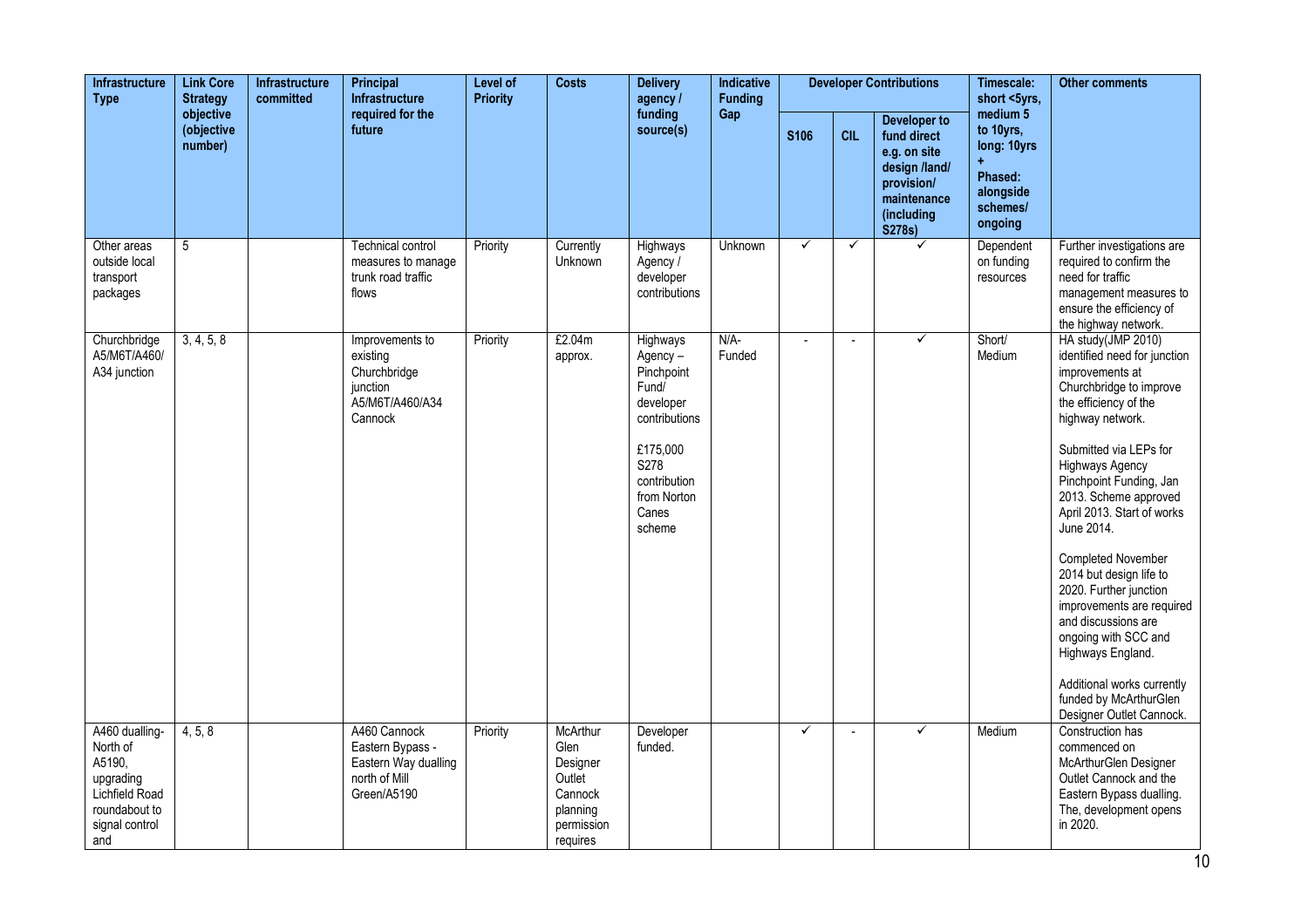| <b>Infrastructure</b><br><b>Link Core</b><br><b>Type</b><br><b>Strategy</b><br>objective |                       | <b>Infrastructure</b><br>committed | Principal<br>Infrastructure                                                                                                                                                                                            | Level of<br><b>Priority</b> | <b>Costs</b>                                           | <b>Delivery</b><br>agency /      | Indicative<br><b>Funding</b> |              |              | <b>Developer Contributions</b>                                                                                           | Timescale:<br>short <5yrs,                                                          | <b>Other comments</b>                                                                                                                                                                                                                                                                                                                                                                                                                                      |
|------------------------------------------------------------------------------------------|-----------------------|------------------------------------|------------------------------------------------------------------------------------------------------------------------------------------------------------------------------------------------------------------------|-----------------------------|--------------------------------------------------------|----------------------------------|------------------------------|--------------|--------------|--------------------------------------------------------------------------------------------------------------------------|-------------------------------------------------------------------------------------|------------------------------------------------------------------------------------------------------------------------------------------------------------------------------------------------------------------------------------------------------------------------------------------------------------------------------------------------------------------------------------------------------------------------------------------------------------|
|                                                                                          | (objective<br>number) |                                    | required for the<br>future                                                                                                                                                                                             |                             |                                                        | funding<br>source(s)             | Gap                          | <b>S106</b>  | <b>CIL</b>   | <b>Developer to</b><br>fund direct<br>e.g. on site<br>design /land/<br>provision/<br>maintenance<br>(including<br>S278s) | medium 5<br>to 10yrs,<br>long: 10yrs<br>Phased:<br>alongside<br>schemes/<br>ongoing |                                                                                                                                                                                                                                                                                                                                                                                                                                                            |
| improvements<br>to Hayes Way<br>roundabout.                                              |                       |                                    |                                                                                                                                                                                                                        |                             | developer to<br>fund scheme<br>prior to<br>occupation. |                                  |                              |              |              |                                                                                                                          |                                                                                     |                                                                                                                                                                                                                                                                                                                                                                                                                                                            |
| A5 Corridor<br>improvements                                                              | 3, 4, 5, 8            |                                    | Highway and junction<br>improvements to<br>reduce congestion,<br>improve safety and<br>reduce air pollution.<br>Longer term ambition<br>to achieve<br>Expressway status<br>through phased<br>improvements to<br>route. |                             | Unknown                                                | Highways<br>England,<br>SCC, CCC | <b>Unknown</b>               |              |              |                                                                                                                          | Phased                                                                              | The A5 Partnership is<br>made up of 16 local<br>councils, including CCC<br>and SCC, supported by<br>other public<br>agencies along a 70 mile<br>stretch from Gailey in<br>Staffordshire, to Weedon<br>in Northamptonshire (via<br>Leicestershire and<br>Warwickshire). It is<br>supported by Highways<br>England, four Local<br>Enterprise Partnerships<br>(LEPs), Midlands Connect,<br>East Midlands Councils<br>and the Homes and<br>Communities Agency. |
|                                                                                          |                       |                                    | Restoration of bus<br>services to serve<br>Kingswood Lakeside<br><b>Employment Park</b><br>and Orbital Centre,<br>using S106 funding<br>from Norton Hall<br>Lane development                                           |                             | £550,000<br>S106                                       |                                  | Unknown                      | $\checkmark$ | $\checkmark$ |                                                                                                                          |                                                                                     | 5 x £100,000 payments<br>prior to occupation of first<br>dwelling, to provide bus<br>service between<br>development, Chase<br>Terrace, Hednesford,<br>Cannock, Brownhills and<br>Walsall, to run every 30<br>minutes between 07.00<br>and 18.30 Mon-Sats over<br>period.                                                                                                                                                                                   |
| Cannock town<br>centre public<br>transport                                               | 3,4,5,6,8             |                                    | Cannock Bus<br>Interchange.<br>A Feasibility Study                                                                                                                                                                     | Priority                    |                                                        | SCC and<br>CCC                   | <b>Unknown</b>               |              |              |                                                                                                                          |                                                                                     | There will be a public<br>consultation during<br>Summer 2019.                                                                                                                                                                                                                                                                                                                                                                                              |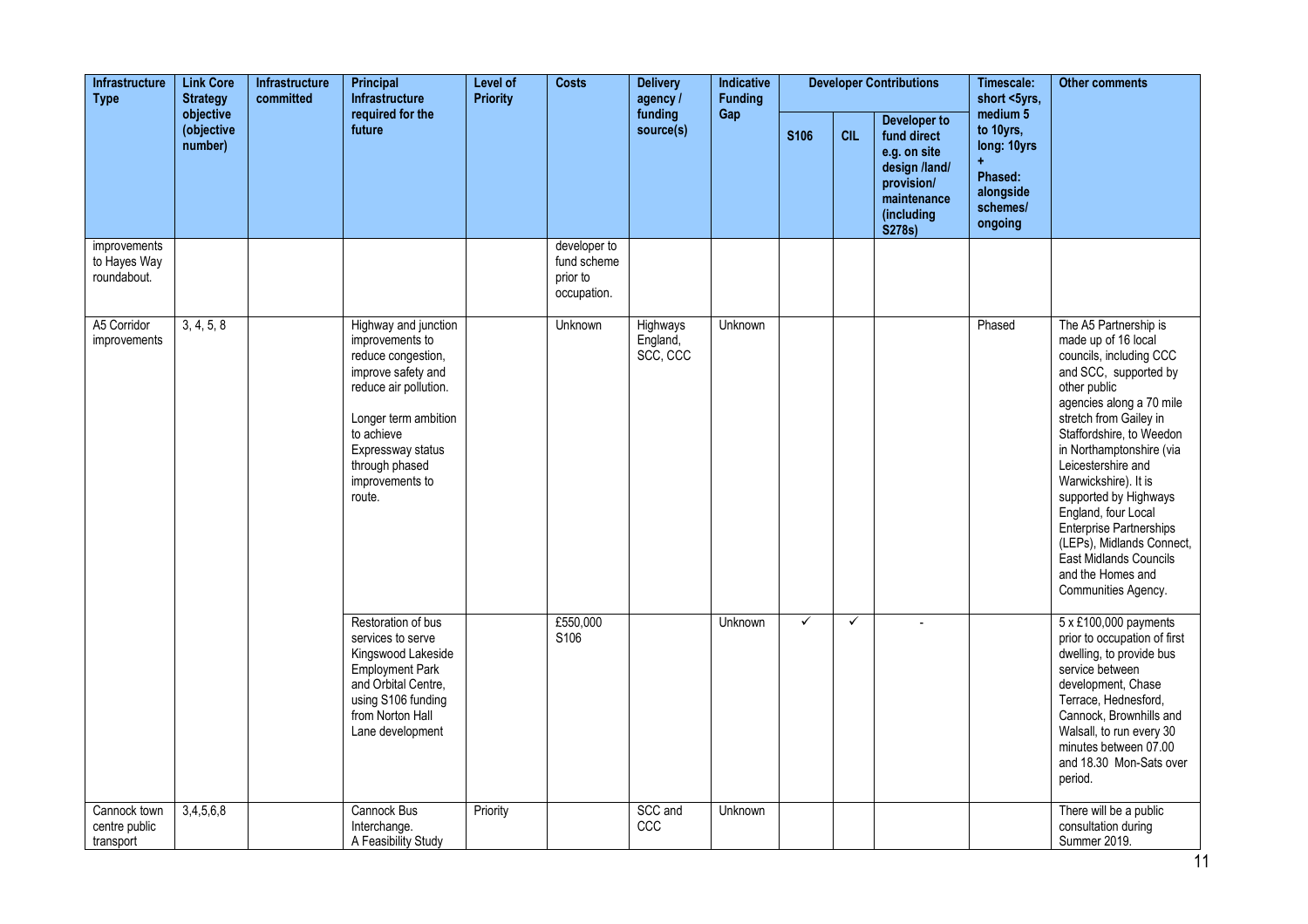| Infrastructure<br><b>Type</b>                                                                  | <b>Link Core</b><br><b>Strategy</b> | Infrastructure<br>committed                                                        | <b>Principal</b><br>Infrastructure                                                                                                          | Level of<br><b>Priority</b> | <b>Costs</b>                                                                                                                                                                                | <b>Delivery</b><br>agency /                                                                                                            | Indicative<br><b>Funding</b>                                           |                  |                | <b>Developer Contributions</b>                                                                                    | Timescale:<br>short <5yrs,                                                          | <b>Other comments</b>                                                            |
|------------------------------------------------------------------------------------------------|-------------------------------------|------------------------------------------------------------------------------------|---------------------------------------------------------------------------------------------------------------------------------------------|-----------------------------|---------------------------------------------------------------------------------------------------------------------------------------------------------------------------------------------|----------------------------------------------------------------------------------------------------------------------------------------|------------------------------------------------------------------------|------------------|----------------|-------------------------------------------------------------------------------------------------------------------|-------------------------------------------------------------------------------------|----------------------------------------------------------------------------------|
|                                                                                                | objective<br>(objective<br>number)  |                                                                                    | required for the<br>future                                                                                                                  |                             |                                                                                                                                                                                             | funding<br>source(s)                                                                                                                   | Gap                                                                    | S <sub>106</sub> | <b>CIL</b>     | Developer to<br>fund direct<br>e.g. on site<br>design /land/<br>provision/<br>maintenance<br>(including<br>S278s) | medium 5<br>to 10yrs,<br>long: 10yrs<br>Phased:<br>alongside<br>schemes/<br>ongoing |                                                                                  |
|                                                                                                |                                     |                                                                                    | has been<br>commissioned and is<br>due to be completed<br>in Summer 2019.                                                                   |                             |                                                                                                                                                                                             |                                                                                                                                        |                                                                        |                  |                |                                                                                                                   |                                                                                     |                                                                                  |
|                                                                                                |                                     |                                                                                    | Cannock Railway<br>Station<br>Improvements - Bus<br>Stops on Lichfield<br>Road.                                                             |                             |                                                                                                                                                                                             | Developer<br>Funded by<br>McArthur<br>Glen<br>Designer<br>Outlet<br>Cannock                                                            |                                                                        |                  |                |                                                                                                                   |                                                                                     | To improve connectivity by<br>public transport to the<br>MGDOV development site. |
| Local<br><b>Transport Plan</b><br>District<br>Transport<br>Strategy<br>footpath/cycle<br>links | 5, 8                                |                                                                                    | Walking and cycling<br>links and cycle<br>parking as identified<br>in the Local<br>Transport Plan<br><b>District Transport</b><br>Strategy. | Priority                    | Full costs<br>currently<br>unknown.<br>Costs of<br>restoring<br>former<br>mineral<br>railways to<br>cycle/<br>walkways<br>(as identified<br>in Local Plan<br>(Part 1)<br>approx<br>£150,000 | Staffs CC,<br>as resources<br>permit and<br>potential<br>contributions<br>from<br>developers,<br>Sustrans<br>and British<br>Waterways. | Unknown.<br>At least<br>£150,000<br>for<br>mineral<br>railway<br>lines | $\checkmark$     | $\checkmark$   | ✓                                                                                                                 | Phased                                                                              | See cycle/pedestrian<br>facilities below.                                        |
| $Rail -$<br>Passenger                                                                          |                                     |                                                                                    |                                                                                                                                             |                             |                                                                                                                                                                                             |                                                                                                                                        |                                                                        |                  |                |                                                                                                                   |                                                                                     |                                                                                  |
| Chase Line -<br>Walsall-<br>Cannock-<br>Hednesford-<br>Rugeley                                 | 4,5,8                               | Real time<br>information,<br>new shelters<br>and CCTV on<br>platforms,<br>artwork. |                                                                                                                                             | Completed                   | DfT / NSIP<br>$(E1.7m)$ &<br>DfT Access<br>for All,<br>(E400,000)                                                                                                                           | DfT, London<br>Midland,<br>SCC                                                                                                         | N/A                                                                    | $\overline{a}$   | ÷,             |                                                                                                                   | Achieved                                                                            | Provided late 2010 under<br><b>National Station</b><br>Improvement Scheme.       |
| Walsall-<br>Rugeley<br>signalling                                                              |                                     | Electric signals<br>to replace<br>manually                                         |                                                                                                                                             | Completed                   | £79m                                                                                                                                                                                        | Network Rail                                                                                                                           | $N/A-$<br>Funded                                                       | $\blacksquare$   | $\blacksquare$ |                                                                                                                   | Short/<br>Current                                                                   | Network Rail, Walsall-<br>Rugeley resignalling.<br>Completed August 2013.        |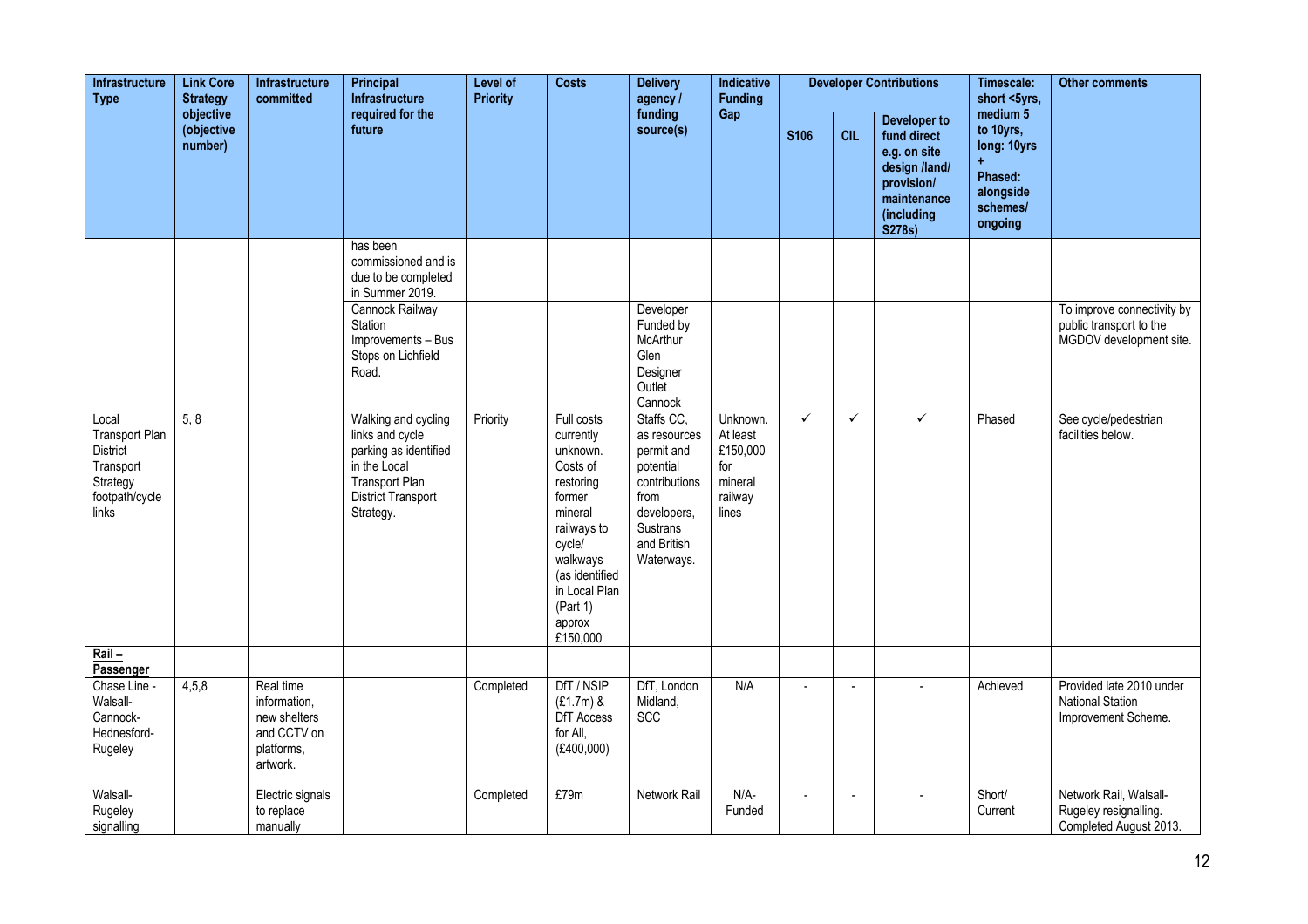| Infrastructure<br><b>Type</b>                | <b>Link Core</b><br><b>Strategy</b> | Infrastructure<br>committed                                              | Principal<br>Infrastructure                                                                                                                                                                          | Level of<br><b>Priority</b> | <b>Costs</b> | <b>Delivery</b><br>agency /                                                                                   | Indicative<br><b>Funding</b> |                          |              | <b>Developer Contributions</b>                                                                                    | Timescale:<br>short <5yrs,                                                          | <b>Other comments</b>                                                                                                                                                                                                                                                                                              |
|----------------------------------------------|-------------------------------------|--------------------------------------------------------------------------|------------------------------------------------------------------------------------------------------------------------------------------------------------------------------------------------------|-----------------------------|--------------|---------------------------------------------------------------------------------------------------------------|------------------------------|--------------------------|--------------|-------------------------------------------------------------------------------------------------------------------|-------------------------------------------------------------------------------------|--------------------------------------------------------------------------------------------------------------------------------------------------------------------------------------------------------------------------------------------------------------------------------------------------------------------|
|                                              | objective<br>(objective<br>number)  |                                                                          | required for the<br>future                                                                                                                                                                           |                             |              | funding<br>source(s)                                                                                          | Gap                          | <b>S106</b>              | <b>CIL</b>   | Developer to<br>fund direct<br>e.g. on site<br>design /land/<br>provision/<br>maintenance<br>(including<br>S278s) | medium 5<br>to 10yrs,<br>long: 10yrs<br>Phased:<br>alongside<br>schemes/<br>ongoing |                                                                                                                                                                                                                                                                                                                    |
|                                              |                                     | controlled<br>signals /signal<br>boxes, to<br>increase line<br>capacity. |                                                                                                                                                                                                      |                             |              |                                                                                                               |                              |                          |              |                                                                                                                   |                                                                                     |                                                                                                                                                                                                                                                                                                                    |
| Rugeley-<br>Walsall line<br>speed<br>upgrade |                                     |                                                                          | Increased line speed<br>from 45mph to<br>75/90mph to<br>increase line<br>capacity and assist<br>case to reinstate a<br>half-hourly service                                                           | Priority                    | £17m         | Network Rail<br>NRDF/DfT                                                                                      | $N/A$ -<br>Funded            | $\overline{\phantom{a}}$ | $\sim$       |                                                                                                                   | Short/<br>medium                                                                    | Funding was confirmed in<br>Government Spending<br><b>Statement November</b><br>2011. Works completed in<br>December 2018 to enable<br>electric services to use the<br>line. Improved service<br>planned with timetable<br>update in May 2019.                                                                     |
| Walsall-<br>Rugeley<br>electrification       |                                     |                                                                          | Route electrification<br>30 route miles.                                                                                                                                                             | Priority                    | £100m        | <b>Network</b><br>Rail/<br>DfT                                                                                |                              |                          |              |                                                                                                                   | Medium                                                                              | HLOS approval 16-7-12,<br>CP5, 2014-19.<br>Bridge reconstruction<br>completed May 2015.<br>Electrification works<br>Completed-Dec 2018.<br>Electric services May 2019                                                                                                                                              |
|                                              |                                     |                                                                          | Cannock Gateway<br>Station upgrade<br>related to<br>McArthurGlen<br>Designer Outlet<br>Cannock<br>Hednesfordand<br>Rugeley Town<br>station upgrades.<br>More frequent and<br>faster electric trains. | Priority                    | <b>TBC</b>   | TfWM,<br>Network<br>Rail,<br>franchisee,<br>developer.<br>SCC-LTP3<br>potential<br>developer<br>contributions | $N/A-$<br>Funded<br>Unknown  | $\overline{\phantom{a}}$ | $\checkmark$ |                                                                                                                   | Medium                                                                              | <b>Cannock Station Master</b><br>Plan completed May 2018<br>under West Midlands<br>Station Alliance. CCDC<br>approved funding Dec<br>2018 to commission<br>Outline Business Case.<br>Consultants to be<br>appointed 2019 to carry<br>out GRIP 1-3 study in<br>partnership between<br>CCDC, WMRE, SCC,<br>WMT & NR. |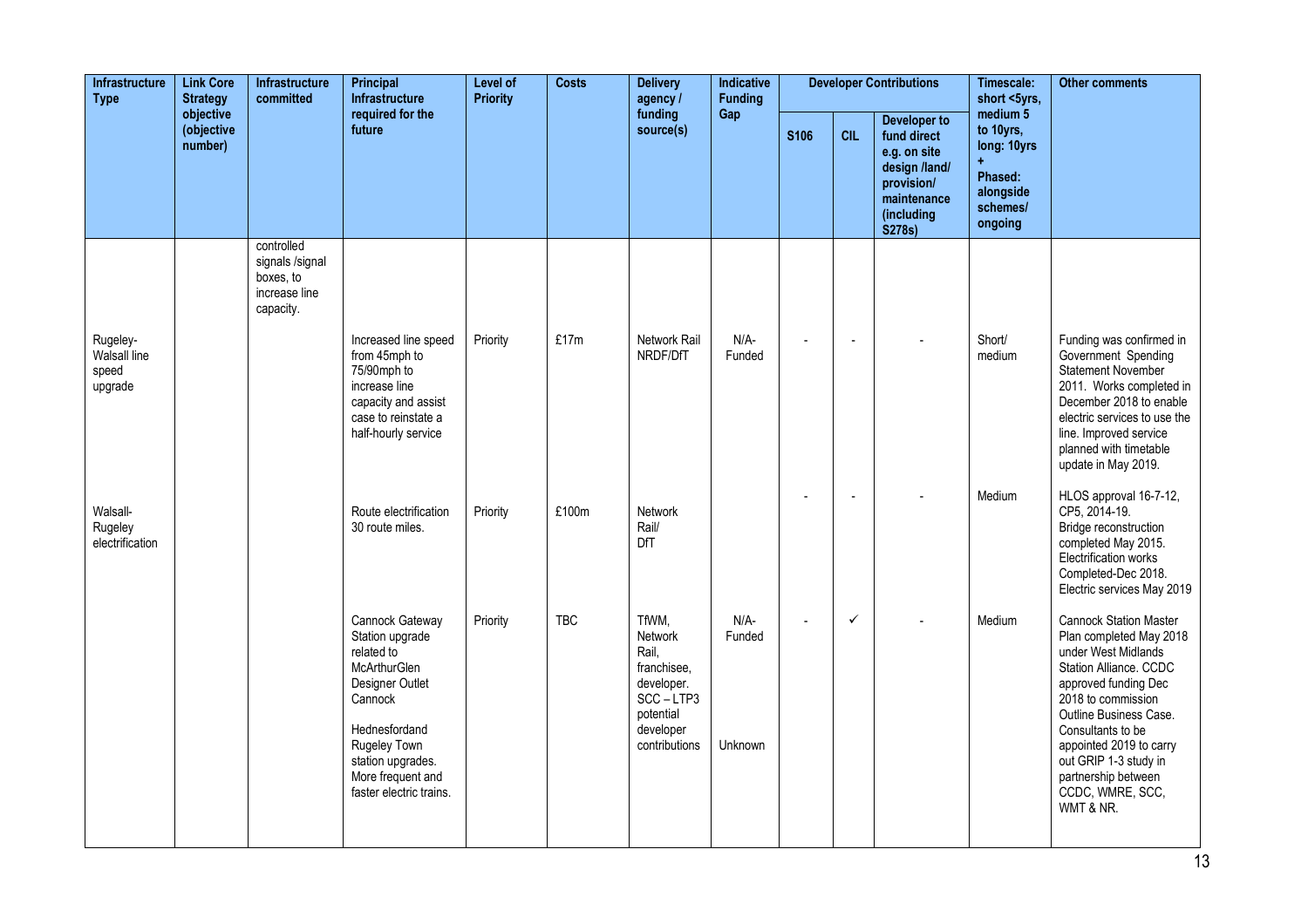| Infrastructure<br><b>Link Core</b><br><b>Type</b><br><b>Strategy</b><br>objective                                                                | Infrastructure<br>committed | <b>Principal</b><br>Infrastructure                                                                      | Level of<br><b>Priority</b>                                                                                                 | <b>Costs</b> | <b>Delivery</b><br>agency /                            | Indicative<br><b>Funding</b>                                                                    |         |             | <b>Developer Contributions</b> | Timescale:<br>short <5yrs,                                                                                        | <b>Other comments</b>                                                                          |                                                                                                                                                                                                                                                                                                                                                                          |
|--------------------------------------------------------------------------------------------------------------------------------------------------|-----------------------------|---------------------------------------------------------------------------------------------------------|-----------------------------------------------------------------------------------------------------------------------------|--------------|--------------------------------------------------------|-------------------------------------------------------------------------------------------------|---------|-------------|--------------------------------|-------------------------------------------------------------------------------------------------------------------|------------------------------------------------------------------------------------------------|--------------------------------------------------------------------------------------------------------------------------------------------------------------------------------------------------------------------------------------------------------------------------------------------------------------------------------------------------------------------------|
|                                                                                                                                                  | (objective<br>number)       |                                                                                                         | required for the<br>future                                                                                                  |              |                                                        | funding<br>source(s)                                                                            | Gap     | <b>S106</b> | <b>CIL</b>                     | Developer to<br>fund direct<br>e.g. on site<br>design /land/<br>provision/<br>maintenance<br>(including<br>S278s) | medium <sub>5</sub><br>to 10yrs,<br>long: 10yrs<br>Phased:<br>alongside<br>schemes/<br>ongoing |                                                                                                                                                                                                                                                                                                                                                                          |
| Rail - Freight                                                                                                                                   |                             |                                                                                                         |                                                                                                                             |              |                                                        |                                                                                                 |         |             |                                |                                                                                                                   |                                                                                                |                                                                                                                                                                                                                                                                                                                                                                          |
| Pentalver/<br>G & W's<br>U.K./Europe<br>Region.<br>Former Mid<br>Cannock RDP<br>site (Cannock)                                                   | 4, 5                        | New crossover<br>installed by NR<br>as part of<br>Chase Line<br>resignalling<br>August 2013,<br>£2.75m. | Proposed inter-<br>modal road/rail<br>interchange.                                                                          | Priority     | £6-£13.5m                                              | Pentalver/<br>G & W's<br>U.K./Europe<br>Region.<br>Network Rail<br><b>GBSLEP</b><br>Growth Deal | N/A     |             | $\overline{a}$                 |                                                                                                                   | Short/<br>Medium                                                                               | Delivery desirable to<br>deliver modal change and<br>improvements to<br>Bridgtown AQMA.<br>Planning permission for<br>terminal.<br>NR GRIP2 feasibility study<br>commissioned. GRIP3/4 to<br>follow.<br>10% of costs, £1.2m<br>secured through GBSLEP<br>Growth Deal bid.<br>Pentalver/Freighliner to<br>secure Board approval<br>2019 on £21m road/rail<br>interchange. |
| <b>Car Parking</b>                                                                                                                               |                             |                                                                                                         |                                                                                                                             |              |                                                        |                                                                                                 |         |             |                                |                                                                                                                   |                                                                                                |                                                                                                                                                                                                                                                                                                                                                                          |
| Town centre<br>redevelopmen<br>t proposals in<br>Cannock,<br>Hednesford,<br>Rugeley and<br>village centre<br>improvements<br>in Norton<br>Canes. | 1, 6, 7                     |                                                                                                         | Safe and accessible<br>car parking. (Car<br>parking provision to<br>be determined by<br>standards in Local<br>Plan or SPD). | Priority     | Unknown-<br>dependent<br>upon<br>development<br>scheme | Developers/<br>CCC. To be<br>provided as<br>part of<br>development<br>schemes.                  | Unknown |             |                                | ✓                                                                                                                 | Phased                                                                                         | The themes of reducing<br>dependence on the car<br>and promoting the<br>provision of attractive and<br>realistic alternatives, and,<br>in particular, public<br>transport, walking and<br>cycling are priority<br>objectives.                                                                                                                                            |
| Rugeley Town<br>Centre                                                                                                                           | 1, 6, 7                     |                                                                                                         | Replacement parking<br>needed at Market<br>Hall/Bus Station &<br><b>Wellington Drive</b><br>sites.                          | Priority     | Unknown-<br>dependent<br>upon<br>development<br>scheme | Developer                                                                                       | Unknown |             | $\blacksquare$                 | ✓                                                                                                                 | Phased                                                                                         | Local parking standards.                                                                                                                                                                                                                                                                                                                                                 |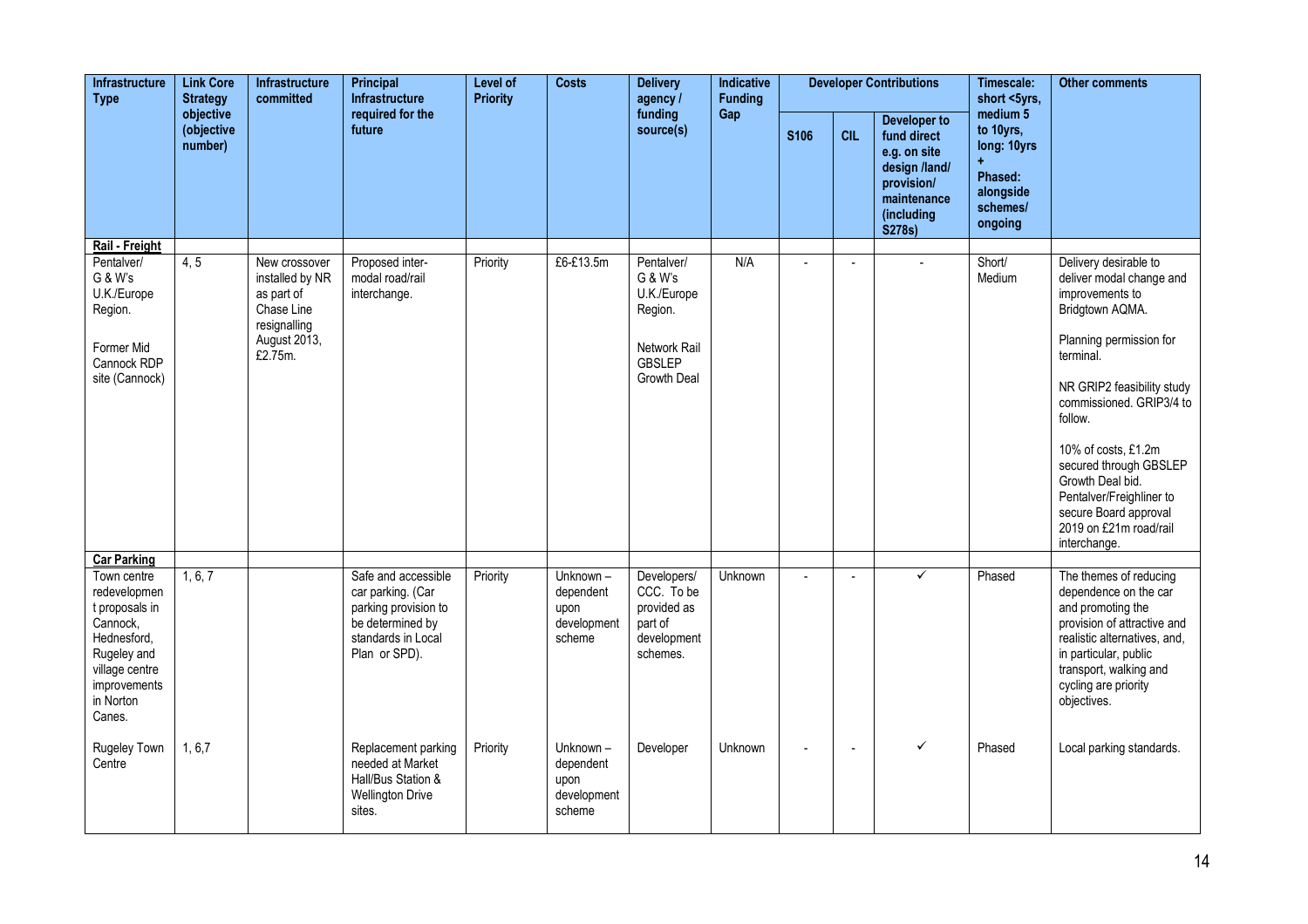| <b>Infrastructure</b><br><b>Type</b><br>objective | <b>Link Core</b><br><b>Strategy</b> | <b>Infrastructure</b><br>committed                                                                                                                                              | Principal<br><b>Infrastructure</b>                                                                                                                                                                                     | Level of<br><b>Priority</b> | <b>Costs</b>                                                              | <b>Delivery</b><br>agency /                                                                                      | Indicative<br><b>Funding</b> |                |              | <b>Developer Contributions</b>                                                                                    | Timescale:<br>short <5yrs,                                                          | <b>Other comments</b>                                                                                                                                                                                                                                                                                                                                                                                                                                                                |
|---------------------------------------------------|-------------------------------------|---------------------------------------------------------------------------------------------------------------------------------------------------------------------------------|------------------------------------------------------------------------------------------------------------------------------------------------------------------------------------------------------------------------|-----------------------------|---------------------------------------------------------------------------|------------------------------------------------------------------------------------------------------------------|------------------------------|----------------|--------------|-------------------------------------------------------------------------------------------------------------------|-------------------------------------------------------------------------------------|--------------------------------------------------------------------------------------------------------------------------------------------------------------------------------------------------------------------------------------------------------------------------------------------------------------------------------------------------------------------------------------------------------------------------------------------------------------------------------------|
|                                                   | (objective<br>number)               |                                                                                                                                                                                 | required for the<br>future                                                                                                                                                                                             |                             |                                                                           | funding<br>source(s)                                                                                             | Gap                          | <b>S106</b>    | <b>CIL</b>   | Developer to<br>fund direct<br>e.g. on site<br>design /land/<br>provision/<br>maintenance<br>(including<br>S278s) | medium 5<br>to 10yrs,<br>long: 10yrs<br>Phased:<br>alongside<br>schemes/<br>ongoing |                                                                                                                                                                                                                                                                                                                                                                                                                                                                                      |
| Canals                                            |                                     |                                                                                                                                                                                 |                                                                                                                                                                                                                        |                             |                                                                           |                                                                                                                  |                              | ✓              | $\checkmark$ | $\checkmark$                                                                                                      |                                                                                     |                                                                                                                                                                                                                                                                                                                                                                                                                                                                                      |
| <b>Trent and</b><br>Mersey Canal                  | 1,2,5,6,7,8                         | Existing<br>commitments to<br>improve parts<br>of canal route-<br>see entries<br>below for Cycle<br>and Pedestrian<br>facilities and<br>Rugeley Town<br>Centre<br>Improvements. | Improvements to<br>towpaths, mooring<br>facilities and access<br>to towpaths, linked<br>with cycling &<br>pedestrian facilities.<br>Improved signage to<br>town centre needed,<br>also canal side<br>sanitary station. | Priority                    | Unknown-<br>partly<br>dependent<br>on nature of<br>development<br>schemes | Canal &<br>River Trust,<br>developer<br>contribution,<br>possible<br>capital<br>funding bid                      | Unknown                      |                |              |                                                                                                                   | Phased                                                                              | Tesco S106 funding for<br>canal tow path and access<br>upgrade, improved<br>signage to Rugeley town<br>centre.<br>Discussions taking place<br>with SCC and CRT on<br>public realm improvements<br>planned for delivery in<br>2019-20. This includes<br>access improvements at<br>Leathermill Lane and<br>towpath improvements in<br>Brereton.                                                                                                                                        |
| Hatherton<br>Canal                                | 1,2,5,6,7,8                         |                                                                                                                                                                                 | Restoration of the<br>canal largely along a<br>new alignment.                                                                                                                                                          | Priority                    | £44.1m +<br>land<br>acquisition<br>costs                                  | Lichfield and<br>Hatherton<br>Canals<br>Restoration<br>Trust, Canal<br>& River<br>Trust,<br>Heritage<br>Lottery. | £44.1m +<br>land costs       | $\overline{a}$ | $\checkmark$ |                                                                                                                   | Medium/<br>Long                                                                     | Delivery desirable to meet<br>Local Plan (Part 1)<br>objectives of promoting<br>tourism, leisure, economic<br>regeneration, health<br>wellbeing and green<br>infrastructure.<br>Water supply and boat<br>turning movements still to<br>be resolved. On<br>14.03.2019 Cannock<br>Council Cabinet approved<br>£10,000 of S106<br>contributions towards the<br>commissioning of a Water<br>Supply Study for the<br>Hatherton Canal. This will<br>be commissioned by the<br>Canal Trust. |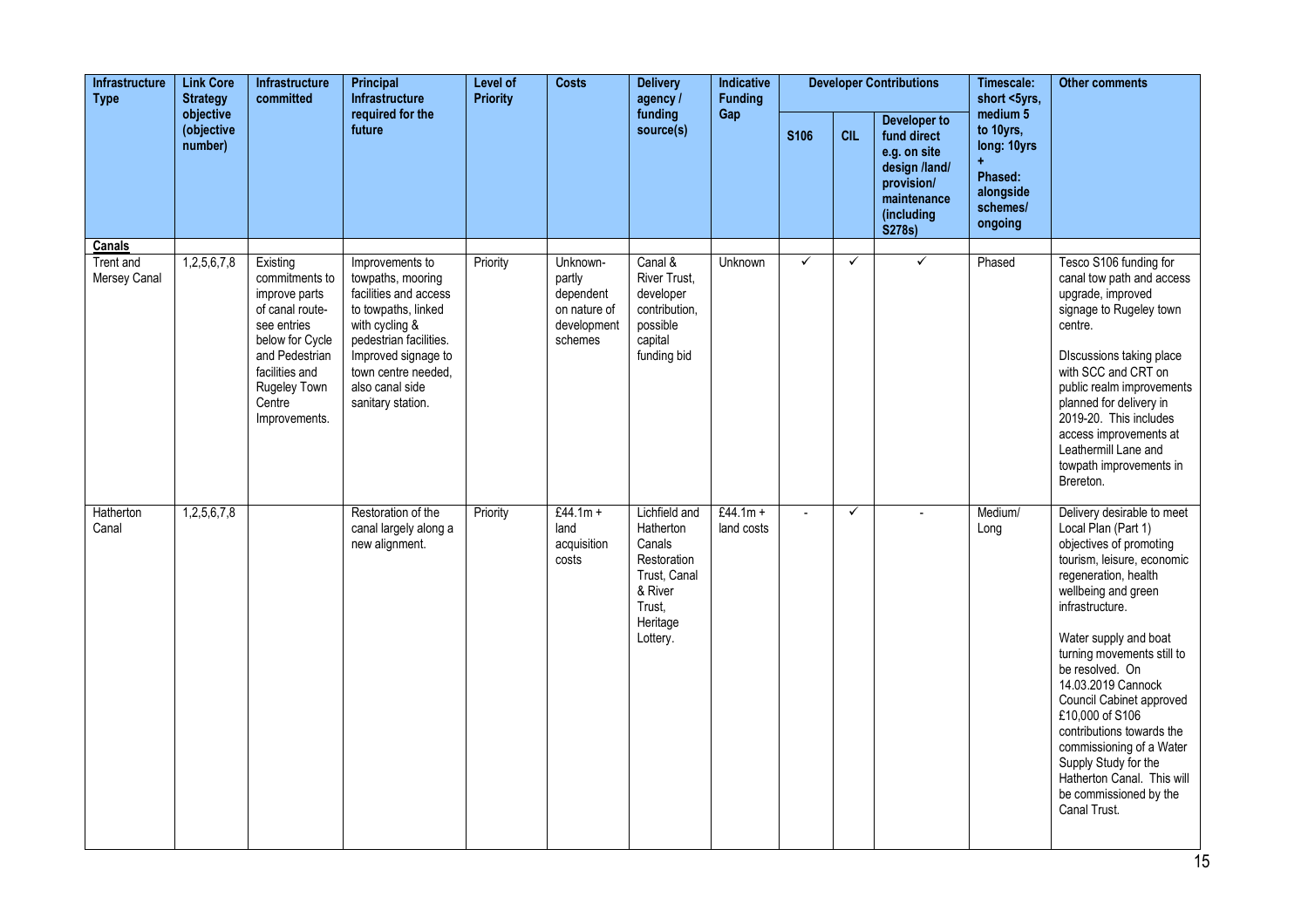| <b>Infrastructure</b><br><b>Type</b><br>objective | <b>Link Core</b><br><b>Strategy</b> | <b>Infrastructure</b><br>committed                                                                                                                                                                                                                                                                                             | <b>Principal</b><br><b>Infrastructure</b>                                                                                                                                                                                                                                                                                                                                                                                                                                                                                                                                                                                              | <b>Level of</b><br><b>Priority</b> | <b>Costs</b>                                                                                                                                                                                                                        | <b>Delivery</b><br>agency /                                                                                                                                                            | Indicative<br><b>Funding</b>                                           |              |              | <b>Developer Contributions</b>                                                                                    | Timescale:<br>short <5yrs,                                                                     | <b>Other comments</b>                                                                                                                                                                                                                                                                                                                                                                                   |
|---------------------------------------------------|-------------------------------------|--------------------------------------------------------------------------------------------------------------------------------------------------------------------------------------------------------------------------------------------------------------------------------------------------------------------------------|----------------------------------------------------------------------------------------------------------------------------------------------------------------------------------------------------------------------------------------------------------------------------------------------------------------------------------------------------------------------------------------------------------------------------------------------------------------------------------------------------------------------------------------------------------------------------------------------------------------------------------------|------------------------------------|-------------------------------------------------------------------------------------------------------------------------------------------------------------------------------------------------------------------------------------|----------------------------------------------------------------------------------------------------------------------------------------------------------------------------------------|------------------------------------------------------------------------|--------------|--------------|-------------------------------------------------------------------------------------------------------------------|------------------------------------------------------------------------------------------------|---------------------------------------------------------------------------------------------------------------------------------------------------------------------------------------------------------------------------------------------------------------------------------------------------------------------------------------------------------------------------------------------------------|
|                                                   | (objective<br>number)               |                                                                                                                                                                                                                                                                                                                                | required for the<br>future                                                                                                                                                                                                                                                                                                                                                                                                                                                                                                                                                                                                             |                                    |                                                                                                                                                                                                                                     | funding<br>source(s)                                                                                                                                                                   | Gap                                                                    | <b>S106</b>  | <b>CIL</b>   | Developer to<br>fund direct<br>e.g. on site<br>design /land/<br>provision/<br>maintenance<br>(including<br>S278s) | medium <sub>5</sub><br>to 10yrs,<br>long: 10yrs<br>Phased:<br>alongside<br>schemes/<br>ongoing |                                                                                                                                                                                                                                                                                                                                                                                                         |
|                                                   |                                     |                                                                                                                                                                                                                                                                                                                                |                                                                                                                                                                                                                                                                                                                                                                                                                                                                                                                                                                                                                                        |                                    |                                                                                                                                                                                                                                     |                                                                                                                                                                                        |                                                                        |              |              |                                                                                                                   |                                                                                                | CCC agreed to sell<br>disused section r/o<br>Finning, A5. to LHCRT,<br>March 2013. The sale has<br>been completed.                                                                                                                                                                                                                                                                                      |
| Cycle /<br>pedestrian<br>facilities               |                                     |                                                                                                                                                                                                                                                                                                                                |                                                                                                                                                                                                                                                                                                                                                                                                                                                                                                                                                                                                                                        |                                    |                                                                                                                                                                                                                                     |                                                                                                                                                                                        |                                                                        |              |              |                                                                                                                   |                                                                                                |                                                                                                                                                                                                                                                                                                                                                                                                         |
|                                                   | 2,5,7                               | Improvements<br>to cycling /<br>walking<br>network linked<br>to Heritage<br>Lottery Funded<br>Heritage Trail -<br>opened in 2008<br>linking<br>Cannock.<br>Hednesford &<br>Rugeley.<br>Sustrans<br>extension to<br>Heritage Trail<br>from Rugeley<br>Road,<br>Hednesford to<br>Rawnsley to<br>Wimblebury<br>and<br>Chasewater. | Better joining up of<br>cycle and pedestrian<br>routes, particularly<br>linking housing to<br>employment, town<br>centres and<br>community facilities,<br>with cycle parking<br>facilities in town<br>centres. Likely to be<br>a particular priority<br>for Norton Canes<br>and to link new<br>housing at Brereton<br>(Lichfield District) to<br>Rugeley town<br>centre.<br>Opportunity for<br>further enhancement<br>of former mineral<br>railway routes to<br>create cycle/<br>pedestrian links<br>across District (also<br>see SAC mitigation<br>measures below)<br>Opportunity to<br>enhance 'quiet lanes'<br>in south of District | Priority                           | Unknown-<br>partly<br>dependent<br>on nature of<br>development<br>schemes.<br>Costs of<br>restoring<br>former<br>mineral<br>railways to<br>cycle/<br>walkways<br>(as identified<br>in Local Plan<br>(Part 1)<br>approx<br>£150,000. | Lichfield and<br>Cannock<br>Chase<br>District and<br>County<br>Councils<br>Sustrans.<br>CRT to be<br>provided as<br>part of<br>development<br>schemes or<br>developer<br>contributions | Unknown.<br>At least<br>£150,000<br>for<br>mineral<br>railway<br>lines | $\checkmark$ | $\checkmark$ | ✓                                                                                                                 | Phased                                                                                         | See walking and cycling<br>improvements required<br>under 'sustainable<br>transport' above<br>Delivery desirable as<br>resources permit to<br>maximise sustainable<br>travel opportunities.<br>Mineral railways to be<br>restored are Conduit Road<br>to Albuts Road Mineral<br>line, Norton Canes and<br>Hednesford-Rawnsley<br>mineral line, Hednesford.<br>See cycle/pedestrian<br>facilities below. |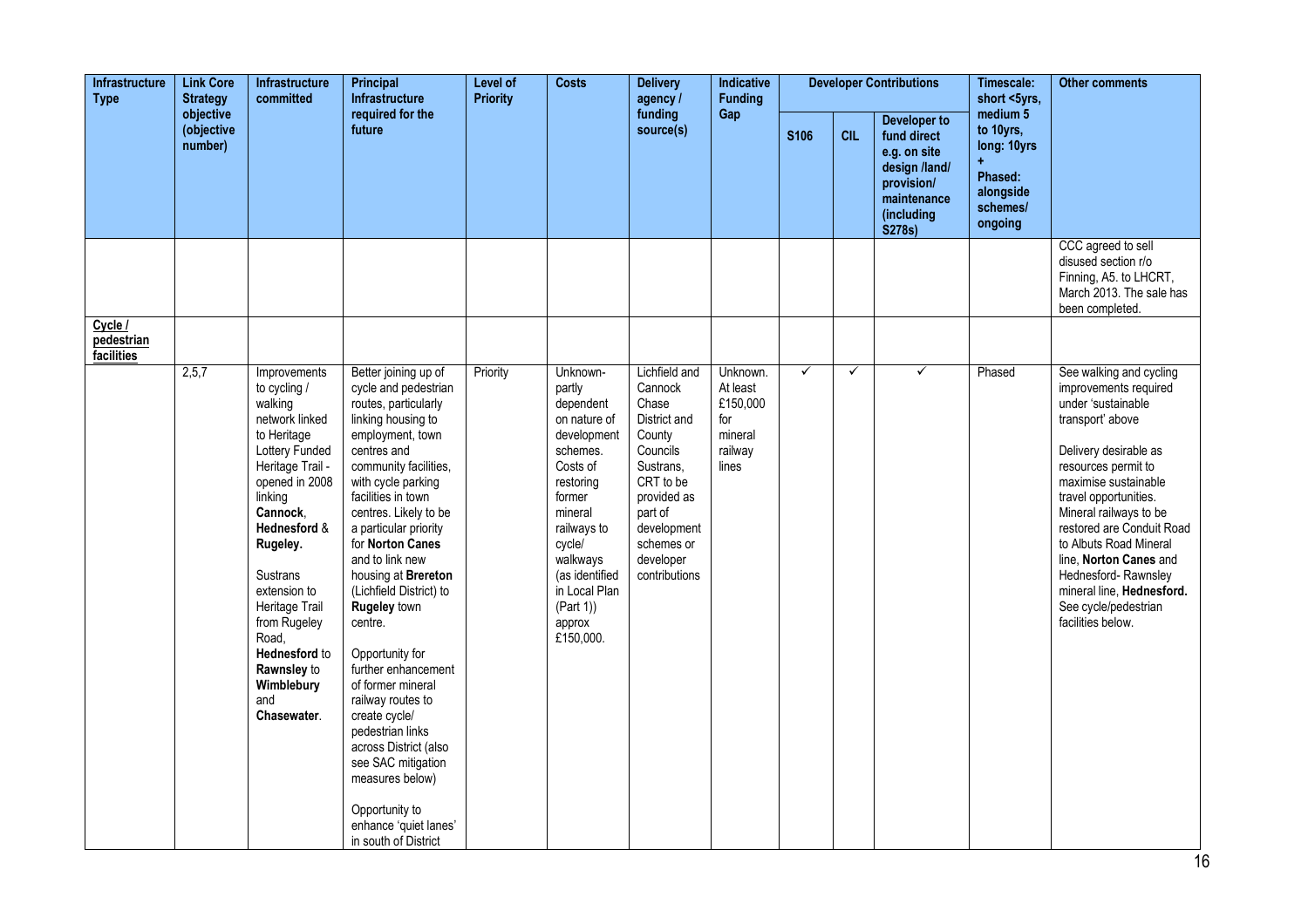| <b>Infrastructure</b><br><b>Type</b>                              | <b>Link Core</b><br><b>Strategy</b> | Infrastructure<br>committed                                                                            | Principal<br><b>Infrastructure</b>                                                                                                                                                                                   | <b>Level of</b><br><b>Priority</b> | <b>Costs</b>                                               | <b>Delivery</b><br>agency /                                                                                                                         | Indicative<br><b>Funding</b> |                |            | <b>Developer Contributions</b>                                                                                    | Timescale:<br>short <5yrs,                                                          | <b>Other comments</b>                                                                                                                                                                                                                                                                                                                                                     |
|-------------------------------------------------------------------|-------------------------------------|--------------------------------------------------------------------------------------------------------|----------------------------------------------------------------------------------------------------------------------------------------------------------------------------------------------------------------------|------------------------------------|------------------------------------------------------------|-----------------------------------------------------------------------------------------------------------------------------------------------------|------------------------------|----------------|------------|-------------------------------------------------------------------------------------------------------------------|-------------------------------------------------------------------------------------|---------------------------------------------------------------------------------------------------------------------------------------------------------------------------------------------------------------------------------------------------------------------------------------------------------------------------------------------------------------------------|
|                                                                   | objective<br>(objective<br>number)  |                                                                                                        | required for the<br>future                                                                                                                                                                                           |                                    |                                                            | funding<br>source(s)                                                                                                                                | Gap                          | <b>S106</b>    | <b>CIL</b> | Developer to<br>fund direct<br>e.g. on site<br>design /land/<br>provision/<br>maintenance<br>(including<br>S278s) | medium 5<br>to 10yrs,<br>long: 10yrs<br>Phased:<br>alongside<br>schemes/<br>ongoing |                                                                                                                                                                                                                                                                                                                                                                           |
|                                                                   |                                     | Rugeley Tesco<br>to town centre<br>and Towers<br><b>Business Park</b><br>via Love<br>Lane/T&M<br>Canal | with priority for<br>cyclists and local<br>access.<br>Improved cycle and<br>pedestrian linkages<br>along key corridor to<br>link town centre;<br>Tesco;<br>A51/McDonalds at<br>Towers; and Rugeley<br>Eastern Bypass | Priority                           | Unknown-<br>full costs to<br>be identified                 | Cannock<br>Chase<br>Council,<br>Staffordshire<br>County<br>Council,<br>developer<br>contributions<br>£395,500<br>secured from<br>schemes to<br>date | <b>Unknown</b>               | ✓              |            |                                                                                                                   | Short/<br>Medium                                                                    | Funding secured via S106<br>contributions from Tesco.<br>McDonalds and Westbury<br>Homes developments.<br>Footpath/cycleway<br>improvements from town<br>centre to Tesco, T&M<br>Canal and Towers<br>Business Park in progress.<br>Discussion taking place<br>with SCC and CRT to<br>deliver public realm<br>projects in 2019-20 at<br>Leathermill Lane and Love<br>Lane. |
| <b>Energy</b>                                                     |                                     |                                                                                                        |                                                                                                                                                                                                                      |                                    |                                                            |                                                                                                                                                     |                              |                |            |                                                                                                                   |                                                                                     |                                                                                                                                                                                                                                                                                                                                                                           |
| Transmission<br>and<br>distribution<br>systems for<br>gas         | 3,4,8                               |                                                                                                        | None Identified (at<br>present)                                                                                                                                                                                      | N/A                                | N/A                                                        | N/A                                                                                                                                                 | N/A                          |                |            |                                                                                                                   | N/A                                                                                 | National Grid advise that<br>development proposals<br>will not have a significant<br>effect upon the gas and<br>electricity transmission<br>infrastructure.                                                                                                                                                                                                               |
| Transmission<br>and<br>distribution<br>systems for<br>electricity | 3,4,8                               |                                                                                                        | None Identified (at<br>present)                                                                                                                                                                                      | N/A                                | N/A                                                        | N/A                                                                                                                                                 | N/A                          | $\sim$         | $\sim$     | ✓                                                                                                                 | Phased                                                                              | Western Power has a<br>statutory ability to charge<br>developers and customers<br>to fund any improvements<br>required.                                                                                                                                                                                                                                                   |
| Renewable<br>Energy                                               | 8                                   | Large scale<br>renewable<br>energy<br>infrastructure:<br>1) Poplars<br>Landfill<br>Anaerobic           | Potential need for<br>investment in<br>strategic solutions in<br>the District e.g.<br>Combined Heat and<br>Power/district<br>heating                                                                                 | Priority                           | Unknown-<br>costs<br>dependent<br>upon specific<br>schemes | Private<br>investment<br>(commercial<br>energy<br>companies<br>and non-<br>energy<br>developers                                                     | <b>Unknown</b>               | $\overline{a}$ | ✓          | ✓                                                                                                                 | Medium/<br>Long/<br>Phased                                                          | There may be funding<br>gaps for future renewable<br>and low carbon energy<br>infrastructure projects that<br>could be provided for via<br>developer contributions to<br>help achieve zero-carbon<br>developments. Future                                                                                                                                                 |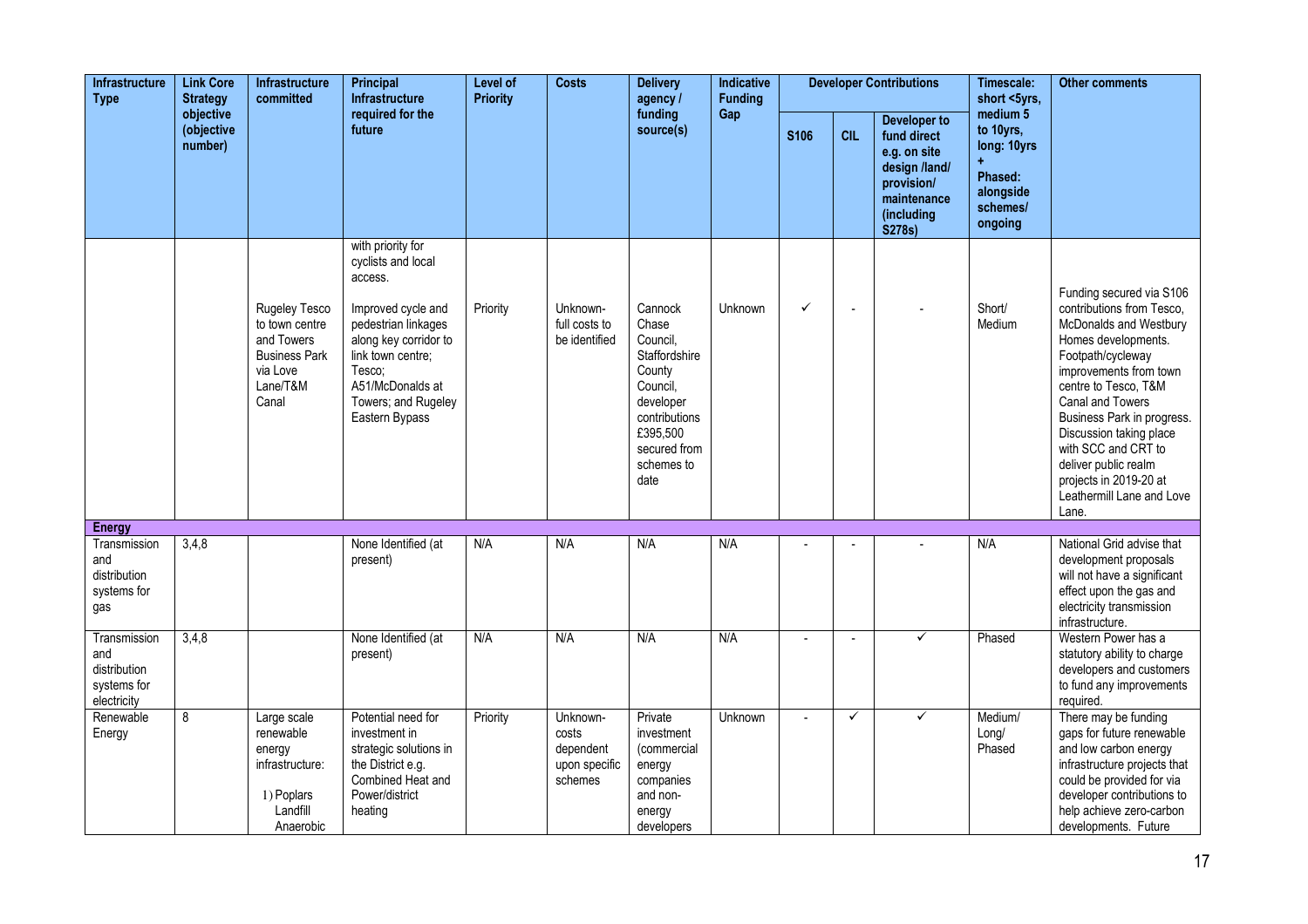| <b>Infrastructure</b><br><b>Type</b><br><b>Strategy</b><br>objective | <b>Link Core</b>      | Infrastructure<br>committed                                                                                                                                                                                          | Principal<br><b>Infrastructure</b>                                                                                                                                                                                          | <b>Level of</b><br><b>Priority</b> | <b>Costs</b>                                               | <b>Delivery</b><br>agency /                                                                                                                                                                                            | Indicative<br><b>Funding</b> |             |            | <b>Developer Contributions</b>                                                                                    | Timescale:<br>short <5yrs,                                                          | <b>Other comments</b>                                                                                                                                                                                                                                                                                                                                                                                                                                                     |
|----------------------------------------------------------------------|-----------------------|----------------------------------------------------------------------------------------------------------------------------------------------------------------------------------------------------------------------|-----------------------------------------------------------------------------------------------------------------------------------------------------------------------------------------------------------------------------|------------------------------------|------------------------------------------------------------|------------------------------------------------------------------------------------------------------------------------------------------------------------------------------------------------------------------------|------------------------------|-------------|------------|-------------------------------------------------------------------------------------------------------------------|-------------------------------------------------------------------------------------|---------------------------------------------------------------------------------------------------------------------------------------------------------------------------------------------------------------------------------------------------------------------------------------------------------------------------------------------------------------------------------------------------------------------------------------------------------------------------|
|                                                                      | (objective<br>number) |                                                                                                                                                                                                                      | required for the<br>future                                                                                                                                                                                                  |                                    |                                                            | funding<br>source(s)                                                                                                                                                                                                   | Gap                          | <b>S106</b> | <b>CIL</b> | Developer to<br>fund direct<br>e.g. on site<br>design /land/<br>provision/<br>maintenance<br>(including<br>S278s) | medium 5<br>to 10yrs,<br>long: 10yrs<br>Phased:<br>alongside<br>schemes/<br>ongoing |                                                                                                                                                                                                                                                                                                                                                                                                                                                                           |
|                                                                      |                       | Digestion<br>Facility<br>The Local Plan<br>evidence base<br>highlights the<br>potential for<br>further<br>renewable<br>energy<br>generation, but<br>no other large<br>scale schemes<br>are formalised<br>at present. |                                                                                                                                                                                                                             |                                    |                                                            | as part of<br>development<br>schemes).<br>Potential<br>national and<br>local<br>Government<br>grants/<br>incentives or<br>initiatives<br>e.g.<br>Renewable<br>Heat<br>Incentive;<br>'allowable<br>solutions'<br>funds. |                              |             |            |                                                                                                                   |                                                                                     | guidance on the<br>implementation of<br>'allowable solutions' for<br>zero-carbon developments<br>will affect this. As per<br>Local Plan policies the<br>Council should consider<br>the appropriateness of<br>obtaining funds towards<br>this infrastructure via<br>developer contributions as<br>schemes develop, taking<br>into account current<br>position in relation to<br>'allowable solutions' funds.                                                               |
| Electric Car<br>Charging<br>Points                                   | 5, 8                  |                                                                                                                                                                                                                      | <b>Western Power</b><br>highlight the increase<br>in electric car sales<br>as a future high<br>power demand<br>Connection points<br>and supporting<br>infrastructure for<br>residential.<br>commercial and<br>public sites. |                                    | Unknown-<br>costs<br>dependent<br>upon specific<br>schemes | Electricity<br>providers,<br>Private and<br>public<br>landowners                                                                                                                                                       | Unknown                      |             |            |                                                                                                                   | Phased                                                                              | Demand expected to be<br>high, but extent and<br>timescales unpredictable<br>for take up. Government<br>priority to phase out use of<br>most fossil fuelled vehicles<br>by 2040 and encourage<br>use of alternative power<br>sources earlier if possible.<br>Electric Car charging<br>points have already been<br>installed at Hednesford<br>Park, Norton Canes M6<br>Toll Service Area and a<br>number of Car Sales<br>garages along the A5<br>corridor through Cannock. |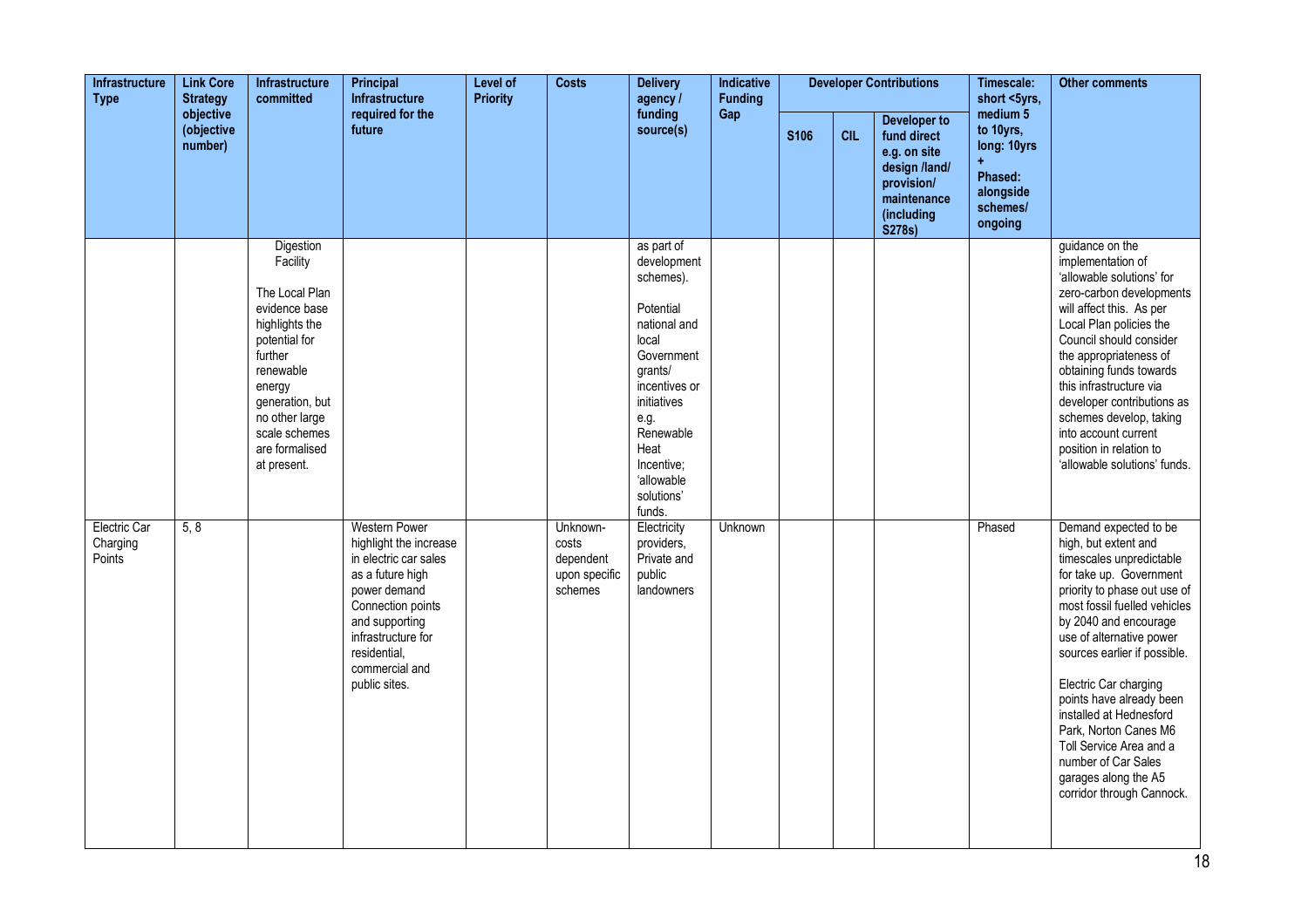| Infrastructure<br><b>Type</b> | <b>Link Core</b><br><b>Strategy</b> | Infrastructure<br>committed                                                                           | Principal<br><b>Infrastructure</b>                                                                                                                                                                                                                                                                                                                                                                                                                                                                                                                                                                                                                                                                                                                      | Level of<br><b>Priority</b> | <b>Costs</b>                                               | <b>Delivery</b><br>agency /                    | Indicative<br><b>Funding</b> |             |            | <b>Developer Contributions</b>                                                                                    | Timescale:<br>short <5yrs,                                                          | <b>Other comments</b>                                                                                                                                                                                                                                                                                                                                                                                                                                                                                                                                    |
|-------------------------------|-------------------------------------|-------------------------------------------------------------------------------------------------------|---------------------------------------------------------------------------------------------------------------------------------------------------------------------------------------------------------------------------------------------------------------------------------------------------------------------------------------------------------------------------------------------------------------------------------------------------------------------------------------------------------------------------------------------------------------------------------------------------------------------------------------------------------------------------------------------------------------------------------------------------------|-----------------------------|------------------------------------------------------------|------------------------------------------------|------------------------------|-------------|------------|-------------------------------------------------------------------------------------------------------------------|-------------------------------------------------------------------------------------|----------------------------------------------------------------------------------------------------------------------------------------------------------------------------------------------------------------------------------------------------------------------------------------------------------------------------------------------------------------------------------------------------------------------------------------------------------------------------------------------------------------------------------------------------------|
|                               | objective<br>(objective<br>number)  |                                                                                                       | required for the<br>future                                                                                                                                                                                                                                                                                                                                                                                                                                                                                                                                                                                                                                                                                                                              |                             |                                                            | funding<br>source(s)                           | Gap                          | <b>S106</b> | <b>CIL</b> | Developer to<br>fund direct<br>e.g. on site<br>design /land/<br>provision/<br>maintenance<br>(including<br>S278s) | medium 5<br>to 10yrs,<br>long: 10yrs<br>Phased:<br>alongside<br>schemes/<br>ongoing |                                                                                                                                                                                                                                                                                                                                                                                                                                                                                                                                                          |
| <b>Water and Drainage</b>     |                                     |                                                                                                       |                                                                                                                                                                                                                                                                                                                                                                                                                                                                                                                                                                                                                                                                                                                                                         |                             |                                                            |                                                |                              |             |            |                                                                                                                   |                                                                                     |                                                                                                                                                                                                                                                                                                                                                                                                                                                                                                                                                          |
| Water supply                  | 3,4,8                               | Water<br>Resources Plan<br>(South Staffs<br>Water) for 25<br>year period<br>updated every<br>5 years. | No major capacity<br>issues or upgrade<br>requirements<br>identified by South<br>Staffs Water for the<br>current Local Plan<br>(Part 1) period.<br>Minor upgrades for<br>site specific<br>developments may<br>be required e.g. new<br>off-site water mains<br>infrastructure or<br>upgrades to relevant<br>booster stations<br>particularly around<br>Cannock/Norton<br><b>Canes-See Water</b><br>Cycle Study (2010).<br>An update to is<br>currently being<br>produced to the 2010<br>study and will be<br>completed in 2019.<br>This will identify any<br>requirements for the<br>Local Plan Review<br>plan period.<br>Abstraction issues<br>may impact upon any<br>new agricultural or<br>commercial schemes<br>requiring large<br>volumes of water. | Critical                    | Unknown-<br>costs<br>dependent<br>upon specific<br>schemes | South<br>Staffordshire<br>Water/<br>Developers | N/A                          |             |            | ✓                                                                                                                 | Phased                                                                              | Early consultation<br>between developers and<br>South Staffs Water<br>required to account for<br>upgrades on specific sites<br>and any implications in<br>terms of abstraction<br>restrictions (the latter<br>particularly applies to new<br>large scale agriculture and<br>commercial schemes). All<br>developments should<br>incorporate water<br>efficiency measures to<br>ensure overall demand<br>does not outstrip supply.<br>Water companies have<br>statutory ability to charge<br>developers and customers<br>to fund improvements<br>required. |
| Waste water                   | 3,4,8                               |                                                                                                       | No major capacity                                                                                                                                                                                                                                                                                                                                                                                                                                                                                                                                                                                                                                                                                                                                       | Critical                    | Unknown-                                                   | Severn                                         | N/A                          |             |            | ✓                                                                                                                 | Phased                                                                              | Early consultation                                                                                                                                                                                                                                                                                                                                                                                                                                                                                                                                       |
|                               |                                     |                                                                                                       | issues or upgrade<br>requirements                                                                                                                                                                                                                                                                                                                                                                                                                                                                                                                                                                                                                                                                                                                       |                             | costs<br>dependent                                         | Trent/<br>Developers                           |                              |             |            |                                                                                                                   |                                                                                     | between developers and<br>Severn Trent required to                                                                                                                                                                                                                                                                                                                                                                                                                                                                                                       |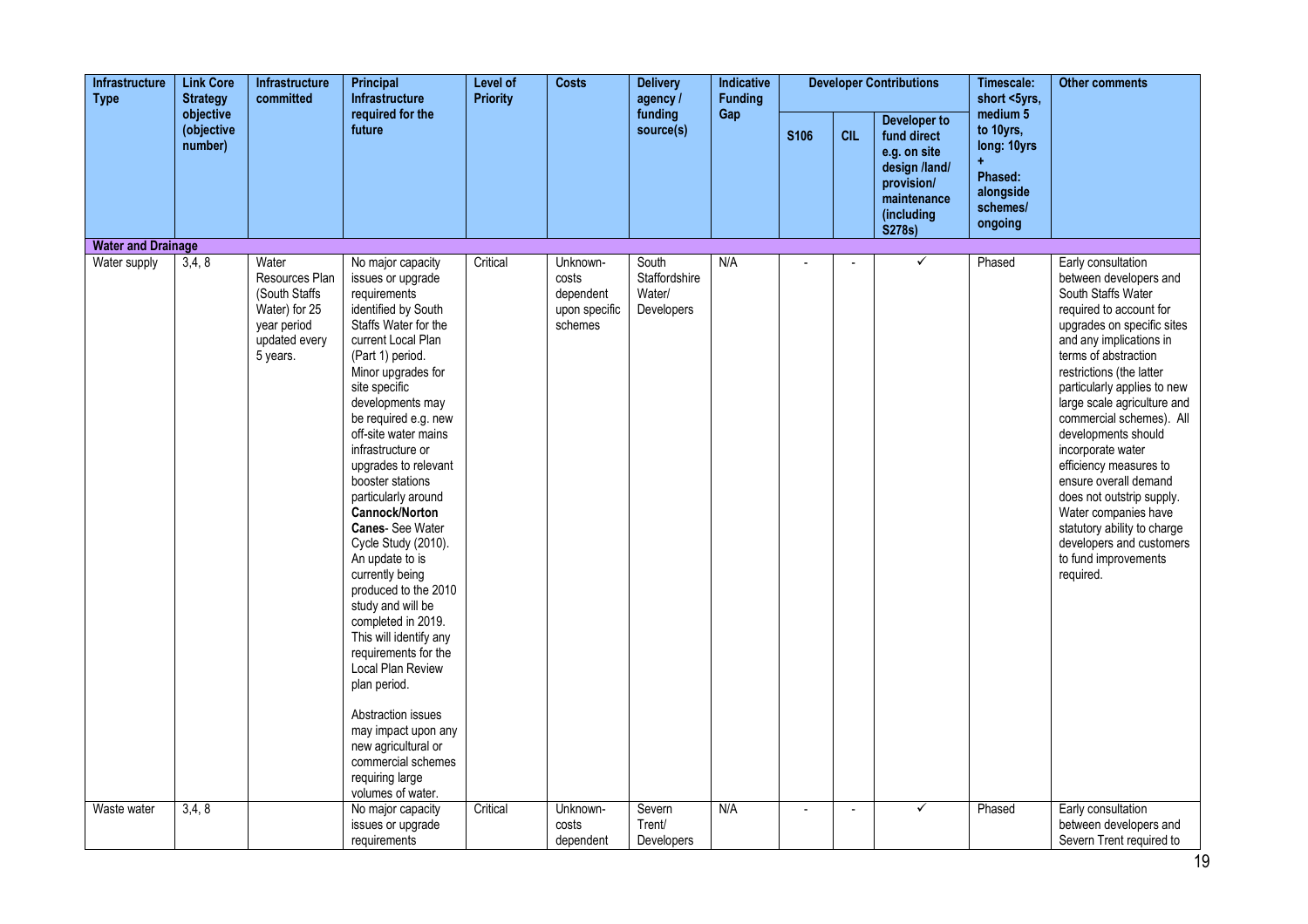| Infrastructure<br><b>Strategy</b><br><b>Type</b><br>objective | <b>Link Core</b>      | Infrastructure<br>committed | Principal<br><b>Infrastructure</b>                                                                                                                                                                                                                                                                                                                                                                                                                                                                                                                                                                                                                                                                                                            | Level of<br><b>Priority</b> | <b>Costs</b>                                    | <b>Delivery</b><br>agency /                  | Indicative<br><b>Funding</b> |                  |              | <b>Developer Contributions</b>                                                                                    | Timescale:<br>short <5yrs,                                                                     | <b>Other comments</b>                                                                                                                                                                                                                                                                                                                                                                                                                                                          |
|---------------------------------------------------------------|-----------------------|-----------------------------|-----------------------------------------------------------------------------------------------------------------------------------------------------------------------------------------------------------------------------------------------------------------------------------------------------------------------------------------------------------------------------------------------------------------------------------------------------------------------------------------------------------------------------------------------------------------------------------------------------------------------------------------------------------------------------------------------------------------------------------------------|-----------------------------|-------------------------------------------------|----------------------------------------------|------------------------------|------------------|--------------|-------------------------------------------------------------------------------------------------------------------|------------------------------------------------------------------------------------------------|--------------------------------------------------------------------------------------------------------------------------------------------------------------------------------------------------------------------------------------------------------------------------------------------------------------------------------------------------------------------------------------------------------------------------------------------------------------------------------|
|                                                               | (objective<br>number) |                             | required for the<br>future                                                                                                                                                                                                                                                                                                                                                                                                                                                                                                                                                                                                                                                                                                                    |                             |                                                 | funding<br>source(s)                         | Gap                          | S <sub>106</sub> | <b>CIL</b>   | Developer to<br>fund direct<br>e.g. on site<br>design /land/<br>provision/<br>maintenance<br>(including<br>S278s) | medium <sub>5</sub><br>to 10yrs,<br>long: 10yrs<br>Phased:<br>alongside<br>schemes/<br>ongoing |                                                                                                                                                                                                                                                                                                                                                                                                                                                                                |
|                                                               |                       |                             | identified for the<br>current Local Plan<br>(Part 1) period.by<br>Severn Trent for<br>Rugeley, Burntwood<br>or Goscote sewage<br>treatment plants.<br>Cannock sewage<br>treatment plant may<br>require some<br>upgrades/expansion<br>to accommodate<br>growth but this is not<br>considered a barrier<br>to development.<br>Possible local issues<br>on network capacity<br>with developments<br>needing to consider<br>upgrades to mains<br>and/or pumping<br>stations, particularly<br>in Cannock area-<br>See Water Cycle<br>Study (2010).<br>An update to is<br>currently being<br>produced to the 2010<br>study and will be<br>completed in 2019.<br>This will identify any<br>requirements for the<br>Local Plan Review<br>plan period. |                             | upon specific<br>schemes                        |                                              |                              |                  |              |                                                                                                                   |                                                                                                | account for upgrades on<br>specific sites. Additional<br>hydraulic analysis by<br>Severn Trent is required<br>on specific sites once<br>capacities are confirmed.<br>All sites will require<br>individual review by<br>Severn Trent as part of the<br>planning application<br>process. Upgrade<br>requirements may create<br>delays in the short term.<br>Water companies have<br>statutory ability to charge<br>developers and customers<br>to fund improvements<br>required. |
| Drainage<br>(waste<br>drainage<br>infrastructure              | 3,4,8                 |                             | <b>Environment Agency</b><br>advises that mine<br>water is a risk in<br>parts of the District                                                                                                                                                                                                                                                                                                                                                                                                                                                                                                                                                                                                                                                 | Critical                    | Unknown-<br>costs<br>dependent<br>upon specific | Coal<br>Authority/<br>Environment<br>Agency/ | Unknown                      | $\checkmark$     | $\checkmark$ | ✓                                                                                                                 | Phased                                                                                         | Rising water implications<br>for contaminated land.<br>Location of cemeteries -<br>affected by water table                                                                                                                                                                                                                                                                                                                                                                     |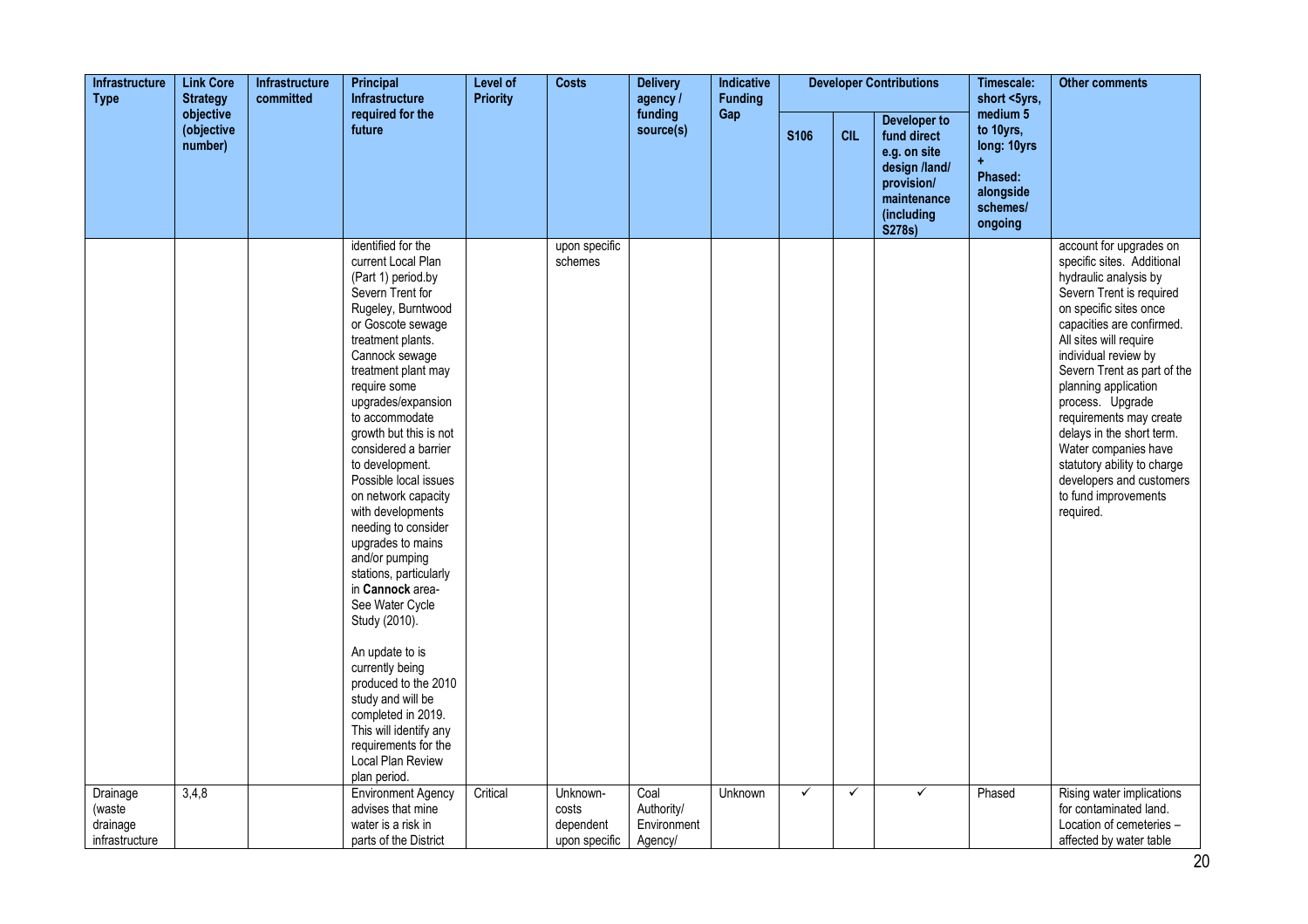| <b>Link Core</b><br><b>Infrastructure</b><br><b>Type</b><br><b>Strategy</b><br>objective | <b>Infrastructure</b><br>committed | Principal<br><b>Infrastructure</b>                                                                                                                                                   | Level of<br><b>Priority</b>                                                                                                                                                                                                                                                                                                                            | <b>Costs</b> | <b>Delivery</b><br>agency /                                                                                           | Indicative<br><b>Funding</b>                                                                                                                          |         |              | <b>Developer Contributions</b> | Timescale:<br>short <5yrs,                                                                                        | <b>Other comments</b>                                                               |                                                                                                                                                                                                                                                                                                |
|------------------------------------------------------------------------------------------|------------------------------------|--------------------------------------------------------------------------------------------------------------------------------------------------------------------------------------|--------------------------------------------------------------------------------------------------------------------------------------------------------------------------------------------------------------------------------------------------------------------------------------------------------------------------------------------------------|--------------|-----------------------------------------------------------------------------------------------------------------------|-------------------------------------------------------------------------------------------------------------------------------------------------------|---------|--------------|--------------------------------|-------------------------------------------------------------------------------------------------------------------|-------------------------------------------------------------------------------------|------------------------------------------------------------------------------------------------------------------------------------------------------------------------------------------------------------------------------------------------------------------------------------------------|
|                                                                                          | (objective<br>number)              |                                                                                                                                                                                      | required for the<br>future                                                                                                                                                                                                                                                                                                                             |              |                                                                                                                       | funding<br>source(s)                                                                                                                                  | Gap     | S106         | <b>CIL</b>                     | Developer to<br>fund direct<br>e.g. on site<br>design /land/<br>provision/<br>maintenance<br>(including<br>S278s) | medium 5<br>to 10yrs,<br>long: 10yrs<br>Phased:<br>alongside<br>schemes/<br>ongoing |                                                                                                                                                                                                                                                                                                |
| already<br>considered<br>above. See<br>also flood<br>prevention<br>below)                |                                    |                                                                                                                                                                                      | and additional<br>treatment schemes<br>may be required to<br>prevent pollution.<br>The Coal Authority<br>have progressed a<br>scheme for the<br>former Cannock<br>Wood colliery.                                                                                                                                                                       |              | development<br>schemes<br>and further<br>investigation                                                                | Developers                                                                                                                                            |         |              |                                |                                                                                                                   |                                                                                     | levels / contamination risk<br>to controlled waters.<br>(Environment Agency<br>comments)                                                                                                                                                                                                       |
|                                                                                          |                                    |                                                                                                                                                                                      | <b>Environment Agency</b><br>advise there is a<br>proposed scheme in<br>our investment<br>programme to carry<br>out a capital<br>maintenance scheme<br>on the culverted<br>section of the Rising<br>Brook through<br>Rugeley town centre.<br>This culvert requires<br>works to improve its<br>condition due to<br>structural defects<br>and siltation. | Unknown      | Unknown                                                                                                               | EA                                                                                                                                                    |         |              |                                |                                                                                                                   | 2025-26                                                                             | EA notified in Issues &<br>Scoping Local Plan<br>consultation response.                                                                                                                                                                                                                        |
| Flood<br>prevention                                                                      | 3,4,8                              | Formal flood<br>alleviation<br>scheme has<br>been<br>implemented<br>with minor<br>works to be<br>completed as<br>per the<br><b>Rugeley Level</b><br>2 Strategic<br><b>Flood Risk</b> | Specific catchment-<br>wide requirements<br>(e.g. Sustainable<br>Drainage Systems -<br>SUDS) are detailed<br>in the Strategic Flood<br><b>Risk Assessment</b><br>and Surface Water<br>Management Plan.<br>Consideration given<br>to de-culverting<br>watercourses,                                                                                     | Critical     | Costs of<br>SUDs and<br>de-culverting<br>unknown-<br>largely<br>dependent<br>upon specific<br>development<br>schemes. | Provided as<br>part of<br>development<br>schemes<br>and<br>developer<br>contributions<br>where<br>required.<br>Potential<br>Environment<br>Agency and | Unknown | $\checkmark$ | $\checkmark$                   | $\checkmark$                                                                                                      | Phased                                                                              | Developers will be<br>required to carry out Flood<br>Risk Assessments where<br>appropriate to identify site-<br>specific needs.<br>The Surface Water<br>Management Plan<br>highlights the potential role<br>of the canals in helping to<br>manage surface water<br>flood risk, which should be |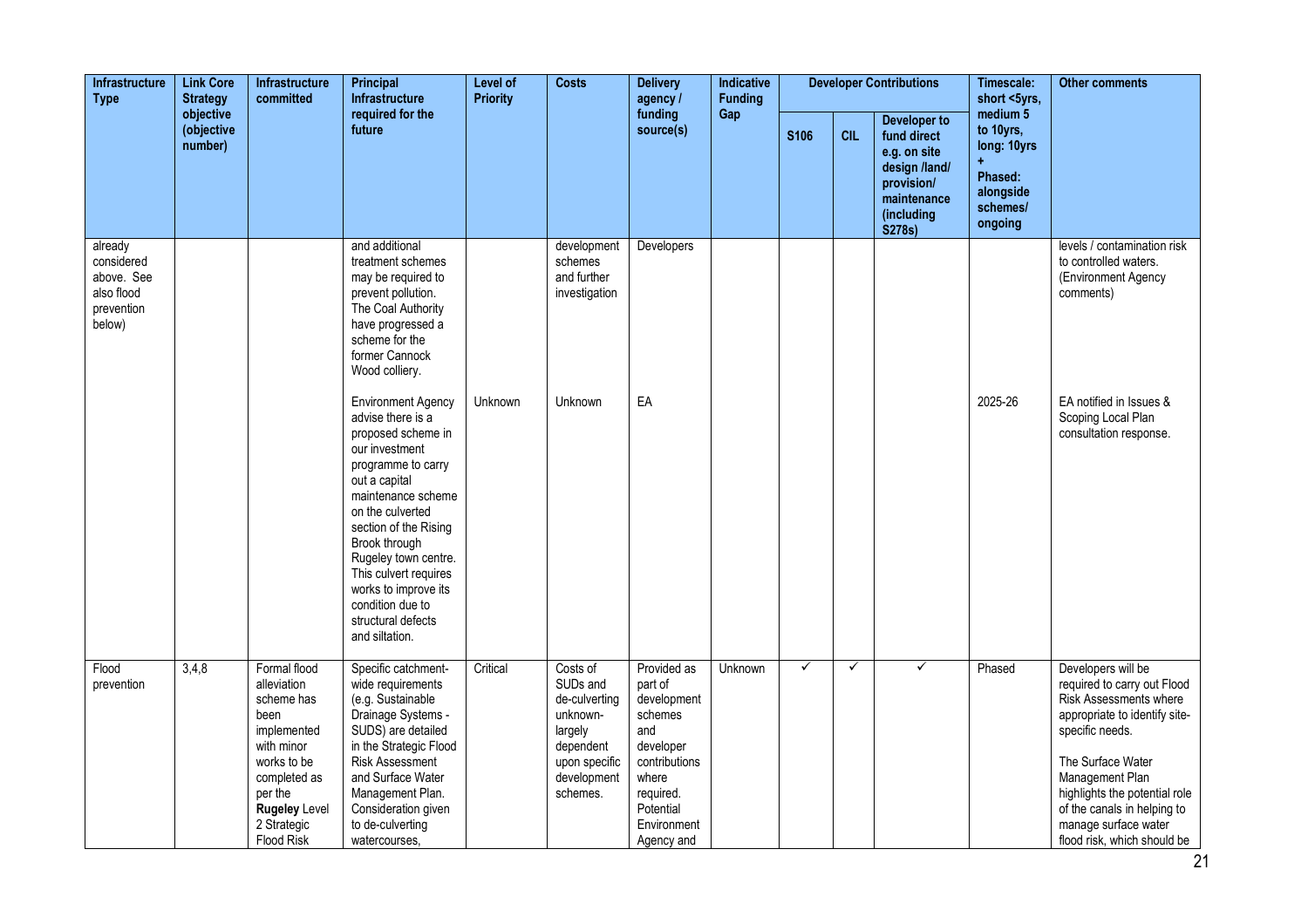| <b>Infrastructure</b><br><b>Type</b>  | <b>Link Core</b><br><b>Strategy</b> | <b>Infrastructure</b><br>committed                                                                                                                                                                                                                                                                                                                                                                                             | Principal<br><b>Infrastructure</b>                                                                                                                                                                                                                                                                                                                                                                                                                                                                                                        | <b>Level of</b><br><b>Priority</b> | <b>Costs</b> | <b>Delivery</b><br>agency /                                                                    | Indicative<br><b>Funding</b> |      |            | <b>Developer Contributions</b>                                                                                           | Timescale:<br>short <5yrs,                                                                     | <b>Other comments</b>                                                                                                                                                                                                                                                                                                                                                                                                                                                                                                                              |
|---------------------------------------|-------------------------------------|--------------------------------------------------------------------------------------------------------------------------------------------------------------------------------------------------------------------------------------------------------------------------------------------------------------------------------------------------------------------------------------------------------------------------------|-------------------------------------------------------------------------------------------------------------------------------------------------------------------------------------------------------------------------------------------------------------------------------------------------------------------------------------------------------------------------------------------------------------------------------------------------------------------------------------------------------------------------------------------|------------------------------------|--------------|------------------------------------------------------------------------------------------------|------------------------------|------|------------|--------------------------------------------------------------------------------------------------------------------------|------------------------------------------------------------------------------------------------|----------------------------------------------------------------------------------------------------------------------------------------------------------------------------------------------------------------------------------------------------------------------------------------------------------------------------------------------------------------------------------------------------------------------------------------------------------------------------------------------------------------------------------------------------|
|                                       | objective<br>(objective<br>number)  |                                                                                                                                                                                                                                                                                                                                                                                                                                | required for the<br>future                                                                                                                                                                                                                                                                                                                                                                                                                                                                                                                |                                    |              | funding<br>source(s)                                                                           | Gap                          | S106 | <b>CIL</b> | <b>Developer to</b><br>fund direct<br>e.g. on site<br>design /land/<br>provision/<br>maintenance<br>(including<br>S278s) | medium <sub>5</sub><br>to 10yrs,<br>long: 10yrs<br>Phased:<br>alongside<br>schemes/<br>ongoing |                                                                                                                                                                                                                                                                                                                                                                                                                                                                                                                                                    |
|                                       |                                     | Assessment<br>(SFRA)                                                                                                                                                                                                                                                                                                                                                                                                           | particularly in<br><b>Rugeley Town</b><br>Centre. An updated<br>SFRA is due to be<br>completed in 2019 to<br>support the Local<br>Plan Review and will<br>identify any<br>requirements.                                                                                                                                                                                                                                                                                                                                                   |                                    |              | other public<br>sector funds<br>towards any<br>strategic<br>projects<br>required in<br>future. |                              |      |            |                                                                                                                          |                                                                                                | considered further as part<br>of the proposed Hatherton<br>Canal restoration.<br>A possible SUDS scheme<br>for Rugeley Town Centre<br>is being discussed with<br>SCC and the Trent Rivers<br>Trust in order to reduce<br>the risk of surface water<br>flooding.                                                                                                                                                                                                                                                                                    |
| <b>Waste</b>                          |                                     |                                                                                                                                                                                                                                                                                                                                                                                                                                |                                                                                                                                                                                                                                                                                                                                                                                                                                                                                                                                           |                                    |              |                                                                                                |                              |      |            |                                                                                                                          |                                                                                                |                                                                                                                                                                                                                                                                                                                                                                                                                                                                                                                                                    |
| Strategic<br>Collection /<br>Disposal | 3,4,8                               | The<br>Staffordshire<br>County Council<br>and Stoke On<br><b>Trent Joint</b><br>Waste Local<br>Plan 2010 -<br>2026 identifies<br>a need for<br>further capacity<br>via new<br>facilities to<br>achieve waste<br>management<br>targets but sets<br>no specific<br>allocated sites<br>for these. It<br>also sets out<br>existing<br>facilities across<br>the County<br>which are to be<br>safeguarded as<br>part of the<br>waste | No new requirements<br>identified.<br>New regulations<br>which came into<br>effect on 6 April 2018<br>require SCC to<br>review the waste<br>local plan every 5<br>years. A review was<br>undertaken jointly<br>with Stoke-on-Trent<br>City Council to<br>consider if the plan<br>needed updating.<br>A report<br>was considered<br>by SCC Cabinet on<br>20 February, which<br>endorsed the<br>conclusions of the<br>review of the Local<br>Plan, that there is no<br>need for a revision at<br>this time, and it can<br>continue to carry | Priority                           | Unknown      | <b>Staffordshire</b><br>County<br>Council/<br>Commercial<br>operators                          | N/A                          |      |            |                                                                                                                          | Phased                                                                                         | A number of existing<br>waste management sites<br>across the District are<br>safeguarded via the<br>proposed County Waste<br>Core Strategy. An<br>Anaerobic Digestion (AD)<br>plant at the Poplars<br>Landfill Site, Cannock is<br>now operational following<br>planning consent in 2010.<br>Developments should<br>incorporate appropriate<br>waste management<br>facilities for individual<br>schemes to support<br>strategic management of<br>waste e.g. appropriate bin<br>storage and on-site<br>recycling facilities (where<br>appropriate). |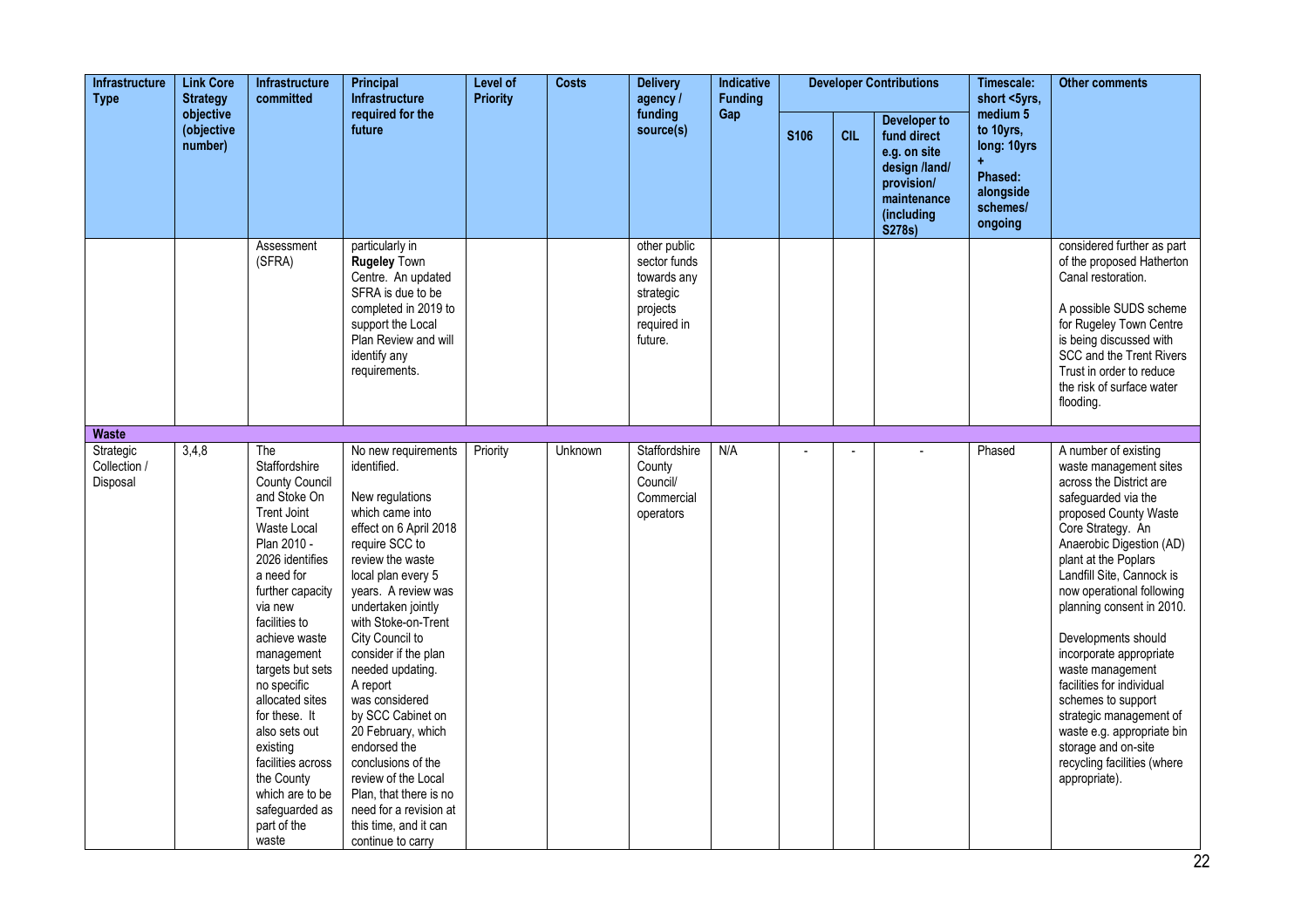| <b>Link Core</b><br><b>Infrastructure</b><br><b>Type</b><br><b>Strategy</b><br>objective | <b>Infrastructure</b><br>committed | Principal<br><b>Infrastructure</b>                                                                                                                                                                                                                                                                                                | <b>Level of</b><br><b>Priority</b>                                                                                                                                                                                                                                                                                                                                                                                                            | <b>Costs</b>         | <b>Delivery</b><br>agency /      | Indicative<br><b>Funding</b>                                                                                                                                                                                                                                                                 |     |                | <b>Developer Contributions</b> | Timescale:<br>short <5yrs,                                                                                               | <b>Other comments</b>                                                                                                                                                                                                                                                                                |                                                                                                                                                                                                                                                                                                                         |
|------------------------------------------------------------------------------------------|------------------------------------|-----------------------------------------------------------------------------------------------------------------------------------------------------------------------------------------------------------------------------------------------------------------------------------------------------------------------------------|-----------------------------------------------------------------------------------------------------------------------------------------------------------------------------------------------------------------------------------------------------------------------------------------------------------------------------------------------------------------------------------------------------------------------------------------------|----------------------|----------------------------------|----------------------------------------------------------------------------------------------------------------------------------------------------------------------------------------------------------------------------------------------------------------------------------------------|-----|----------------|--------------------------------|--------------------------------------------------------------------------------------------------------------------------|------------------------------------------------------------------------------------------------------------------------------------------------------------------------------------------------------------------------------------------------------------------------------------------------------|-------------------------------------------------------------------------------------------------------------------------------------------------------------------------------------------------------------------------------------------------------------------------------------------------------------------------|
|                                                                                          | (objective<br>number)              |                                                                                                                                                                                                                                                                                                                                   | required for the<br>future                                                                                                                                                                                                                                                                                                                                                                                                                    |                      |                                  | funding<br>source(s)                                                                                                                                                                                                                                                                         | Gap | <b>S106</b>    | <b>CIL</b>                     | <b>Developer to</b><br>fund direct<br>e.g. on site<br>design /land/<br>provision/<br>maintenance<br>(including<br>S278s) | medium 5<br>to 10yrs,<br>long: 10yrs<br>Phased:<br>alongside<br>schemes/<br>ongoing                                                                                                                                                                                                                  |                                                                                                                                                                                                                                                                                                                         |
|                                                                                          |                                    | management<br>infrastructure.<br>This includes a<br>number of sites<br>within the<br>District.                                                                                                                                                                                                                                    | weight in the<br>determination of<br>planning applications<br>for waste<br>developments. This<br>was then reported to<br>Full Council at SCC<br>on 21 March 2019.                                                                                                                                                                                                                                                                             |                      |                                  |                                                                                                                                                                                                                                                                                              |     |                |                                |                                                                                                                          |                                                                                                                                                                                                                                                                                                      |                                                                                                                                                                                                                                                                                                                         |
| $\Pi$                                                                                    |                                    |                                                                                                                                                                                                                                                                                                                                   |                                                                                                                                                                                                                                                                                                                                                                                                                                               |                      |                                  |                                                                                                                                                                                                                                                                                              |     |                |                                |                                                                                                                          |                                                                                                                                                                                                                                                                                                      |                                                                                                                                                                                                                                                                                                                         |
| Telecommunic<br>ations                                                                   | $\overline{4}$                     |                                                                                                                                                                                                                                                                                                                                   | N/A                                                                                                                                                                                                                                                                                                                                                                                                                                           | N/A                  | N/A                              | N/A                                                                                                                                                                                                                                                                                          | N/A |                |                                |                                                                                                                          | N/A                                                                                                                                                                                                                                                                                                  | <b>Mobile Operators</b><br>Association did not raise<br>any specific infrastructure<br>issues in relation to Local<br>Plan (Part 1).                                                                                                                                                                                    |
| <b>Broadband</b>                                                                         | 4, 8                               | Cannock,<br>Hednesford,<br>Rugeley and<br><b>Heath Hayes</b><br>telephone<br>exchanges<br>have been<br>upgraded to<br>FTTC for<br>superfast<br>broadband<br>access and are<br>accepting<br>customer<br>orders for<br>download<br>speeds up to<br>40MBits per<br>second and<br>upload speeds<br>of 15MB/S.<br>By 2018<br>superfast | Since Spring 2012<br>work has been<br>ongoing to increase<br>speeds with up to<br>80MB/S download<br>and 20MB/S upload<br>speeds.<br>Less than 1% of the<br>Council area is now<br>without access to<br>high speed<br>broadband, and new<br>technology may help<br>to further reduce this<br>gap.<br>The plans are<br>updated every 3<br>months based on<br>population density,<br>demand, existing<br>infrastructure,<br>installation costs. | Priority<br>Priority | Already<br>programmed<br>Unknown | BT<br>Openreach<br>in<br>collaboration<br>with the<br>Government'<br>s Digital<br><b>Britain</b><br>scheme<br>(BDUK),<br>Local<br>Authorities<br>and Internet<br>providers.<br><b>BDUK</b> has<br>allocated<br>Staffordshire<br>Stoke on<br>Trent LA's<br>with<br>£7,440,000<br>of state aid | N/A | $\blacksquare$ | $\overline{a}$                 | $\mathbf{r}$                                                                                                             | Phased<br>The<br>Government'<br>s Digital<br><b>Britain target</b><br>was for<br>nationwide<br>access to a<br>minimum<br>speed of<br>2MB/S by<br>2015 and a<br>minimum of<br>24MB/S<br>(superfast<br>broadband)<br>available to<br>95% of<br>premises by<br>2017.<br>Cannock<br>Chase<br>Council had | The Government is<br>funding trials of alternative<br>technologies to enable<br>access for more rural<br>areas. For example<br><b>Broadband Enabling</b><br>Technology will enable 1.7<br>million extra households to<br>receive speeds up to<br>either 1 or 2MB/S using<br>existing copper lines at a<br>smaller cost. |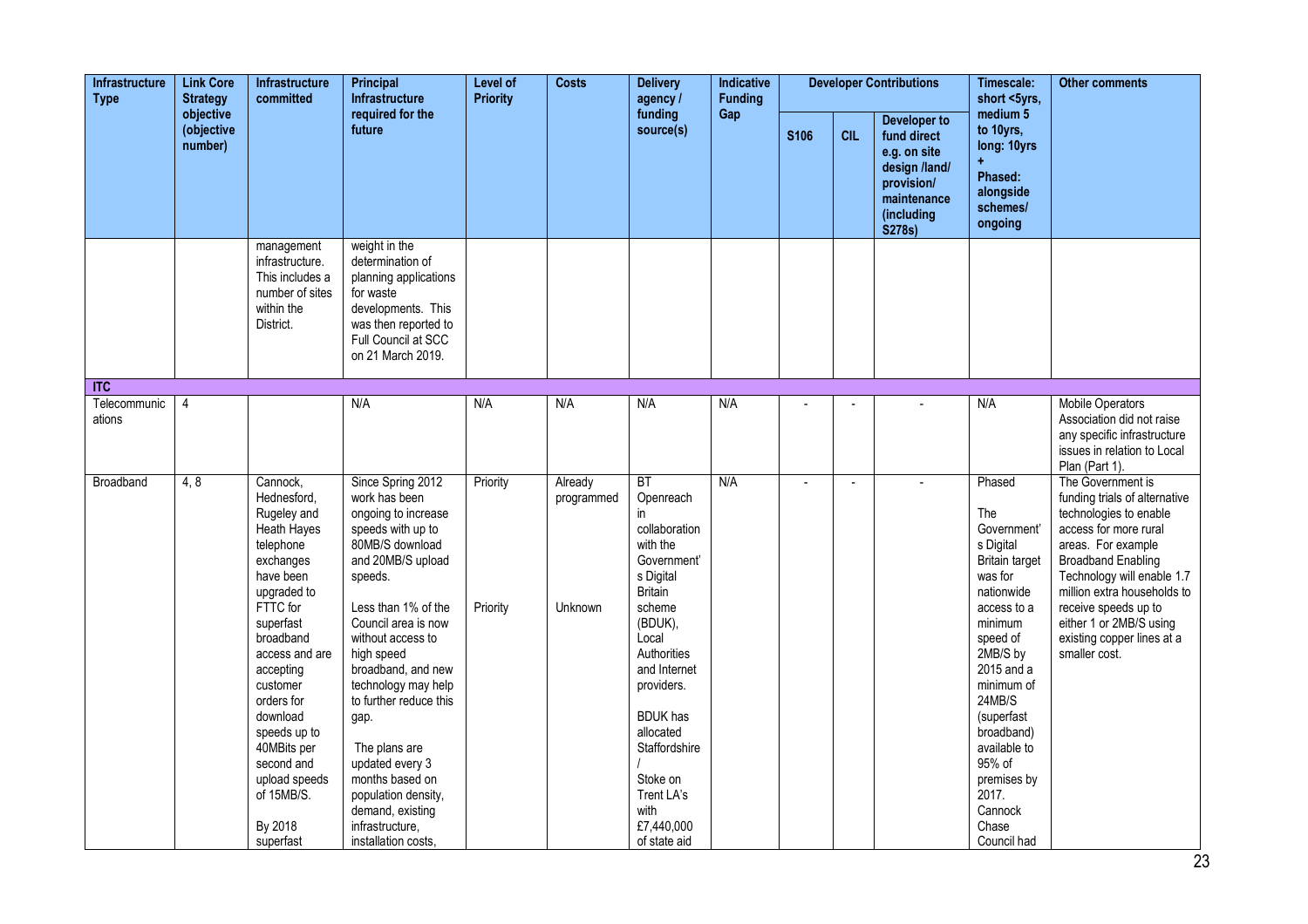| Infrastructure<br><b>Link Core</b><br><b>Strategy</b><br><b>Type</b><br>objective | Infrastructure<br>committed | Principal<br>Infrastructure                                                                                                                                                                                                                                                                                                                                                                                                                                                                                                                                                                    | Level of<br><b>Priority</b> | <b>Costs</b> | <b>Delivery</b><br>agency / | Indicative<br><b>Funding</b>                                                                                                                                                                                                                                                                                                                                                                                                                                                                                                      |     |             | <b>Developer Contributions</b> | Timescale:<br>short <5yrs,                                                                                        | <b>Other comments</b>                                                                                                                                        |  |
|-----------------------------------------------------------------------------------|-----------------------------|------------------------------------------------------------------------------------------------------------------------------------------------------------------------------------------------------------------------------------------------------------------------------------------------------------------------------------------------------------------------------------------------------------------------------------------------------------------------------------------------------------------------------------------------------------------------------------------------|-----------------------------|--------------|-----------------------------|-----------------------------------------------------------------------------------------------------------------------------------------------------------------------------------------------------------------------------------------------------------------------------------------------------------------------------------------------------------------------------------------------------------------------------------------------------------------------------------------------------------------------------------|-----|-------------|--------------------------------|-------------------------------------------------------------------------------------------------------------------|--------------------------------------------------------------------------------------------------------------------------------------------------------------|--|
|                                                                                   | (objective<br>number)       |                                                                                                                                                                                                                                                                                                                                                                                                                                                                                                                                                                                                | required for the<br>future  |              |                             | funding<br>source(s)                                                                                                                                                                                                                                                                                                                                                                                                                                                                                                              | Gap | <b>S106</b> | <b>CIL</b>                     | Developer to<br>fund direct<br>e.g. on site<br>design /land/<br>provision/<br>maintenance<br>(including<br>S278s) | medium 5<br>to 10yrs,<br>long: 10yrs<br>Ŧ<br>Phased:<br>alongside<br>schemes/<br>ongoing                                                                     |  |
|                                                                                   |                             | broadband has<br>also been<br>supplied to<br>other areas<br>including<br>Kingswood<br>Lakeside<br>employment<br>area, A5<br>corridor in Little<br>Wyrley,<br>Prospect<br>Village, and<br>part of Cannock<br>Chase south-<br>west of Slitting<br>Mill village<br>between the<br>A34 and A460.<br>FTTC (Fibre to<br>the Cabinet)<br>involves laying<br>fibre over the<br>copper<br>infrastructure<br>running from<br>the telephone<br>exchange to<br>the (green)<br>cabinet boxes<br>in the street.<br>This allows<br>more<br>information to<br>be transferred<br>in a smaller<br>space of time. | and predicted profits.      |              |                             | to fund the<br>rollout of<br>quality<br>broadband<br>to 178,158<br>properties in<br>'white areas<br>(areas of<br>poor<br>connectivity)<br>where it is<br>not viable for<br>private<br>internet<br>providers to<br>fund the<br>installation.'<br>In addition<br>SCC is<br>providing<br>£7.44 million<br>and BT<br>£12.47<br>million to this<br>scheme.<br>Where a<br>scheme is<br>not currently<br>viable and<br>an<br>alternative<br>public<br>subsidy is<br>available, a<br>business<br>case can be<br>discussed<br>for a shared |     |             |                                |                                                                                                                   | achieved<br>near total<br>fibre<br>broadband<br>coverage of<br>99.3% of the<br>District able<br>to connect to<br>speeds of<br>24mbps by<br>December<br>2018. |  |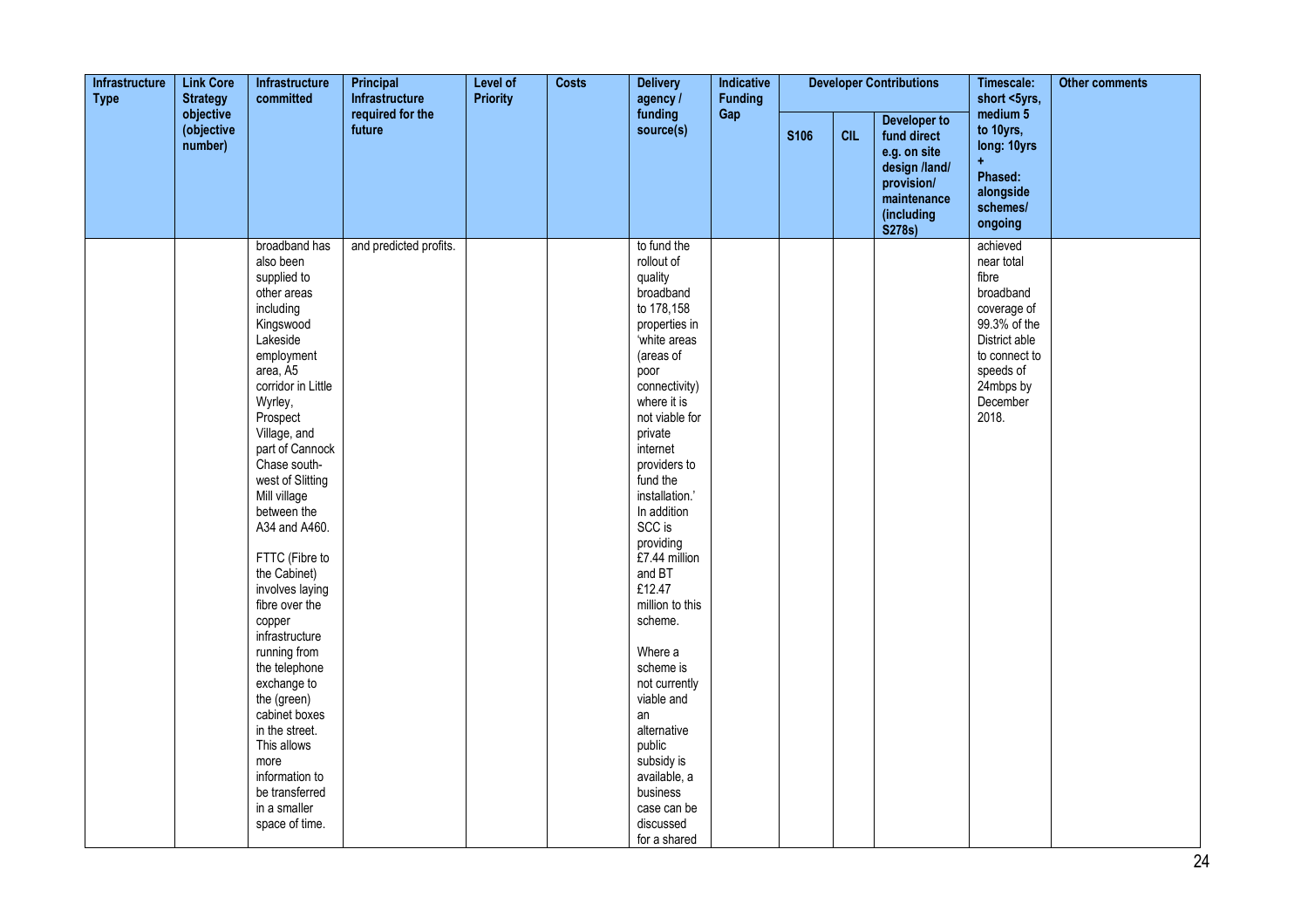| Infrastructure<br><b>Type</b> | <b>Link Core</b><br><b>Strategy</b> | Infrastructure<br>committed | Principal<br>Infrastructure                                                                                                                                                                                                                                  | Level of<br><b>Priority</b> | <b>Costs</b>                                                              | <b>Delivery</b><br>agency /                                                                                                                                                                                                                      | Indicative<br><b>Funding</b> |                |              | <b>Developer Contributions</b>                                                                                    | Timescale:<br>short <5yrs,                                                                     | <b>Other comments</b>                                                                                                                                       |
|-------------------------------|-------------------------------------|-----------------------------|--------------------------------------------------------------------------------------------------------------------------------------------------------------------------------------------------------------------------------------------------------------|-----------------------------|---------------------------------------------------------------------------|--------------------------------------------------------------------------------------------------------------------------------------------------------------------------------------------------------------------------------------------------|------------------------------|----------------|--------------|-------------------------------------------------------------------------------------------------------------------|------------------------------------------------------------------------------------------------|-------------------------------------------------------------------------------------------------------------------------------------------------------------|
|                               | objective<br>(objective<br>number)  |                             | required for the<br>future                                                                                                                                                                                                                                   |                             |                                                                           | funding<br>source(s)                                                                                                                                                                                                                             | Gap                          | <b>S106</b>    | <b>CIL</b>   | Developer to<br>fund direct<br>e.g. on site<br>design /land/<br>provision/<br>maintenance<br>(including<br>S278s) | medium <sub>5</sub><br>to 10yrs,<br>long: 10yrs<br>Phased:<br>alongside<br>schemes/<br>ongoing |                                                                                                                                                             |
|                               |                                     |                             |                                                                                                                                                                                                                                                              |                             |                                                                           | funding<br>scheme<br>through an<br>open tender.<br>Staffordshire<br>and Stoke<br>awarded BT<br>the contract<br>to provide<br>97%<br>coverage to<br>Staffordshire<br>by Spring<br>2016 under<br>the<br>Superfast<br>Staffordshire<br>partnership. |                              |                |              |                                                                                                                   |                                                                                                |                                                                                                                                                             |
| <b>Public Realm</b>           |                                     |                             |                                                                                                                                                                                                                                                              |                             |                                                                           |                                                                                                                                                                                                                                                  |                              |                |              |                                                                                                                   |                                                                                                |                                                                                                                                                             |
| Footways                      | 2, 3, 4, 5,<br>7, 8                 |                             | TfWM supports the<br>need for a direct<br>pedestrian link<br>between Rugeley<br>town centre and the<br>Town railway station                                                                                                                                  | Priority                    | Unknown-<br>costs to be<br>identified                                     | Cannock<br>Chase<br>Council and<br>developer<br>partners                                                                                                                                                                                         | Unknown                      | $\blacksquare$ | $\checkmark$ | $\checkmark$                                                                                                      | Phased                                                                                         | Delivery desirable to<br>reinforce other initiatives.<br>Identified in SCC Rugeley<br>Town Centre. Discussions<br>are ongoing with Network<br>Rail and SCC. |
|                               |                                     |                             | Pedestrian routes will<br>be needed to link<br>new housing with<br>employment, town<br>centres and other<br>areas such as local<br>facilities and open<br>space / recreation<br>(see also<br>'cycling/pedestrian<br>facilities' above).<br>This includes the | Priority                    | Unknown-<br>partly<br>dependent<br>on nature of<br>development<br>schemes | Cannock<br>Chase<br>Council and<br>developer<br>partners                                                                                                                                                                                         | Unknown                      | ✓              | ✓            | ✓                                                                                                                 | Phased                                                                                         | Delivery desirable to<br>reinforce other initiatives<br>The project to replace bins<br>and seating has been<br>completed.                                   |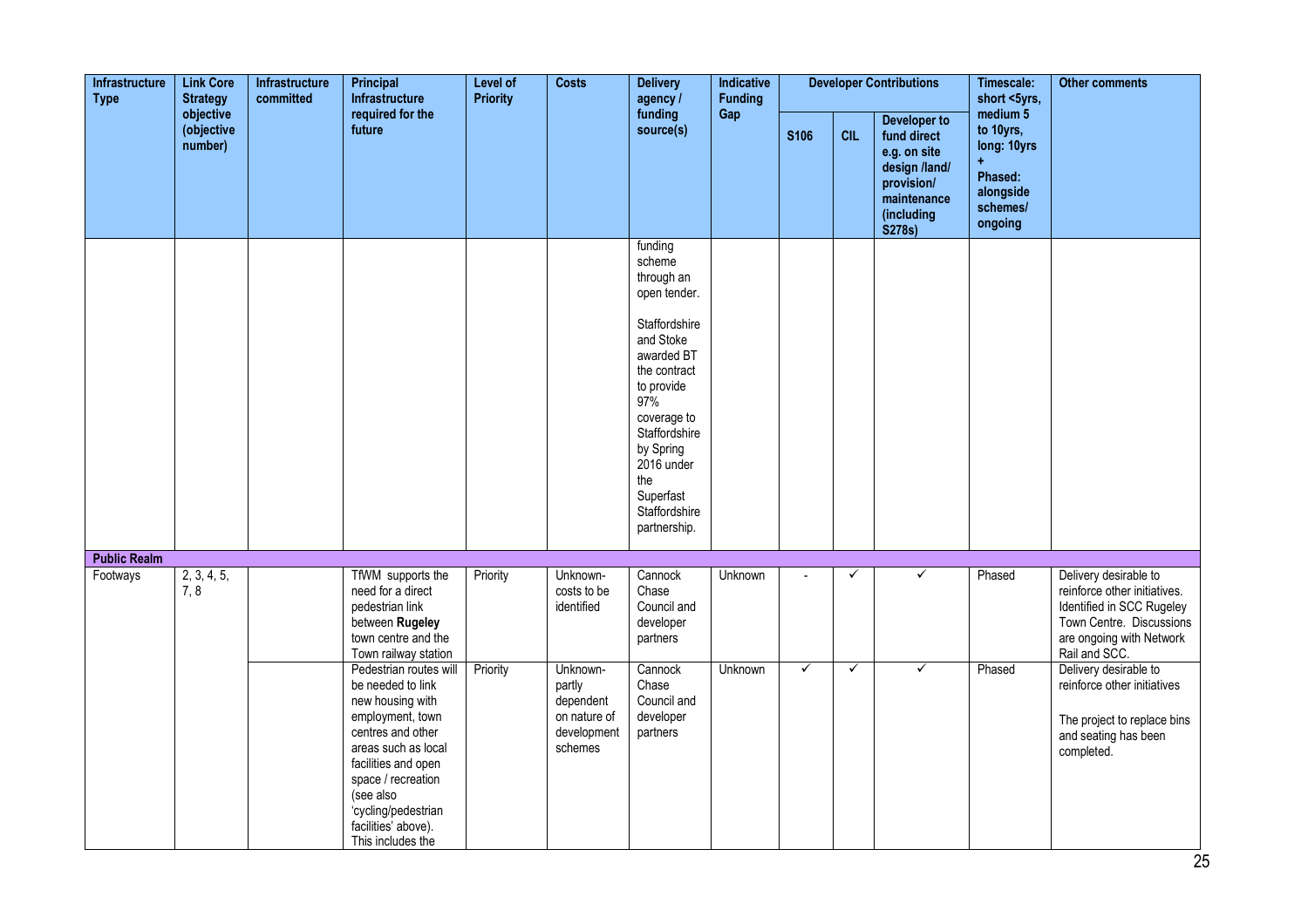| Infrastructure<br><b>Link Core</b><br><b>Type</b><br><b>Strategy</b><br>objective | Infrastructure<br>committed | <b>Principal</b><br>Infrastructure                                                                                                | Level of<br><b>Priority</b>                                                                                                                                                                                                                                                                                                                                        | <b>Costs</b> | <b>Delivery</b><br>agency /                                               | Indicative<br><b>Funding</b>                                                                                                                                                                                               |                |              | <b>Developer Contributions</b> | Timescale:<br>short <5yrs,                                                                                                      | <b>Other comments</b>                                                                      |                                                                                                                                                                                                                                                      |
|-----------------------------------------------------------------------------------|-----------------------------|-----------------------------------------------------------------------------------------------------------------------------------|--------------------------------------------------------------------------------------------------------------------------------------------------------------------------------------------------------------------------------------------------------------------------------------------------------------------------------------------------------------------|--------------|---------------------------------------------------------------------------|----------------------------------------------------------------------------------------------------------------------------------------------------------------------------------------------------------------------------|----------------|--------------|--------------------------------|---------------------------------------------------------------------------------------------------------------------------------|--------------------------------------------------------------------------------------------|------------------------------------------------------------------------------------------------------------------------------------------------------------------------------------------------------------------------------------------------------|
|                                                                                   | (objective<br>number)       |                                                                                                                                   | required for the<br>future                                                                                                                                                                                                                                                                                                                                         |              |                                                                           | funding<br>source(s)                                                                                                                                                                                                       | Gap            | <b>S106</b>  | <b>CIL</b>                     | <b>Developer to</b><br>fund direct<br>e.g. on site<br>design /land/<br>provision/<br>maintenance<br>(including<br><b>S278s)</b> | medium 5<br>to 10yrs,<br>long: 10yrs<br>$+$<br>Phased:<br>alongside<br>schemes/<br>ongoing |                                                                                                                                                                                                                                                      |
|                                                                                   |                             |                                                                                                                                   | need for cross<br>boundary working<br>e.g. linking Norton<br>Canes to<br>Chasewater. New<br>housing in Lichfield<br>District which<br>borders Cannock<br><b>Chase District should</b><br>be linked to facilities<br>in Rugeley and<br>Brereton.                                                                                                                    |              |                                                                           |                                                                                                                                                                                                                            |                |              |                                |                                                                                                                                 |                                                                                            |                                                                                                                                                                                                                                                      |
| Town centre<br>Improvements                                                       | 1, 4, 6, 7, 8               | Environmental<br>improvements<br>being<br>undertaken to<br>town centres.<br>including<br>provision of<br>new bins and<br>seating. | Location and design<br>of street furniture<br>(public seating etc)<br>highlighted by a<br>forum of community<br>organisations.<br>Upgrade within town<br>centre schemes at<br>Cannock, Rugeley<br>and Hednesford and<br>village centre<br>improvements at<br><b>Norton Canes.</b><br>Enhancement works<br>recommended in<br>Conservation Area<br>Management Plans. | Priority     | Unknown-<br>partly<br>dependent<br>on nature of<br>development<br>schemes | Cannock<br>Chase<br>Council with<br>developer<br>partners.<br>Staffs Police,<br>Cannock<br>Chase<br>council,<br>developer<br>contributions<br>(providing<br>these lead to<br>long term<br>sustainable<br>improvement<br>s) | <b>Unknown</b> | $\checkmark$ | $\checkmark$                   | $\checkmark$                                                                                                                    | Phased                                                                                     | Staffs Police, in<br>partnership with the<br>County Council, are<br>working to integrate the<br>'Crowded Places' agenda<br>in town centre<br>redevelopment: specific<br>infrastructure needs need<br>to be negotiated at<br>development brief stage. |
|                                                                                   |                             |                                                                                                                                   | Cannock Town<br>Centre Development<br><b>Schemes</b>                                                                                                                                                                                                                                                                                                               | Priority     | Unknown-<br>partly<br>dependent<br>on nature of<br>development<br>schemes | Cannock<br>Chase<br>Council with<br>developer<br>partners.                                                                                                                                                                 | Unknown        | $\checkmark$ | $\checkmark$                   | $\checkmark$                                                                                                                    | Phased                                                                                     | Cannock Chase Council in<br>partnership with GBS LEP<br>has commissioned a<br><b>Cannock Town Centre</b><br>Prospectus, due for<br>completion in Summer<br>2019, to attract private                                                                  |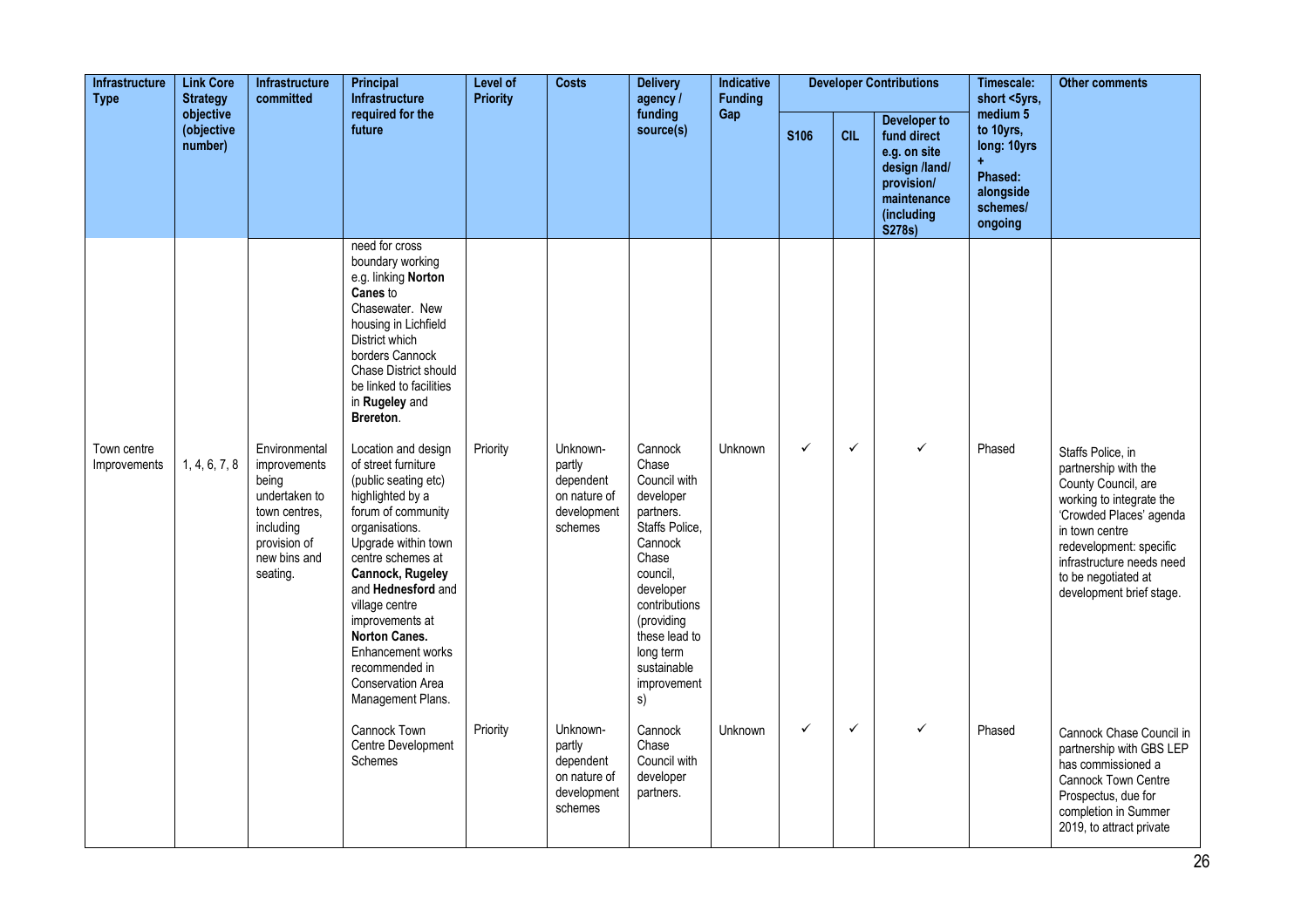| Infrastructure<br><b>Type</b>          | <b>Link Core</b><br><b>Strategy</b> | Infrastructure<br>committed | Principal<br>Infrastructure                                                                                                                                                  | Level of<br><b>Priority</b> | <b>Costs</b>             | <b>Delivery</b><br>agency /                                            | Indicative<br><b>Funding</b> |              |              | <b>Developer Contributions</b>                                                                                    | Timescale:<br>short <5yrs,                                                                          | <b>Other comments</b>                                                                                                                                                                                                                                                                                                                                                                                                                                                                                                                                                                                 |
|----------------------------------------|-------------------------------------|-----------------------------|------------------------------------------------------------------------------------------------------------------------------------------------------------------------------|-----------------------------|--------------------------|------------------------------------------------------------------------|------------------------------|--------------|--------------|-------------------------------------------------------------------------------------------------------------------|-----------------------------------------------------------------------------------------------------|-------------------------------------------------------------------------------------------------------------------------------------------------------------------------------------------------------------------------------------------------------------------------------------------------------------------------------------------------------------------------------------------------------------------------------------------------------------------------------------------------------------------------------------------------------------------------------------------------------|
|                                        | objective<br>(objective<br>number)  |                             | required for the<br>future                                                                                                                                                   |                             |                          | funding<br>source(s)                                                   | Gap                          | <b>S106</b>  | <b>CIL</b>   | Developer to<br>fund direct<br>e.g. on site<br>design /land/<br>provision/<br>maintenance<br>(including<br>S278s) | medium <sub>5</sub><br>to 10yrs,<br>long: 10yrs<br>÷<br>Phased:<br>alongside<br>schemes/<br>ongoing |                                                                                                                                                                                                                                                                                                                                                                                                                                                                                                                                                                                                       |
|                                        |                                     |                             |                                                                                                                                                                              |                             |                          |                                                                        |                              |              |              |                                                                                                                   |                                                                                                     | sector development into<br>Cannock Town Centre.<br>Cannock Chase Council<br>has submitted a bid to the<br>Government's Future High<br>Streets Fund to assist with<br>regeneration of<br>the<br>Cannock Town Centre and<br>maximise the benefits from<br>the £160m investment<br>McArthurGlen<br>from<br>Designer Outlet Cannock,<br>due to open in 2020. The<br>Fund provides co-funding<br>towards capital projects to<br>transformative<br>bring<br>change to the local area<br>and make town centres fit<br>for the future. Successful<br>will<br>applicants<br>be<br>announced in summer<br>2019. |
| Rugeley<br>Town centre<br>improvements | 1, 4, 6, 7, 8                       |                             | Paving $-$<br>opportunities taken<br>to renew, relay and<br>improve the paving<br>throughout the town<br>centre using<br>sustainable, high<br>quality, durable<br>materials. | Priority                    | Unknown- to<br>be costed | Cannock<br>Chase<br>Council with<br>developer<br>partners.<br>SCC/LTP3 | Unknown                      | $\checkmark$ | $\checkmark$ | $\checkmark$                                                                                                      | Phased                                                                                              | desirable to<br>Delivery<br>reinforce other initiatives                                                                                                                                                                                                                                                                                                                                                                                                                                                                                                                                               |
|                                        |                                     |                             | Street furniture -<br>opportunities taken<br>to replace and<br>refurbish existing<br>street furniture                                                                        | Priority                    | Unknown- to<br>be costed | Cannock<br>Chase<br>Council with<br>developer<br>partners.             | Unknown                      | ✓            | $\checkmark$ | ✓                                                                                                                 | Phased                                                                                              | Delivery desirable to<br>reinforce other initiatives                                                                                                                                                                                                                                                                                                                                                                                                                                                                                                                                                  |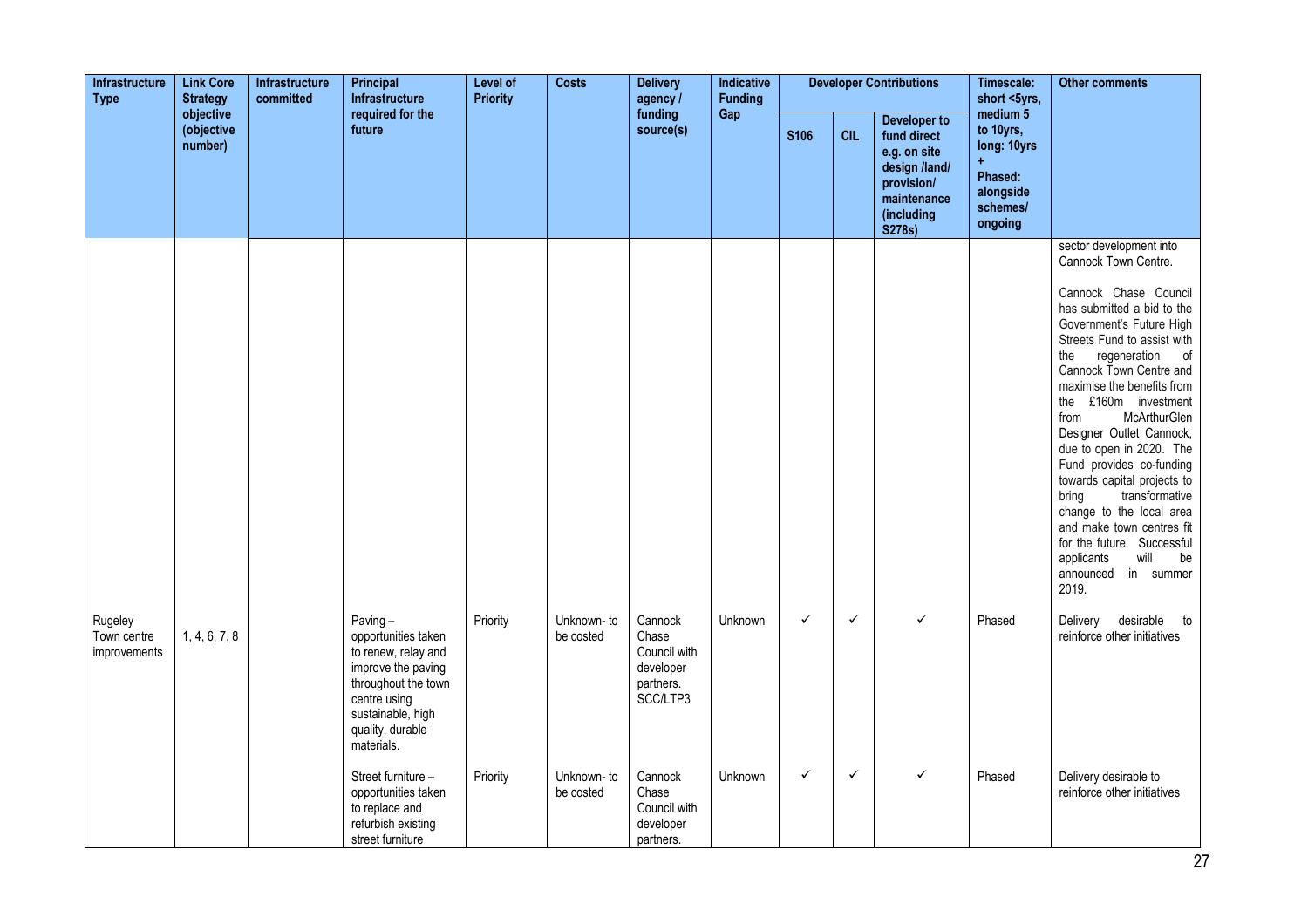| Infrastructure<br><b>Type</b><br>objective | <b>Link Core</b><br><b>Strategy</b> | Infrastructure<br>committed | <b>Principal</b><br><b>Infrastructure</b>                                                                                                                                                                                                            | Level of<br><b>Priority</b> | <b>Costs</b>            | <b>Delivery</b><br>agency /                                | Indicative<br><b>Funding</b> |             |              | <b>Developer Contributions</b>                                                                                    | Timescale:<br>short <5yrs,                                                                     | <b>Other comments</b>                                                                                                                                                                  |
|--------------------------------------------|-------------------------------------|-----------------------------|------------------------------------------------------------------------------------------------------------------------------------------------------------------------------------------------------------------------------------------------------|-----------------------------|-------------------------|------------------------------------------------------------|------------------------------|-------------|--------------|-------------------------------------------------------------------------------------------------------------------|------------------------------------------------------------------------------------------------|----------------------------------------------------------------------------------------------------------------------------------------------------------------------------------------|
|                                            | (objective<br>number)               |                             | required for the<br>future                                                                                                                                                                                                                           |                             |                         | funding<br>source(s)                                       | Gap                          | <b>S106</b> | <b>CIL</b>   | Developer to<br>fund direct<br>e.g. on site<br>design /land/<br>provision/<br>maintenance<br>(including<br>S278s) | medium <sub>5</sub><br>to 10yrs,<br>long: 10yrs<br>Phased:<br>alongside<br>schemes/<br>ongoing |                                                                                                                                                                                        |
|                                            |                                     |                             | together with<br>removal of 'clutter'.<br>Environmental<br>improvements in key<br>locations including:<br>paving, signage,<br>seating and soft<br>landscaping along                                                                                  | Priority                    | Unknown-to<br>be costed | Cannock<br>Chase<br>Council with<br>developer<br>partners. | Unknown                      | ✓           | $\checkmark$ | $\checkmark$                                                                                                      | Phased                                                                                         | Pedestrian/cycle link<br>between Tesco and Town<br>Centre delivered in 2015<br>in conjunction with SCC.<br>Improved paving, planting,<br>signage and seating<br>enhancements delivered |
|                                            |                                     |                             | improved<br>pedestrian/cycle links<br>to town centre<br>(Policy RTC10).<br>New planting to car<br>park frontages to                                                                                                                                  | Priority                    | Unknown-to<br>be costed | Cannock<br>Chase                                           | Unknown                      | ✓           | $\checkmark$ | ✓                                                                                                                 | Phased                                                                                         | as part of the route<br>improvements from Tesco<br>to the Town Centre.<br>Delivery desirable to<br>reinforce other initiatives                                                         |
|                                            |                                     |                             | Forge Road,<br>enhancement of car<br>park frontage to<br>Market Street,<br>enhancement of<br>open section of<br>Rising Brook beside<br>boardwalk.                                                                                                    |                             |                         | Council with<br>developer<br>partners.                     |                              |             |              |                                                                                                                   |                                                                                                | Discussions are taking<br>place on possible<br>improvements to the<br>boardwalk that is part of<br>this walkway.                                                                       |
|                                            |                                     |                             | Continue programme<br>of tree replacement<br>and planting, update<br>design of Market<br>Square, enhance<br>entrance to Park on<br>Elmore Lane,<br>improve small areas<br>of poor 'left over'<br>private open space<br>around edge<br>of town centre | Priority                    | Unknown-to<br>be costed | Cannock<br>Chase<br>Council with<br>developer<br>partners. | Unknown                      | ✓           | $\checkmark$ | $\checkmark$                                                                                                      | Phased                                                                                         | Delivery desirable to<br>reinforce other initiatives<br>The tree replacement links<br>with the Parks and Open<br>Spaces work programme.                                                |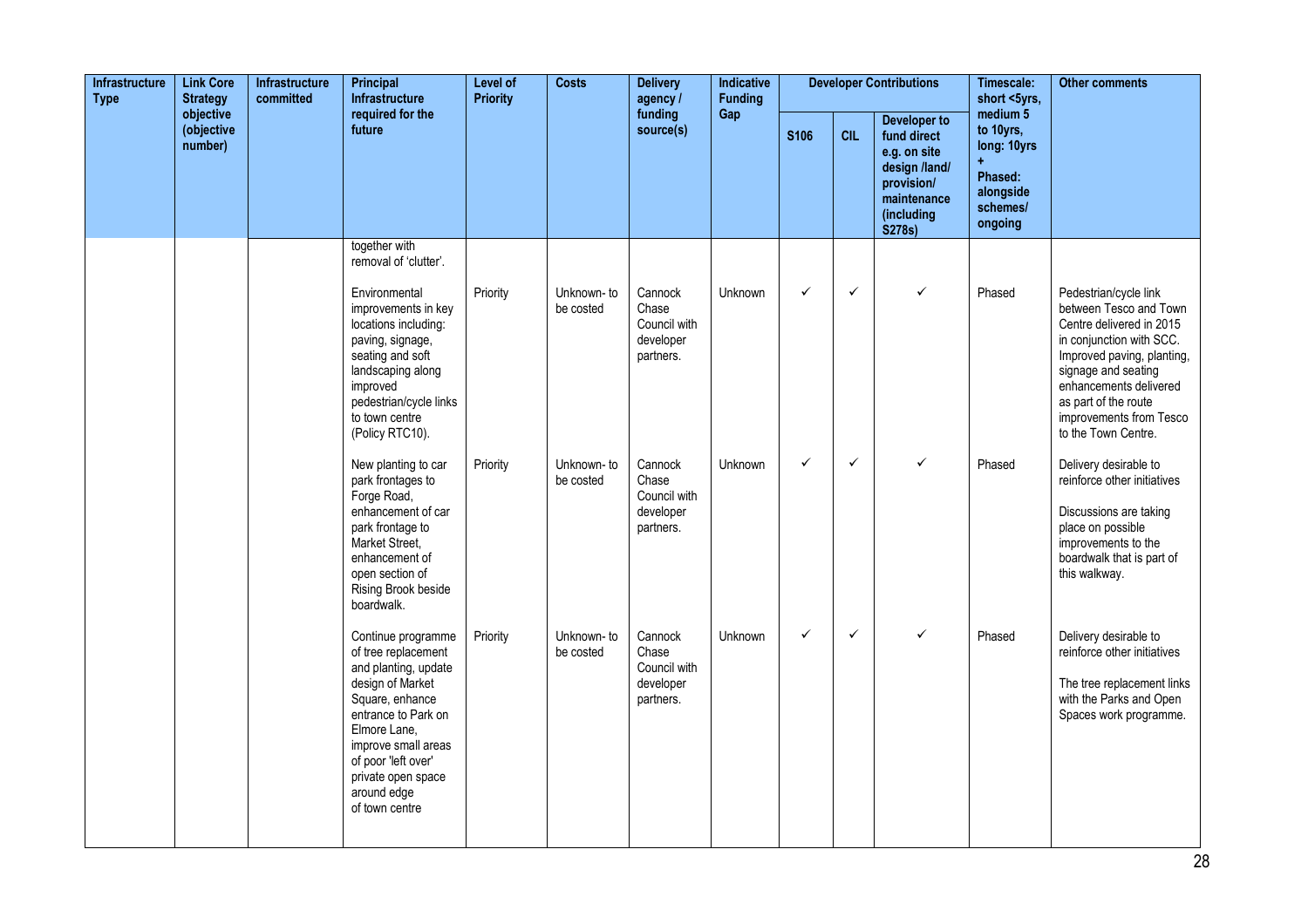| Infrastructure<br><b>Type</b>                 | <b>Link Core</b><br><b>Strategy</b><br>objective | Infrastructure<br>committed | <b>Principal</b><br>Infrastructure                                                                                                                                                                                                                 | Level of<br><b>Priority</b> | <b>Costs</b>                                                              | <b>Delivery</b><br>agency /                                           | Indicative<br><b>Funding</b> |              |              | <b>Developer Contributions</b>                                                                                           | Timescale:<br>short <5yrs,                                                          | <b>Other comments</b>                                                                                                                                                                                                                                                                                                                                                                                                       |
|-----------------------------------------------|--------------------------------------------------|-----------------------------|----------------------------------------------------------------------------------------------------------------------------------------------------------------------------------------------------------------------------------------------------|-----------------------------|---------------------------------------------------------------------------|-----------------------------------------------------------------------|------------------------------|--------------|--------------|--------------------------------------------------------------------------------------------------------------------------|-------------------------------------------------------------------------------------|-----------------------------------------------------------------------------------------------------------------------------------------------------------------------------------------------------------------------------------------------------------------------------------------------------------------------------------------------------------------------------------------------------------------------------|
|                                               | (objective<br>number)                            |                             | required for the<br>future                                                                                                                                                                                                                         |                             |                                                                           | funding<br>source(s)                                                  | Gap                          | <b>S106</b>  | <b>CIL</b>   | <b>Developer to</b><br>fund direct<br>e.g. on site<br>design /land/<br>provision/<br>maintenance<br>(including<br>S278s) | medium 5<br>to 10yrs,<br>long: 10yrs<br>Phased:<br>alongside<br>schemes/<br>ongoing |                                                                                                                                                                                                                                                                                                                                                                                                                             |
|                                               |                                                  |                             | Town centre/Tesco<br>linkage<br>enhancements                                                                                                                                                                                                       | Priority                    | £256,000                                                                  | Cannock<br>Chase<br>Council and<br>SCC with<br>developer<br>partners. | Funded-<br>N/A               | $\checkmark$ | $\mathbf{r}$ |                                                                                                                          | Short                                                                               | Funding secured via S106<br>contributions from Tesco.<br>Forms part of wider<br>scheme to include<br>footway/cycleway<br>improvements from town<br>centre to Tesco, T&M<br>Canal and Towers<br>Business Park. First part<br>from Tesco to canal<br>completed 2015 and<br>discussions now taking<br>place on towpath<br>improvements towards<br>Brereton.<br>The Miners Memorial has<br>been constructed on<br>Globe Island. |
| <b>Public Realm</b><br>Enhancement<br>- Other | 1,4,6,7                                          |                             | Environmental<br>enhancement of<br>older employment<br>areas and along the<br>A5 corridor, Horsefair<br>Corridor within the<br>Conservation Area in<br>Rugeley, and street<br>furniture/landscape<br>enhancements of<br>small shopping<br>parades. | Priority                    | Unknown-<br>partly<br>dependent<br>on nature of<br>development<br>schemes | Developers,<br>Public<br>funding<br>sources                           | Unknown                      | ✓            | $\checkmark$ | ✓                                                                                                                        | Phased                                                                              | Delivery desirable to<br>reinforce other initiatives<br>and to accord with the<br>NPPF.<br>Rugeley Town Council<br>would like to see<br>environmental<br>enhancements to<br>Horsefair.                                                                                                                                                                                                                                      |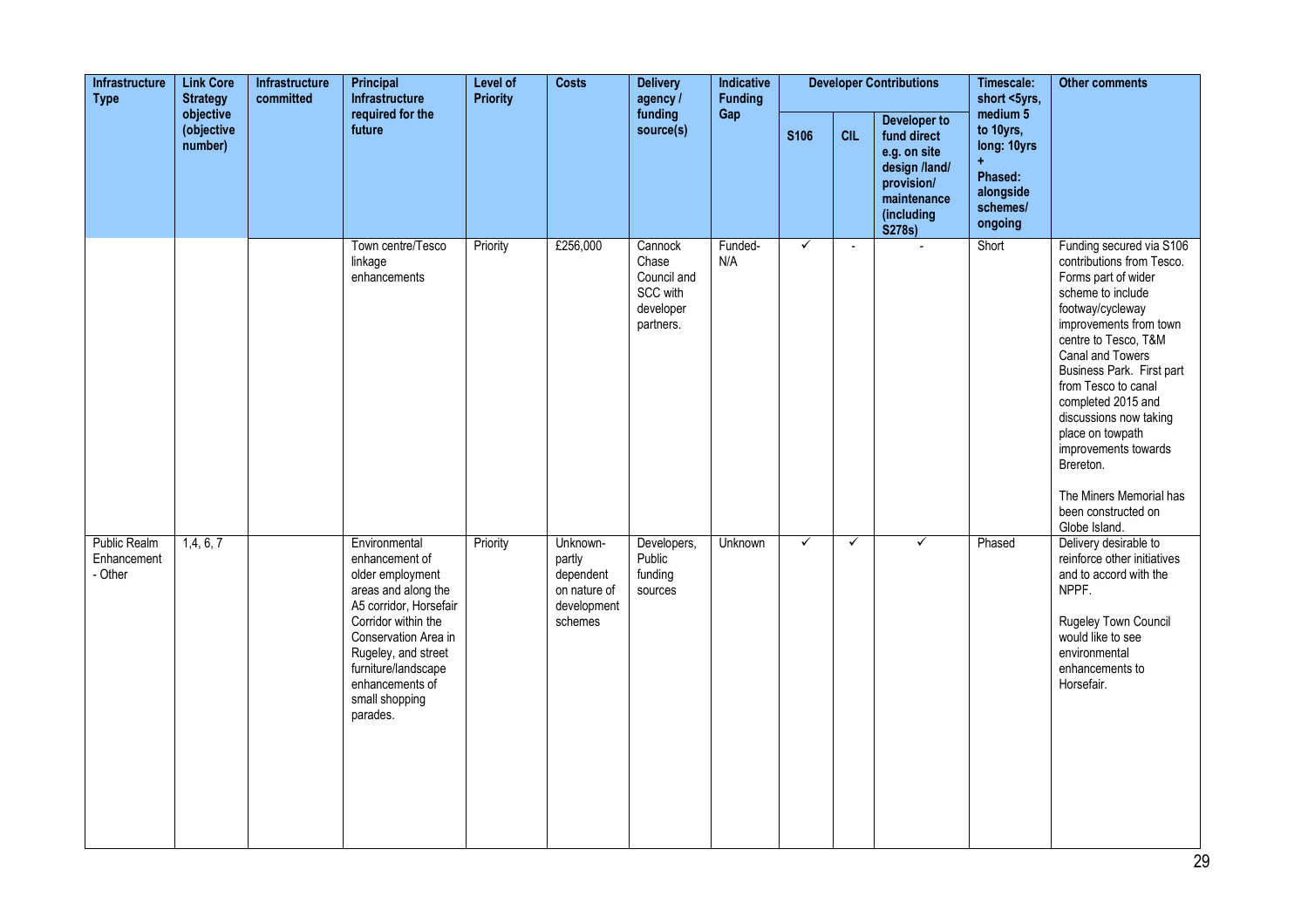| Infrastructure<br><b>Type</b>                                 | <b>Link Core</b><br><b>Strategy</b> | <b>Infrastructure</b><br>committed                                                                                              | Principal<br>Infrastructure                                                                                                                                                                                                                                                                                                                                                                  | <b>Level of</b><br><b>Priority</b> | <b>Costs</b>                                                                       | <b>Delivery</b><br>agency /                                                                                | Indicative<br><b>Funding</b> |                        |                   | <b>Developer Contributions</b>                                                                                    | Timescale:<br>short <5yrs,                                                          | <b>Other comments</b>               |
|---------------------------------------------------------------|-------------------------------------|---------------------------------------------------------------------------------------------------------------------------------|----------------------------------------------------------------------------------------------------------------------------------------------------------------------------------------------------------------------------------------------------------------------------------------------------------------------------------------------------------------------------------------------|------------------------------------|------------------------------------------------------------------------------------|------------------------------------------------------------------------------------------------------------|------------------------------|------------------------|-------------------|-------------------------------------------------------------------------------------------------------------------|-------------------------------------------------------------------------------------|-------------------------------------|
|                                                               | objective<br>(objective<br>number)  |                                                                                                                                 | required for the<br>future                                                                                                                                                                                                                                                                                                                                                                   |                                    |                                                                                    | funding<br>source(s)                                                                                       | Gap                          | S106                   | <b>CIL</b>        | Developer to<br>fund direct<br>e.g. on site<br>design /land/<br>provision/<br>maintenance<br>(including<br>S278s) | medium 5<br>to 10yrs,<br>long: 10yrs<br>Phased:<br>alongside<br>schemes/<br>ongoing |                                     |
| <b>GREEN and HISTORIC INFRASTRUCTURE</b><br><b>Open Space</b> |                                     |                                                                                                                                 |                                                                                                                                                                                                                                                                                                                                                                                              |                                    |                                                                                    |                                                                                                            |                              |                        |                   |                                                                                                                   |                                                                                     |                                     |
| Overall                                                       |                                     |                                                                                                                                 | Current Local Plan<br>(Part 1) and<br>infrastructure<br>requirements<br>informed by PPG 17<br>assessments from<br>2009-10.<br>New assessments<br>and strategies are<br>being prepared to<br>update the evidence<br>base on playing<br>pitches, indoor sports<br>facilities and open<br>spaces. Due for<br>completion in 2019 to<br>update the evidence<br>base for the Local<br>Plan Review. | Priority                           | Unknown-<br>further costs<br>for future<br>schemes to<br>be identified             | Cannock<br>Chase<br>Council<br>capital<br>programme,<br>future grants<br>and<br>developer<br>contributions | Unknown                      | $\checkmark$           | ✓                 | ✓                                                                                                                 | Short/<br>Medium/<br>Phased                                                         |                                     |
| Parks                                                         | 1,2,7                               | <b>Cannock Park</b><br>enhancements<br>(footpaths,<br>access<br>arrangements,<br>fencing)<br>recently<br>completed<br>(2011/12) | Further<br>enhancement works<br>likely to be required<br>to maintain Green<br>Flag Award including<br>new path provision<br>and improved play<br>provision<br>Refurbishment to<br>pitches and ancillary<br>facilities                                                                                                                                                                        | Priority<br>Priority               | Unknown-<br>further costs<br>for future<br>schemes to<br>be identified<br>£160,000 | Cannock<br>Chase<br>Council<br>capital<br>programme,<br>future grants<br>and<br>developer<br>contributions | Unknown<br>£160,000          | $\checkmark$<br>$\sim$ | $\checkmark$<br>✓ | $\overline{\phantom{a}}$                                                                                          | Short/<br>Medium<br>Short/<br>Medium                                                | Items identified on CIL 123<br>list |
|                                                               |                                     |                                                                                                                                 | <b>Heath Hayes Park</b><br>refurbishments-<br>Refurbishments,                                                                                                                                                                                                                                                                                                                                | Priority                           | £1.29m                                                                             | Cannock<br>Chase<br>Council                                                                                | £1.29m                       | $\sim$                 | $\checkmark$      |                                                                                                                   | Short/<br>medium                                                                    | Items identified on CIL 123<br>list |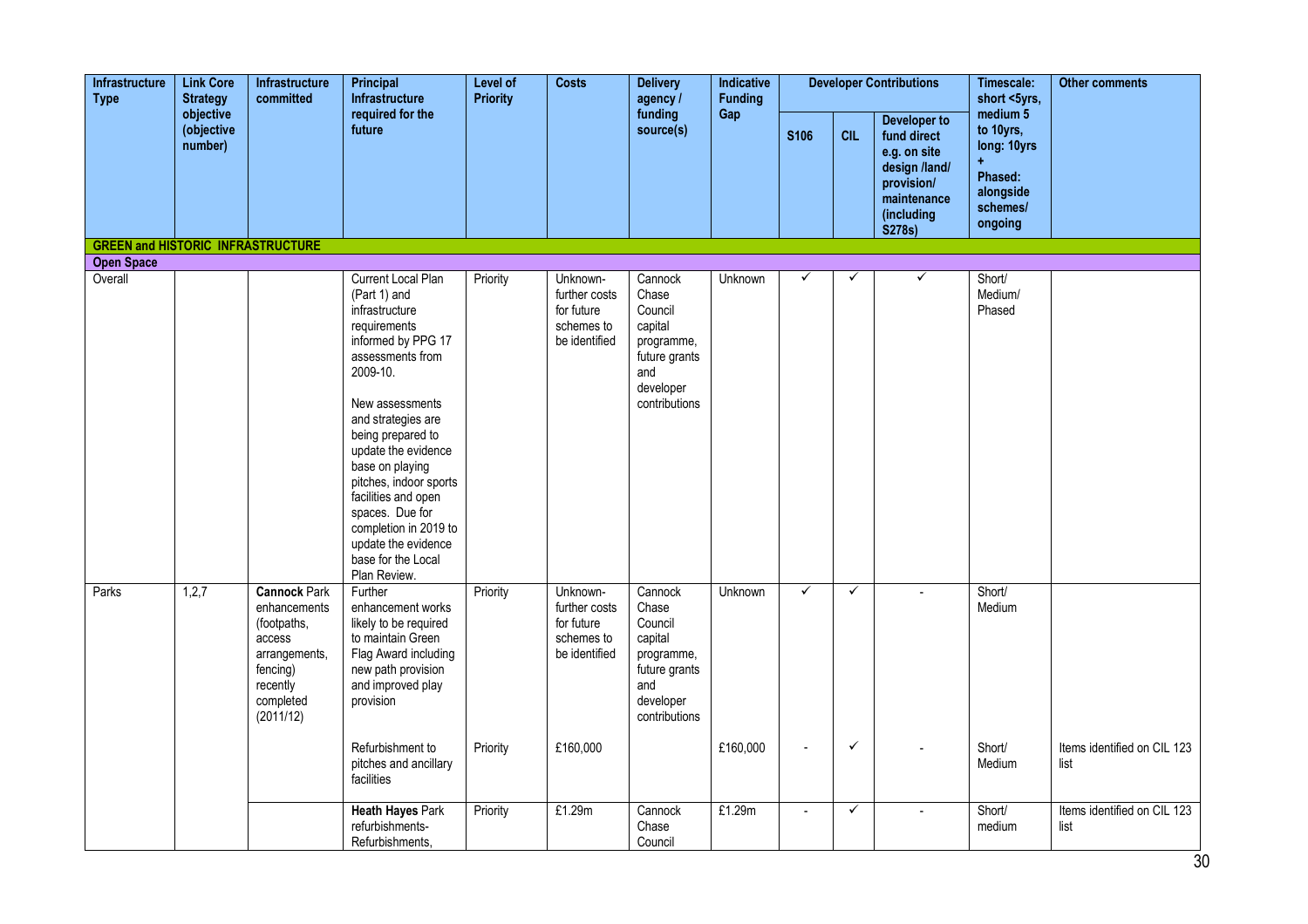| Infrastructure<br><b>Type</b> | <b>Link Core</b><br><b>Strategy</b> | Infrastructure<br>committed                          | <b>Principal</b><br><b>Infrastructure</b>                                                                             | Level of<br><b>Priority</b> | <b>Costs</b>                                                                                       | <b>Delivery</b><br>agency /                                                                                     | Indicative<br>Funding |                          |              | <b>Developer Contributions</b>                                                                                    | Timescale:<br>short <5yrs,                                                                | <b>Other comments</b>                                                                                                                                                                                                                                                                                                                                                                                   |
|-------------------------------|-------------------------------------|------------------------------------------------------|-----------------------------------------------------------------------------------------------------------------------|-----------------------------|----------------------------------------------------------------------------------------------------|-----------------------------------------------------------------------------------------------------------------|-----------------------|--------------------------|--------------|-------------------------------------------------------------------------------------------------------------------|-------------------------------------------------------------------------------------------|---------------------------------------------------------------------------------------------------------------------------------------------------------------------------------------------------------------------------------------------------------------------------------------------------------------------------------------------------------------------------------------------------------|
|                               | objective<br>(objective<br>number)  |                                                      | required for the<br>future                                                                                            |                             |                                                                                                    | funding<br>source(s)                                                                                            | Gap                   | <b>S106</b>              | <b>CIL</b>   | Developer to<br>fund direct<br>e.g. on site<br>design /land/<br>provision/<br>maintenance<br>(including<br>S278s) | medium 5<br>to 10yrs,<br>long: 10yrs<br>Ŧ.<br>Phased:<br>alongside<br>schemes/<br>ongoing |                                                                                                                                                                                                                                                                                                                                                                                                         |
|                               |                                     |                                                      | including to pitches<br>and tennis courts<br>(drainage, car park<br>provision and<br>improved changing<br>facilities) |                             |                                                                                                    | capital<br>programme<br>and<br>developer<br>contributions                                                       |                       |                          |              |                                                                                                                   |                                                                                           |                                                                                                                                                                                                                                                                                                                                                                                                         |
|                               |                                     | <b>Hednesford</b><br>Park upgrades<br>and masterplan | Need for<br>improvements and<br>redesign linked to<br>Hednesford Town<br>Centre regeneration<br>proposals             | Priority                    | £2.5million-<br>may be<br>further costs<br>for ongoing<br>works<br>beyond<br>current<br>masterplan | Cannock<br>Chase<br>Council<br>capital<br>programme,<br>developer<br>contributions<br>and<br>Lottery<br>Funding | Unknown               | $\checkmark$             | ✓            |                                                                                                                   | Short/<br>Medium                                                                          | The Council made a<br>successful bid to Lottery<br>fund for wider<br>improvements to<br>Hednesford Park as part<br>of masterplan. Most of the<br>improvements have now<br>been made, except for the<br>pitch improvements.<br>Current scheme is fully<br>funded- future developer<br>contributions may be<br>needed to support longer<br>term additional works and<br>maintenance (see entry<br>below). |
|                               |                                     |                                                      | Improvements to<br>playing pitch<br>provision                                                                         | Priority                    | £200,000                                                                                           |                                                                                                                 | £200,000              | $\overline{\phantom{a}}$ | $\checkmark$ |                                                                                                                   | Short/<br>Medium                                                                          | Playing Pitch<br>improvements currently<br>unfunded and identified on<br>CIL 123 list.                                                                                                                                                                                                                                                                                                                  |
|                               |                                     |                                                      | Elmore Park,<br>Rugeley<br>enhancements -<br>Dredging of lake and<br>stabilisation of banks                           | Priority                    | £500,000                                                                                           | Cannock<br>Chase<br>Council<br>capital<br>programme,<br>future grants<br>and<br>developer<br>contributions      | £500,000              | $\omega$                 | $\checkmark$ |                                                                                                                   | Short/<br>Medium                                                                          | Works would support<br>implementation of Rugeley<br>town centre Flood<br>Alleviation Scheme as well<br>as enhancing park<br>facilities. Item identified<br>on CIL 123 list.                                                                                                                                                                                                                             |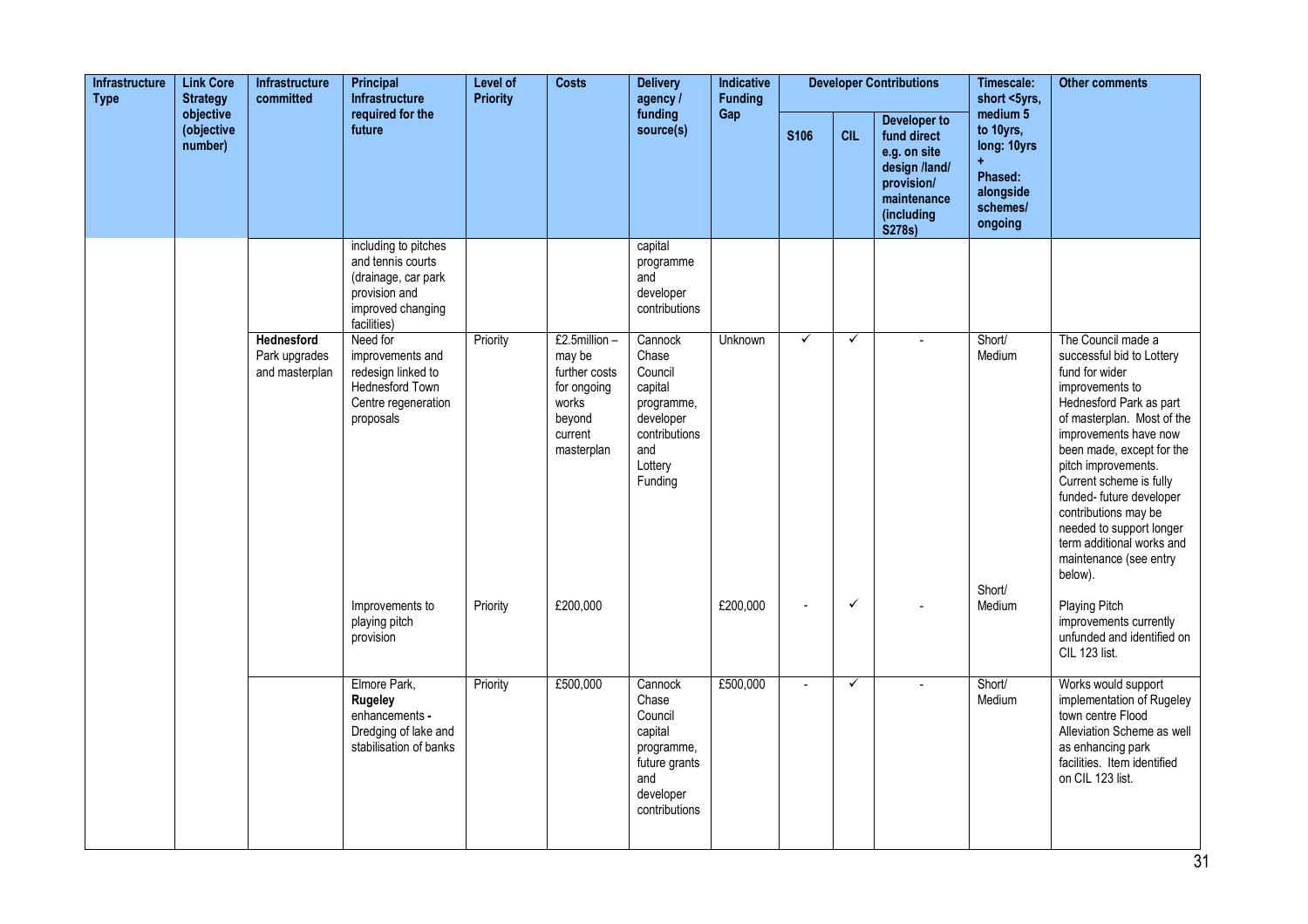| <b>Link Core</b><br><b>Infrastructure</b><br><b>Type</b><br><b>Strategy</b><br>objective | <b>Infrastructure</b><br>committed | Principal<br><b>Infrastructure</b>                                                                                                                                                                                                           | Level of<br><b>Priority</b>                                                                                                                                                                                                                                                                                                                                                                                | <b>Costs</b> | <b>Delivery</b><br>agency /                                                                                  | <b>Indicative</b><br><b>Funding</b>                                                                                                                                                                         |                |              | <b>Developer Contributions</b> | Timescale:<br>short <5yrs,                                                                                        | <b>Other comments</b>                                                               |                                                                                                                                                       |
|------------------------------------------------------------------------------------------|------------------------------------|----------------------------------------------------------------------------------------------------------------------------------------------------------------------------------------------------------------------------------------------|------------------------------------------------------------------------------------------------------------------------------------------------------------------------------------------------------------------------------------------------------------------------------------------------------------------------------------------------------------------------------------------------------------|--------------|--------------------------------------------------------------------------------------------------------------|-------------------------------------------------------------------------------------------------------------------------------------------------------------------------------------------------------------|----------------|--------------|--------------------------------|-------------------------------------------------------------------------------------------------------------------|-------------------------------------------------------------------------------------|-------------------------------------------------------------------------------------------------------------------------------------------------------|
|                                                                                          | (objective<br>number)              |                                                                                                                                                                                                                                              | required for the<br>future                                                                                                                                                                                                                                                                                                                                                                                 |              |                                                                                                              | funding<br>source(s)                                                                                                                                                                                        | Gap            | <b>S106</b>  | <b>CIL</b>                     | Developer to<br>fund direct<br>e.g. on site<br>design /land/<br>provision/<br>maintenance<br>(including<br>S278s) | medium 5<br>to 10yrs,<br>long: 10yrs<br>Phased:<br>alongside<br>schemes/<br>ongoing |                                                                                                                                                       |
|                                                                                          | 2, 7                               | Cannock<br><b>Chase Council</b><br>now has 5<br>Green Flag<br>Awards and<br>Management<br>Plans are in<br>place to guide<br>investment                                                                                                       | Continued<br>investment in Green<br>Flag Award bids to<br>help<br>maintain/achieve<br>PPG17 assessment<br>targets-ensuring<br>access to 'good'<br>quality parks as a<br>minimum and<br>increasing quantity<br>provision where<br>appropriate.                                                                                                                                                              | Priority     | Unknown-<br>costs to be<br>identified                                                                        | Cannock<br>Chase<br>Council, with<br>partners                                                                                                                                                               | Unknown        | $\checkmark$ | ✓                              |                                                                                                                   | Phased                                                                              | These are at Cannock,<br>Ravenhill, Elmore &<br>Hednesford Parks, and<br>Castle Ring. Castle Ring<br>has also been awarded a<br>Green Heritage award. |
| Allotments                                                                               | $\overline{2,7}$                   | Sites at Red<br>Lion Lane,<br>Norton Canes<br>and West of<br>Pye Green<br>Road to provide<br>on-site<br>allotments as<br>part of planning<br>obligations.<br>New allotments<br>have been<br>constructed at<br>the Pye Green<br>Stadium site. | Additional<br>investment/provision<br>required to achieve<br>PPG17 assessment<br>targets of 0.065ha<br>per 1,000 population<br>and 'good' quality as<br>a minimum.<br>Provision to be<br>increased District-<br>wide but particularly<br>in Norton Canes<br>and<br>Rugeley/Brereton<br>and northern<br>Cannock.<br>A new evidence base<br>has been<br>commissioned in<br>2019 to update the<br>PPG17 work. | Priority     | Unknown-<br>costs to be<br>identified,<br>partly<br>dependent<br>upon nature<br>οf<br>development<br>schemes | Cannock<br>Chase<br>Council/ to<br>be provided<br>as part of<br>development<br>schemes or<br>developer<br>contributions<br>Potential<br>expansion of<br>community-<br>led schemes<br>via external<br>grants | <b>Unknown</b> | $\checkmark$ | ✓                              | ✓                                                                                                                 | Short/<br>Medium/<br>Phased                                                         |                                                                                                                                                       |
| Area<br>management<br>e.g. AONB,                                                         | 1,2,7                              |                                                                                                                                                                                                                                              | Supporting the<br><b>AONB</b> Management<br>Plan, principally                                                                                                                                                                                                                                                                                                                                              | Priority     | Unknown-<br>costs to be<br>identified via                                                                    | Existing<br>District and<br>County                                                                                                                                                                          | <b>Unknown</b> | $\checkmark$ | ✓                              | $\checkmark$                                                                                                      | Phased                                                                              | AONB unit, Cannock<br>Chase Council Parks and<br>Open Spaces,                                                                                         |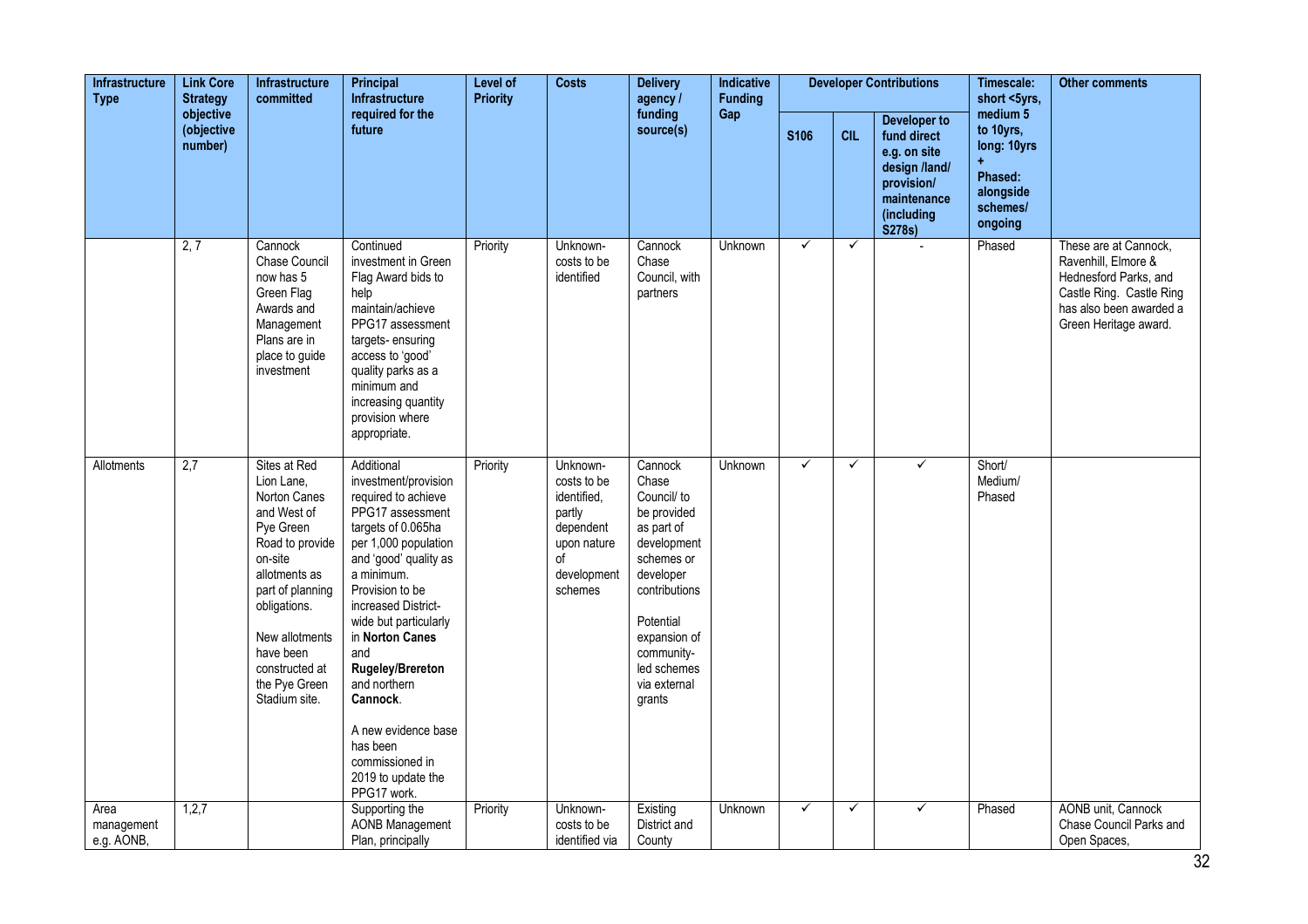| <b>Link Core</b><br><b>Infrastructure</b><br><b>Type</b><br><b>Strategy</b><br>objective | <b>Infrastructure</b><br>committed | Principal<br><b>Infrastructure</b>                                                                                                                 | Level of<br><b>Priority</b>                                                                                                                                                                                                                                                                                                                                           | <b>Costs</b> | <b>Delivery</b><br>agency /                                                                                   | <b>Indicative</b><br><b>Funding</b>                                                                                                                                                                                                   |                |              | <b>Developer Contributions</b> | Timescale:<br>short <5yrs,                                                                                        | <b>Other comments</b>                                                               |                                                                                                                                                                                                                                                                                                |
|------------------------------------------------------------------------------------------|------------------------------------|----------------------------------------------------------------------------------------------------------------------------------------------------|-----------------------------------------------------------------------------------------------------------------------------------------------------------------------------------------------------------------------------------------------------------------------------------------------------------------------------------------------------------------------|--------------|---------------------------------------------------------------------------------------------------------------|---------------------------------------------------------------------------------------------------------------------------------------------------------------------------------------------------------------------------------------|----------------|--------------|--------------------------------|-------------------------------------------------------------------------------------------------------------------|-------------------------------------------------------------------------------------|------------------------------------------------------------------------------------------------------------------------------------------------------------------------------------------------------------------------------------------------------------------------------------------------|
|                                                                                          | (objective<br>number)              |                                                                                                                                                    | required for the<br>future                                                                                                                                                                                                                                                                                                                                            |              |                                                                                                               | funding<br>source(s)                                                                                                                                                                                                                  | Gap            | S106         | <b>CIL</b>                     | Developer to<br>fund direct<br>e.g. on site<br>design /land/<br>provision/<br>maintenance<br>(including<br>S278s) | medium 5<br>to 10yrs,<br>long: 10yrs<br>Phased:<br>alongside<br>schemes/<br>ongoing |                                                                                                                                                                                                                                                                                                |
| <b>Country Parks</b>                                                                     |                                    |                                                                                                                                                    | promotion of<br>sustainable tourism<br>measures and<br>appropriate<br>developments in and<br>around the AONB to<br>ensure its qualities<br>are preserved and<br>enhanced.                                                                                                                                                                                             |              | <b>AONB Plan.</b><br>Work<br>currently<br>underway to<br>identify<br>specific<br>projects and<br>costs.       | Council and<br><b>AONB</b><br>budgets for<br>management<br>of open<br>spaces/to be<br>provided via<br>development<br>schemes or<br>developer<br>contributions                                                                         |                |              |                                |                                                                                                                   |                                                                                     | Countryside services,<br><b>Staffordshire County</b><br><b>Council Environment and</b><br>Countryside Service all to<br>work in partnership.<br>Developments can<br>contribute to objectives by<br>sensitive design of new<br>schemes, particularly<br>within and at the edges of<br>the AONB. |
| Semi-natural<br>sites/forestry                                                           | 2, 7, 8                            | Monies for<br>management of<br>key sites (see<br>biodiversity<br>section<br>below) and<br>other semi-<br>natural green<br>spaces District-<br>wide | Continued<br>investment/<br>management of<br>existing sites (e.g.<br><b>Local Nature</b><br>Reserves).<br>Additional<br>investment/provision<br>required to achieve<br>PPG17 assessment<br>targets of 6.2ha per<br>1,000 population and<br>'good' quality as a<br>minimum.<br>A new evidence base<br>has been<br>commissioned in<br>2019 to update the<br>PPG17 work. | Priority     | Unknown-<br>costs to be<br>identified,<br>partly<br>dependent<br>upon nature<br>οf<br>development<br>schemes. | Cannock<br>Chase<br>Council/to be<br>provided as<br>part of<br>development<br>schemes or<br>developer<br>contributions<br>Possible<br>external<br>funds/grants<br>from Natural<br>England<br>Environment<br>al<br>Stewardship<br>Fund | <b>Unknown</b> | $\checkmark$ | ✓                              | $\checkmark$                                                                                                      | Phased                                                                              |                                                                                                                                                                                                                                                                                                |
| Biodiversity.                                                                            | 2,7                                |                                                                                                                                                    | Management and<br>enhancement works<br>for habitats at Mill<br>Green/Hawks Green<br>Nature Reserve/Pye<br><b>Green Valley</b>                                                                                                                                                                                                                                         | Priority     | Unknown-<br>costs to be<br>identified                                                                         | Natural<br>England<br>Environment<br>al<br>Stewardship<br>continued                                                                                                                                                                   | Unknown        | $\checkmark$ | ✓                              | ✓                                                                                                                 | Medium                                                                              | Funds for putting<br>management plans in<br>place, Local Nature<br>Reserve designations,<br>enhancement works to<br>habitats and access                                                                                                                                                        |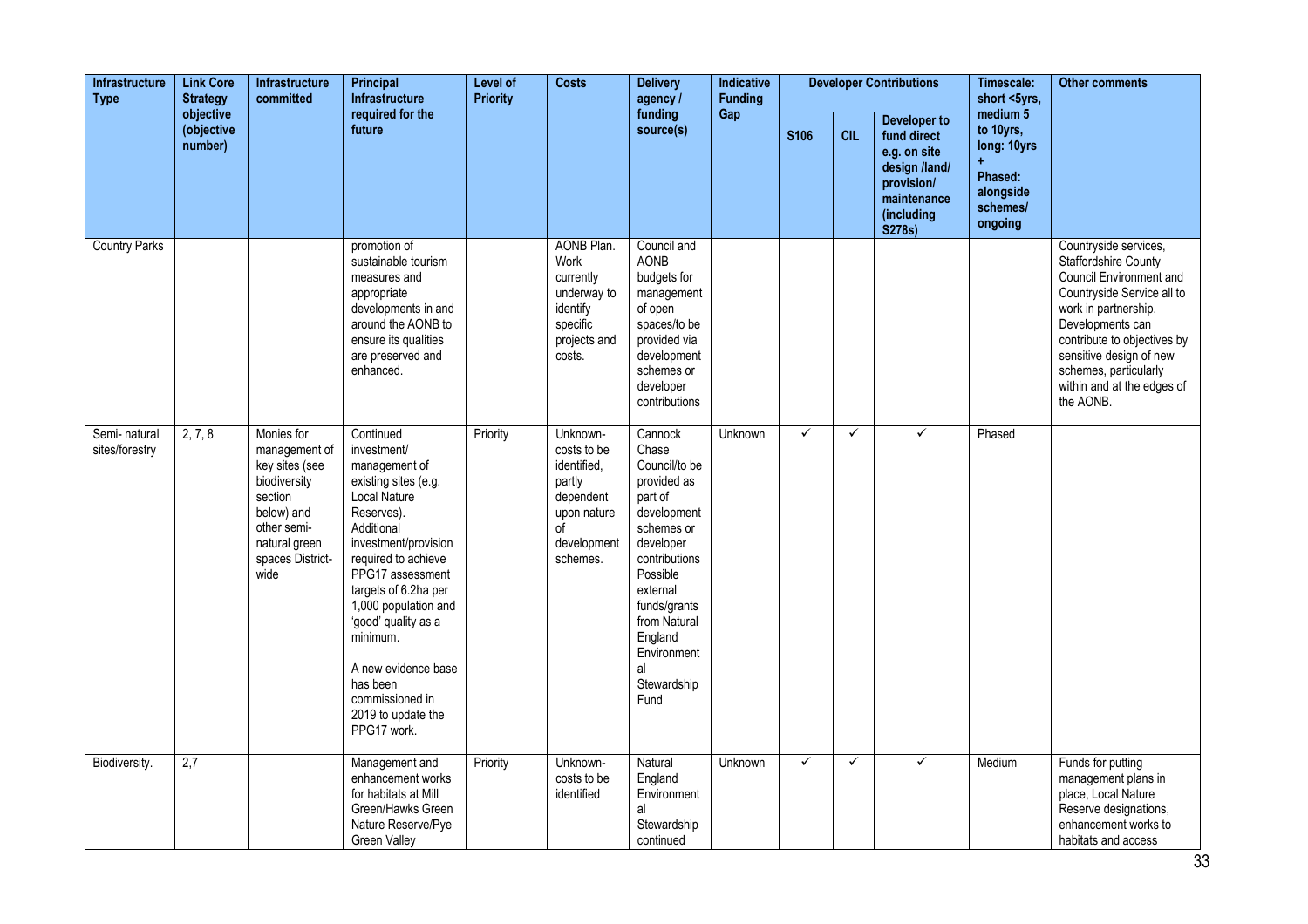| <b>Link Core</b><br><b>Infrastructure</b><br><b>Type</b><br><b>Strategy</b><br>objective | <b>Infrastructure</b><br>committed | Principal<br><b>Infrastructure</b>                                                                                    | <b>Level of</b><br><b>Priority</b>                                                                                                                                                                                                                                                                                                                                                                                                                                                                                           | <b>Costs</b> | <b>Delivery</b><br>agency /           | Indicative<br><b>Funding</b>                                                                                                                                                                                                                                                                           |         |              | <b>Developer Contributions</b> | Timescale:<br>short <5yrs,                                                                                               | <b>Other comments</b>                                                               |                                                                                                                                                                                                                                                                                                                                                                                                                                                                                                                                                                                      |
|------------------------------------------------------------------------------------------|------------------------------------|-----------------------------------------------------------------------------------------------------------------------|------------------------------------------------------------------------------------------------------------------------------------------------------------------------------------------------------------------------------------------------------------------------------------------------------------------------------------------------------------------------------------------------------------------------------------------------------------------------------------------------------------------------------|--------------|---------------------------------------|--------------------------------------------------------------------------------------------------------------------------------------------------------------------------------------------------------------------------------------------------------------------------------------------------------|---------|--------------|--------------------------------|--------------------------------------------------------------------------------------------------------------------------|-------------------------------------------------------------------------------------|--------------------------------------------------------------------------------------------------------------------------------------------------------------------------------------------------------------------------------------------------------------------------------------------------------------------------------------------------------------------------------------------------------------------------------------------------------------------------------------------------------------------------------------------------------------------------------------|
|                                                                                          | (objective<br>number)              |                                                                                                                       | required for the<br>future                                                                                                                                                                                                                                                                                                                                                                                                                                                                                                   |              |                                       | funding<br>source(s)                                                                                                                                                                                                                                                                                   | Gap     | S106         | <b>CIL</b>                     | <b>Developer to</b><br>fund direct<br>e.g. on site<br>design /land/<br>provision/<br>maintenance<br>(including<br>S278s) | medium 5<br>to 10yrs,<br>long: 10yrs<br>Phased:<br>alongside<br>schemes/<br>ongoing |                                                                                                                                                                                                                                                                                                                                                                                                                                                                                                                                                                                      |
|                                                                                          |                                    |                                                                                                                       | Spinney (Cannock/<br>Hednesford)                                                                                                                                                                                                                                                                                                                                                                                                                                                                                             |              |                                       | funding.<br>Existing<br>District and<br>County<br>Council<br>budgets for<br>management<br>/ to be<br>provided as<br>part of<br>development<br>schemes or<br>developer<br>contributions                                                                                                                 |         |              |                                |                                                                                                                          |                                                                                     | arrangements<br>Funding has been secured<br>from McArthurGlen<br>Designer Outlet Cannock<br>towards improvements to<br>Mill Green Nature<br>Reserve.                                                                                                                                                                                                                                                                                                                                                                                                                                 |
|                                                                                          |                                    | Connecting<br>Cannock<br>Chase<br>undertaking<br>forest<br>clearance and<br>heathland<br>planting works<br>in 2012/13 | Former Regional<br>Biodiversity<br><b>Enhancement Area</b><br><b>Action Plan Draft</b><br>(2009) sets out<br>recommendations for<br>enhancement works<br>for cross-boundary<br>restoration area<br>(Cannock Chase-<br>Sutton Park). Whilst<br>this initiative is no<br>longer regional policy<br>some of the<br>recommendations<br>will still be relevant<br>for identifying<br>additional green<br>infrastructure<br>provision to support<br>improvements at a<br>strategic level to<br>compliment the<br>Cannock Chase SAC | Priority     | Unknown-<br>costs to be<br>identified | Natural<br>England<br>Environment<br>al<br>Stewardship<br>continued<br>funding.<br>Existing<br>District,<br>County<br>Council and<br><b>AONB</b><br>budgets for<br>management<br>/to be<br>provided as<br>part of<br>development<br>schemes/<br>developer<br>contributions<br>/Forestry<br>Commission. | Unknown | $\checkmark$ | $\checkmark$                   | ✓                                                                                                                        | Medium<br>/Long                                                                     | Delivery desirable to<br>reinforce other initiatives<br>The Ecological Joint<br>Approach Group is<br>working in partnership with<br>Staffordshire Authorities to<br>provide a County wide<br>overview of green<br>linkages, biodiversity<br>offsetting and natural<br>capital in order to improve<br>Green Infrastructure and<br>ecology.<br>Schemes may also be<br>required to provide on-site<br>mitigation measures to<br>serve the development (on<br>larger sites). Existing<br>mitigation measures<br>already undertaken in<br>consultation with Natural<br>England. Currently |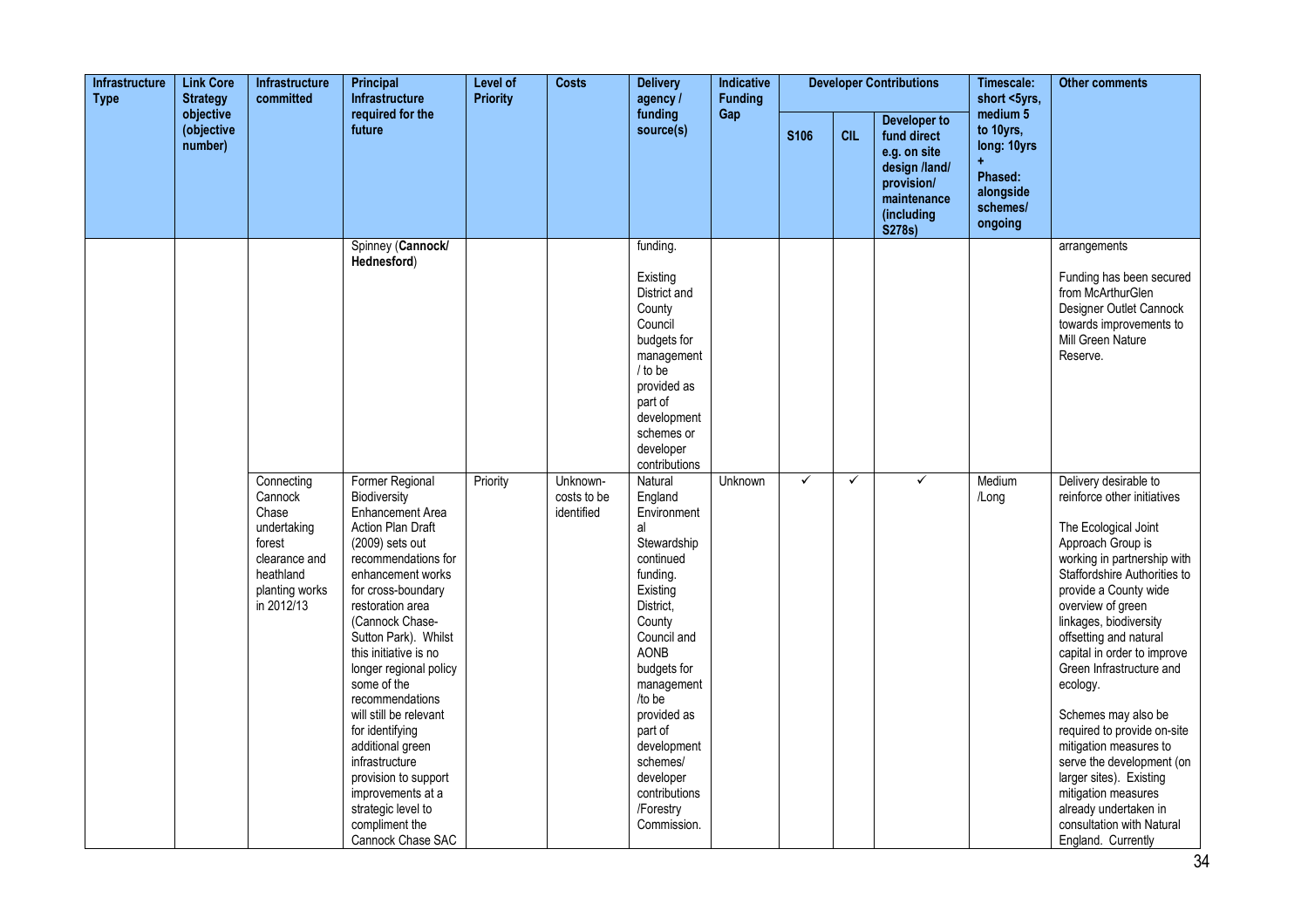| Infrastructure<br><b>Type</b><br><b>Strategy</b><br>objective | <b>Link Core</b>      | <b>Infrastructure</b><br>committed                                                                                                                                                                                                                                     | Principal<br><b>Infrastructure</b>                                                                                                                                                                                                                                                                                                                                                                                           | Level of<br><b>Priority</b> | <b>Costs</b>                                                                                        | <b>Delivery</b><br>agency /                                                                                                                                                                                                                       | Indicative<br><b>Funding</b>                                 |              |              | <b>Developer Contributions</b>                                                                                    | Timescale:<br>short <5yrs,                                                          | <b>Other comments</b>                                                                                                                                                                                                                                               |
|---------------------------------------------------------------|-----------------------|------------------------------------------------------------------------------------------------------------------------------------------------------------------------------------------------------------------------------------------------------------------------|------------------------------------------------------------------------------------------------------------------------------------------------------------------------------------------------------------------------------------------------------------------------------------------------------------------------------------------------------------------------------------------------------------------------------|-----------------------------|-----------------------------------------------------------------------------------------------------|---------------------------------------------------------------------------------------------------------------------------------------------------------------------------------------------------------------------------------------------------|--------------------------------------------------------------|--------------|--------------|-------------------------------------------------------------------------------------------------------------------|-------------------------------------------------------------------------------------|---------------------------------------------------------------------------------------------------------------------------------------------------------------------------------------------------------------------------------------------------------------------|
|                                                               | (objective<br>number) |                                                                                                                                                                                                                                                                        | required for the<br>future                                                                                                                                                                                                                                                                                                                                                                                                   |                             |                                                                                                     | funding<br>source(s)                                                                                                                                                                                                                              | Gap                                                          | <b>S106</b>  | <b>CIL</b>   | Developer to<br>fund direct<br>e.g. on site<br>design /land/<br>provision/<br>maintenance<br>(including<br>S278s) | medium 5<br>to 10yrs,<br>long: 10yrs<br>Phased:<br>alongside<br>schemes/<br>ongoing |                                                                                                                                                                                                                                                                     |
|                                                               |                       |                                                                                                                                                                                                                                                                        | mitigation measures<br>(below). Being taken<br>forward via new<br><b>Connecting Cannock</b><br>Chase Partnership<br>and Project.<br>Opportunity for<br>creation and<br>enhancement of<br>priority habitats in<br>accord with LBOM<br>and LBAP                                                                                                                                                                                | Priority                    | Unknown-<br>costs to be<br>identified                                                               | Natural<br>England<br>Environment<br>al<br>Stewardship<br>continued<br>funding.                                                                                                                                                                   | Unknown                                                      | $\checkmark$ | $\checkmark$ | ✓                                                                                                                 | Medium/<br>Long                                                                     | unfunded mitigation<br>measures identified on CIL<br>123 list.<br>The SAC evidence base is<br>being updated during<br>2019. All SAC mitigation<br>measures are paid for<br>specifically by developer<br>contributions but can be<br>combined with other<br>sources. |
|                                                               |                       | Provision of<br>recreation<br>space at major<br>development<br>sites within the<br>District secured<br>as part of<br>planning<br>consents<br>21ha at land<br>West of Pye<br>Green Road<br>and 8ha at land<br>off Norton Hall<br>Lane under<br>construction in<br>2019. | Appropriate<br>Assessment for<br>Cannock Chase SAC<br>sets out potential<br>adverse impacts of<br>increased<br>recreational<br>pressures and air<br>pollution. Visitor<br>Impact Mitigation<br>Strategy to address<br>potential impacts is<br>under development<br>in association with<br>Natural England and<br>other partners.<br>Likely to include<br>traffic/access<br>management and<br>habitat management<br>measures. | Critical                    | Approx £2m<br>(across the<br><b>SAC</b><br>partnership<br>area for<br>current Local<br>Plan period) | Existing<br>District,<br>County<br>Council and<br><b>AONB</b><br>budgets for<br>management<br>/ to be<br>provided as<br>part of<br>development<br>schemes or<br>developer<br>contributions<br>(including<br>High Level<br>Stewardship<br>funding) | Approx<br>£2m<br>(across<br>the SAC<br>partnershi<br>p area) | $\checkmark$ | $\checkmark$ | ✓                                                                                                                 | Phased                                                                              |                                                                                                                                                                                                                                                                     |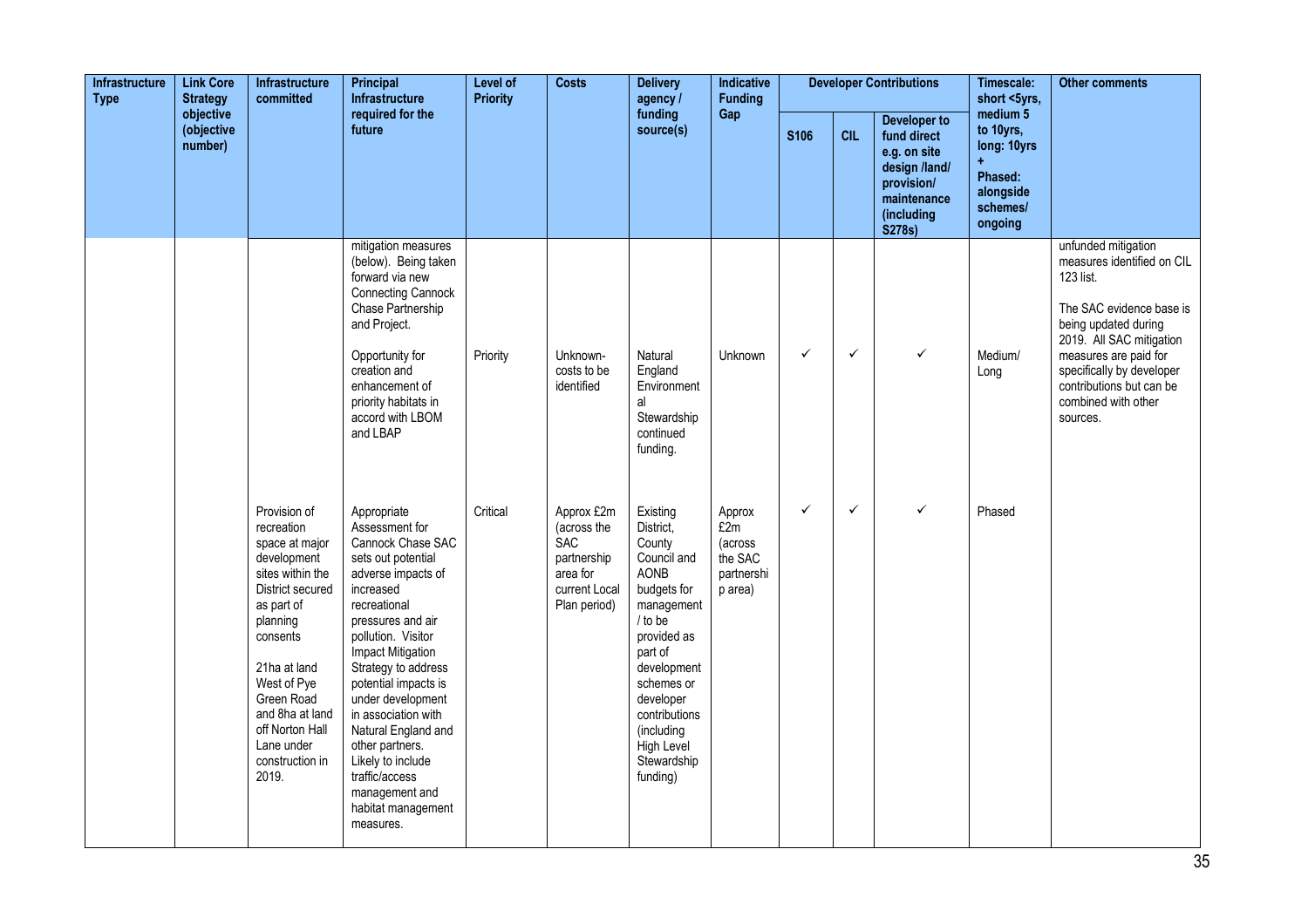| Infrastructure<br><b>Type</b>                                                                                                  | <b>Link Core</b><br><b>Strategy</b> | <b>Infrastructure</b><br>committed                                                                          | Principal<br><b>Infrastructure</b>                                                                                                                                                                                                                                                                                                                                                                                                                                                                                                                                                                       | Level of<br><b>Priority</b> | <b>Costs</b>                                                                                 | <b>Delivery</b><br>agency /                                                                                                                                                                                                                                                                                                                                                                                             | <b>Indicative</b><br><b>Funding</b> |              |            | <b>Developer Contributions</b>                                                                                    | Timescale:<br>short <5yrs,                                                                                                     | <b>Other comments</b>                                                                                                                                                                                                                                                                |
|--------------------------------------------------------------------------------------------------------------------------------|-------------------------------------|-------------------------------------------------------------------------------------------------------------|----------------------------------------------------------------------------------------------------------------------------------------------------------------------------------------------------------------------------------------------------------------------------------------------------------------------------------------------------------------------------------------------------------------------------------------------------------------------------------------------------------------------------------------------------------------------------------------------------------|-----------------------------|----------------------------------------------------------------------------------------------|-------------------------------------------------------------------------------------------------------------------------------------------------------------------------------------------------------------------------------------------------------------------------------------------------------------------------------------------------------------------------------------------------------------------------|-------------------------------------|--------------|------------|-------------------------------------------------------------------------------------------------------------------|--------------------------------------------------------------------------------------------------------------------------------|--------------------------------------------------------------------------------------------------------------------------------------------------------------------------------------------------------------------------------------------------------------------------------------|
|                                                                                                                                | objective<br>(objective<br>number)  |                                                                                                             | required for the<br>future                                                                                                                                                                                                                                                                                                                                                                                                                                                                                                                                                                               |                             |                                                                                              | funding<br>source(s)                                                                                                                                                                                                                                                                                                                                                                                                    | Gap                                 | <b>S106</b>  | <b>CIL</b> | Developer to<br>fund direct<br>e.g. on site<br>design /land/<br>provision/<br>maintenance<br>(including<br>S278s) | medium 5<br>to 10yrs,<br>long: 10yrs<br>Phased:<br>alongside<br>schemes/<br>ongoing                                            |                                                                                                                                                                                                                                                                                      |
| <b>Rivers</b>                                                                                                                  |                                     |                                                                                                             |                                                                                                                                                                                                                                                                                                                                                                                                                                                                                                                                                                                                          |                             |                                                                                              |                                                                                                                                                                                                                                                                                                                                                                                                                         |                                     |              |            |                                                                                                                   |                                                                                                                                |                                                                                                                                                                                                                                                                                      |
| River corridors<br>and<br>catchments<br>(see also<br>entries under<br>water supply,<br>waste water<br>and flood<br>prevention) | 2,7,8                               |                                                                                                             | The Transforming<br>the Trent Valley'<br>scheme will<br>undertake a wide<br>range of<br>environmental,<br>cultural and<br>community-led<br>projects within the<br>Trent, Tame and<br>Dove river valleys<br>covering some 200<br>square kilometers<br>from Uttoxeter to<br>Tamworth and<br>including the river<br>valleys within or near<br>to the main towns of<br>Burton, Rugeley,<br>Lichfield and Derby.<br>Projects will include<br>river restoration,<br>improved access to<br>explore hard-to-<br>reach areas, and<br>creating ways to<br>reconnect<br>communities with<br>their natural heritage. | Priority                    | £4.7m<br>including<br>£2.7m from<br>the Heritage<br>Lottery<br>Fund.                         | Transformin<br>g the Trent<br>Valley'<br>(TTTV) is a<br>partnership<br>project of 18<br>organisation<br>s working<br>together to<br>restore and<br>enhance the<br>natural and<br>cultural<br>heritage of<br>the Trent<br>Valley, led<br>by<br>Staffordshire<br>Wildlife<br>Trust. Other<br>partners<br>include SCC,<br>East Staffs,<br>Lichfield &<br>Tamworth<br>Councils,<br>CRT, EA,<br>and Support<br>Staffordshire | N/A                                 | ✓            | ✓          | ✓                                                                                                                 | Phased<br>Final funding<br>secured in<br>December<br>2018 with<br>work due to<br>begin in April<br>$2019$ and<br>last 5 years. | Infrastructure needs<br>identified under 'Flood<br>Prevention' will also<br>support this initiative.'<br>Cannock Chase Council<br>have provided written<br>support for the project and<br>the Landor Society in<br>Rugeley were also invited<br>to the project inception<br>meeting. |
| <b>Historic Landscapes</b>                                                                                                     |                                     |                                                                                                             |                                                                                                                                                                                                                                                                                                                                                                                                                                                                                                                                                                                                          |                             |                                                                                              |                                                                                                                                                                                                                                                                                                                                                                                                                         |                                     |              |            |                                                                                                                   |                                                                                                                                |                                                                                                                                                                                                                                                                                      |
| <b>Historic sites</b><br>and buildings                                                                                         | 1, 4, 6, 7                          | <b>Rugeley Town</b><br>Centre PSICA<br>partnership with<br>English<br>Heritage -<br>2011-14 to<br>grant aid | Investment in areas<br>'at risk' or 'sensitive'<br>and works<br>recommended by the<br>Landscape<br>Character/Historic<br>Environment                                                                                                                                                                                                                                                                                                                                                                                                                                                                     | Priority                    | Unknown-<br>costs to be<br>identified,<br>partly<br>dependent<br>on nature of<br>development | Cannock<br>Chase<br>Council/ to<br>be provided<br>as part of<br>development<br>schemes or                                                                                                                                                                                                                                                                                                                               | <b>Unknown</b>                      | $\checkmark$ | ✓          | $\checkmark$                                                                                                      | Phased                                                                                                                         | The Talbot St/Lichfield St<br>and Rugeley Town Centre<br><b>Conservation Areas have</b><br>both been removed from<br>the Historic England 'at<br>risk' Register.                                                                                                                     |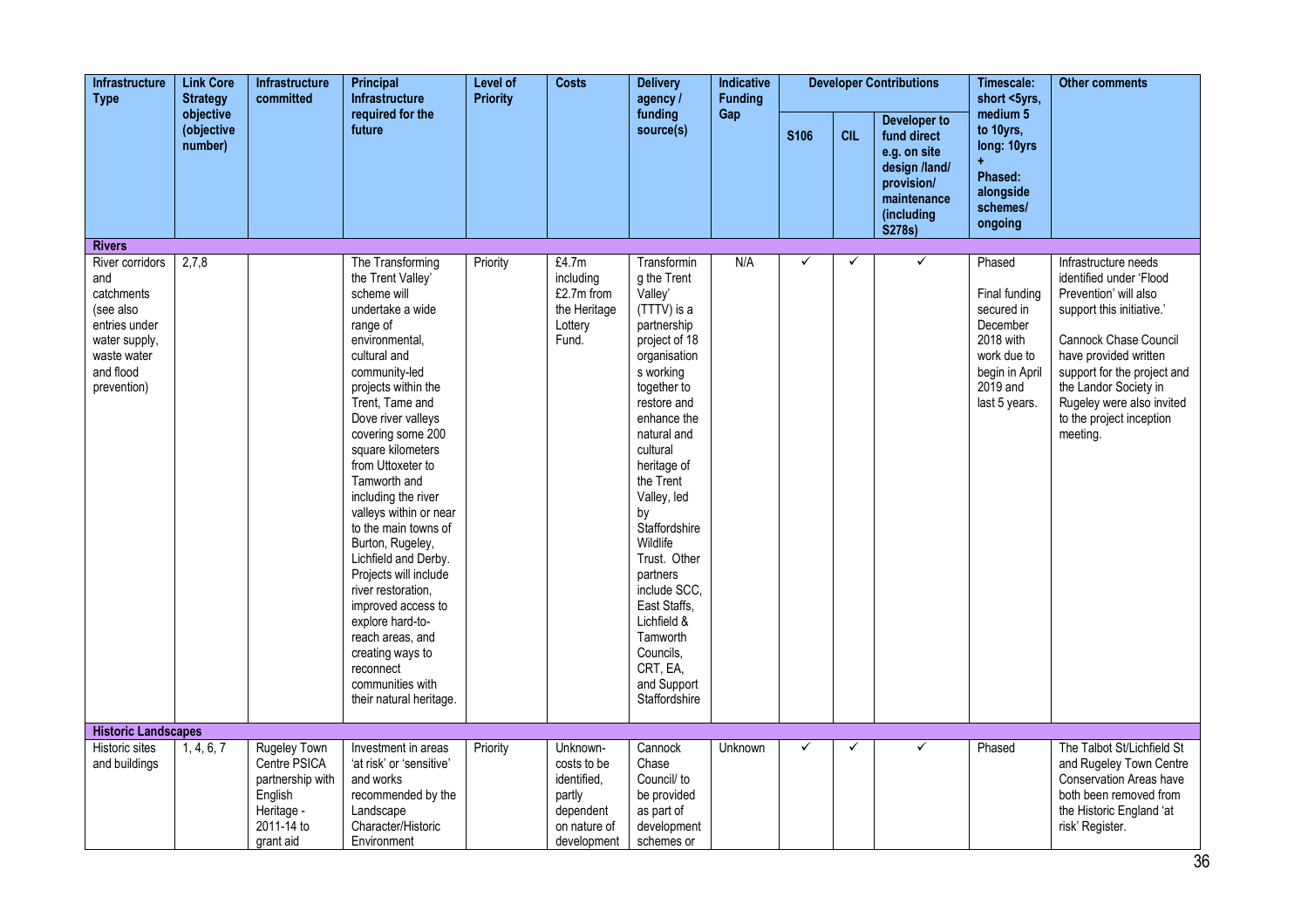| Infrastructure<br><b>Type</b> | <b>Link Core</b><br><b>Strategy</b> | Infrastructure<br>committed                                                                                                              | <b>Principal</b><br>Infrastructure                                                                                                                                                                                                                                                                       | Level of<br><b>Priority</b> | <b>Costs</b>                         | <b>Delivery</b><br>agency /                                                                                                                                                                                                                                          | Indicative<br><b>Funding</b> |              |              | <b>Developer Contributions</b>                                                                                           | Timescale:<br>short <5yrs,                                                                | Other comments |
|-------------------------------|-------------------------------------|------------------------------------------------------------------------------------------------------------------------------------------|----------------------------------------------------------------------------------------------------------------------------------------------------------------------------------------------------------------------------------------------------------------------------------------------------------|-----------------------------|--------------------------------------|----------------------------------------------------------------------------------------------------------------------------------------------------------------------------------------------------------------------------------------------------------------------|------------------------------|--------------|--------------|--------------------------------------------------------------------------------------------------------------------------|-------------------------------------------------------------------------------------------|----------------|
|                               | objective<br>(objective<br>number)  |                                                                                                                                          | required for the<br>future                                                                                                                                                                                                                                                                               |                             |                                      | funding<br>source(s)                                                                                                                                                                                                                                                 | Gap                          | <b>S106</b>  | <b>CIL</b>   | <b>Developer to</b><br>fund direct<br>e.g. on site<br>design /land/<br>provision/<br>maintenance<br>(including<br>S278s) | medium 5<br>to 10yrs,<br>long: 10yrs<br>÷.<br>Phased:<br>alongside<br>schemes/<br>ongoing |                |
|                               |                                     | owners of<br>historic<br>commercial<br>building for<br>repair costs.<br>Funding phase<br>2011-14 over 3<br>years complete,<br>scheme now | Assessments/<br>Conservation Area<br>Management Plans<br>(see also<br>infrastructure<br>requirements for<br>canals and the public<br>realm above)                                                                                                                                                        |                             | schemes                              | developer<br>contributions                                                                                                                                                                                                                                           |                              |              |              |                                                                                                                          |                                                                                           |                |
|                               |                                     | delivered.                                                                                                                               | The Council will<br>develop and promote<br>a Rugeley Town<br>Centre improvement<br>scheme to help<br>revitalise the urban<br>fabric of the town<br>centre, supporting<br>appropriate projects<br>which regenerate the<br>historic core and<br>actively promote the<br>urban design<br>principles of AAP. | Priority                    | £400,000<br>public sector<br>to date | Match<br>funding from<br>English<br>Heritage<br>(Partnership<br>Schemes in<br>Conservatio<br>n Areas) to<br>Cannock<br>Chase<br>Council and<br>Staffordshire<br>County<br>Council<br>funds.<br>(CCDC<br>funds<br>include<br>Tesco S106<br>Developer<br>Contribution) | Unknown                      | $\checkmark$ | $\checkmark$ | $\checkmark$                                                                                                             | Phased                                                                                    |                |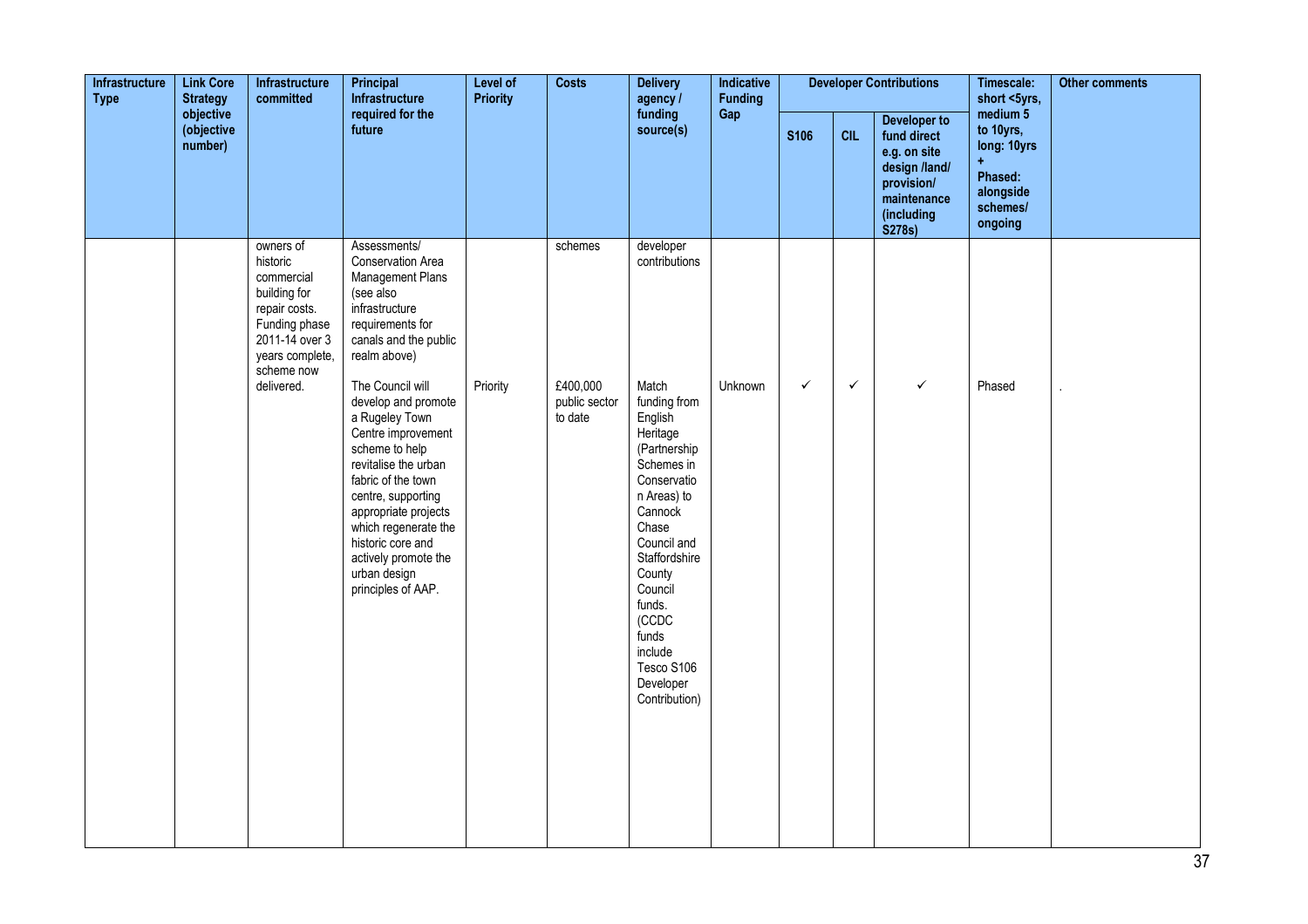| Infrastructure<br><b>Type</b> | <b>Link Core</b><br><b>Strategy</b> | <b>Infrastructure</b><br>committed                                                                                                                                                                             | <b>Principal</b><br><b>Infrastructure</b>                                                                                                                                                                                                                                                                                                                                                                                                                             | Level of<br><b>Priority</b> | <b>Costs</b>                                                                                                                                                       | <b>Delivery</b><br>agency /                                                                                                                       | Indicative<br><b>Funding</b> |              |              | <b>Developer Contributions</b>                                                                                    | Timescale:<br>short <5yrs,                                                          | <b>Other comments</b>                                                                                                                                                                                                                                                                                                                                                                                                                                                                                                                                                                                                                    |
|-------------------------------|-------------------------------------|----------------------------------------------------------------------------------------------------------------------------------------------------------------------------------------------------------------|-----------------------------------------------------------------------------------------------------------------------------------------------------------------------------------------------------------------------------------------------------------------------------------------------------------------------------------------------------------------------------------------------------------------------------------------------------------------------|-----------------------------|--------------------------------------------------------------------------------------------------------------------------------------------------------------------|---------------------------------------------------------------------------------------------------------------------------------------------------|------------------------------|--------------|--------------|-------------------------------------------------------------------------------------------------------------------|-------------------------------------------------------------------------------------|------------------------------------------------------------------------------------------------------------------------------------------------------------------------------------------------------------------------------------------------------------------------------------------------------------------------------------------------------------------------------------------------------------------------------------------------------------------------------------------------------------------------------------------------------------------------------------------------------------------------------------------|
|                               | objective<br>(objective<br>number)  |                                                                                                                                                                                                                | required for the<br>future                                                                                                                                                                                                                                                                                                                                                                                                                                            |                             |                                                                                                                                                                    | funding<br>source(s)                                                                                                                              | Gap                          | S106         | <b>CIL</b>   | Developer to<br>fund direct<br>e.g. on site<br>design /land/<br>provision/<br>maintenance<br>(including<br>S278s) | medium 5<br>to 10yrs,<br>long: 10yrs<br>Phased:<br>alongside<br>schemes/<br>ongoing |                                                                                                                                                                                                                                                                                                                                                                                                                                                                                                                                                                                                                                          |
| <b>Education</b>              |                                     | <b>SOCIAL AND COMMUNITY INFRASTRUCTURE</b>                                                                                                                                                                     |                                                                                                                                                                                                                                                                                                                                                                                                                                                                       |                             |                                                                                                                                                                    |                                                                                                                                                   |                              |              |              |                                                                                                                   |                                                                                     |                                                                                                                                                                                                                                                                                                                                                                                                                                                                                                                                                                                                                                          |
| Nursery and<br>pre school     | 1,2,3,4                             |                                                                                                                                                                                                                | Any new schools<br>required as a result<br>of new housing<br>development will<br>have nursery / pre<br>school provision.                                                                                                                                                                                                                                                                                                                                              | Priority                    | Unknown-<br>costs to be<br>identified by<br>County<br>Council.<br>Planning<br>Obligations<br>Policy cost<br>of providing<br>nursery<br>school place<br>$=$ £13,165 | County<br>Council, DfE,<br>Developer<br>contributions                                                                                             | Unknown                      | ✓            | ✓            | ✓                                                                                                                 | Phased                                                                              | All schools in the District<br>are Extended schools and<br>as such have nursery / pre<br>school provision.                                                                                                                                                                                                                                                                                                                                                                                                                                                                                                                               |
| Primary                       | 1,2,3,4                             | New primary<br>school at Land<br>West of Pye<br>Green Road<br>currently under<br>construction<br>Hob Hill<br>primary school<br>expansion<br>completed<br>West Hill<br>primary school<br>expansion<br>completed | In general terms,<br>housing development<br>over 700 new<br>dwellings within a<br>school catchment will<br>be the trigger for a<br>new primary school.<br>Depending on the<br>development location<br>some expansions to<br>existing primary<br>schools may be<br>needed. County<br>Council have<br>identified a number<br>of projects required<br>to address the needs<br>of developments<br>over the current plan<br>period, some of<br>which are now<br>completed. | Priority                    | Approx<br>£7.6m<br>Planning<br>Obligations<br>Policy cost<br>of providing<br>primary<br>school place<br>$=$ £13,165                                                | County<br>Council and<br>other<br>possible<br>sources of<br>funding via<br>Academy<br>status of<br>schools,<br>DfE,<br>Developer<br>contributions | Approx<br>£4.4m              | $\checkmark$ | $\checkmark$ | ✓                                                                                                                 | Phased                                                                              | A number of existing<br>planning consents for the<br>plan period already have<br>S106 agreements in place<br>to address infrastructure<br>needs for education<br>provision, including the<br>provision of a new primary<br>school at land west of Pye<br>Green Road and<br>contributions towards<br>primary school provision at<br>Norton Canes. A number<br>of primary education<br>projects are identified on<br>the CIL 123 list for the<br>current local plan period.<br>The infrastructure<br>requirements associated<br>with the Local Plan Review<br>growth will be kept under<br>consideration and<br>discussions to continue as |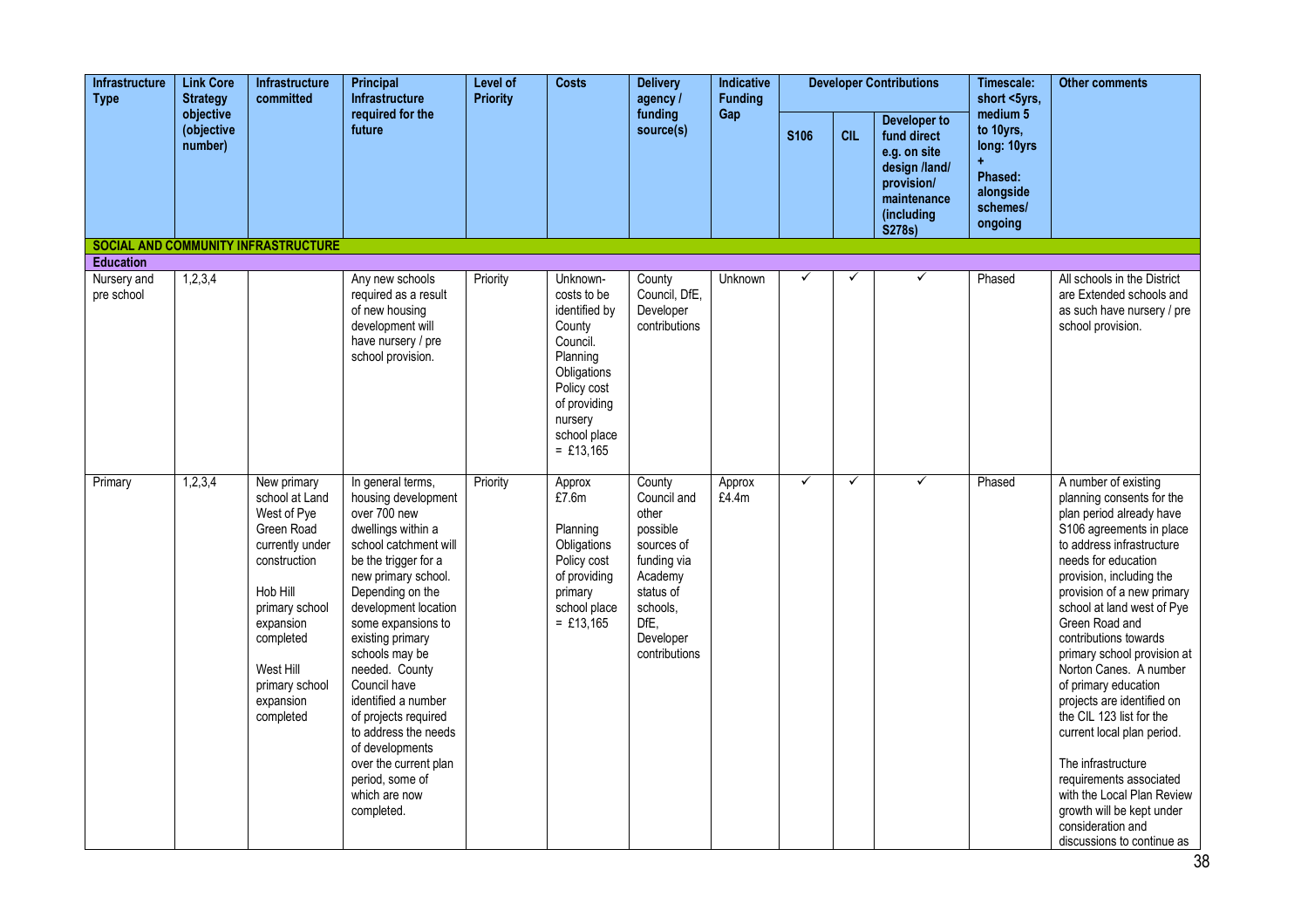| <b>Infrastructure</b><br><b>Type</b><br><b>Strategy</b><br>objective | <b>Link Core</b>      | <b>Infrastructure</b><br>committed                                                                                                     | Principal<br><b>Infrastructure</b>                                                                                                                                                                                                                                                                  | Level of<br><b>Priority</b> | <b>Costs</b>                                                                                                                                                         | <b>Delivery</b><br>agency /                                                                                                                       | Indicative<br><b>Funding</b> |              |                | <b>Developer Contributions</b>                                                                                    | Timescale:<br>short <5yrs,                                                                     | <b>Other comments</b>                                                                                                                                                                                                                                                                                                                                                                                                                                                                                                                                                                                                          |
|----------------------------------------------------------------------|-----------------------|----------------------------------------------------------------------------------------------------------------------------------------|-----------------------------------------------------------------------------------------------------------------------------------------------------------------------------------------------------------------------------------------------------------------------------------------------------|-----------------------------|----------------------------------------------------------------------------------------------------------------------------------------------------------------------|---------------------------------------------------------------------------------------------------------------------------------------------------|------------------------------|--------------|----------------|-------------------------------------------------------------------------------------------------------------------|------------------------------------------------------------------------------------------------|--------------------------------------------------------------------------------------------------------------------------------------------------------------------------------------------------------------------------------------------------------------------------------------------------------------------------------------------------------------------------------------------------------------------------------------------------------------------------------------------------------------------------------------------------------------------------------------------------------------------------------|
|                                                                      | (objective<br>number) |                                                                                                                                        | required for the<br>future                                                                                                                                                                                                                                                                          |                             |                                                                                                                                                                      | funding<br>source(s)                                                                                                                              | Gap                          | S106         | <b>CIL</b>     | Developer to<br>fund direct<br>e.g. on site<br>design /land/<br>provision/<br>maintenance<br>(including<br>S278s) | medium <sub>5</sub><br>to 10yrs,<br>long: 10yrs<br>Phased:<br>alongside<br>schemes/<br>ongoing |                                                                                                                                                                                                                                                                                                                                                                                                                                                                                                                                                                                                                                |
|                                                                      |                       |                                                                                                                                        |                                                                                                                                                                                                                                                                                                     |                             |                                                                                                                                                                      |                                                                                                                                                   |                              |              |                |                                                                                                                   |                                                                                                | the plan progresses in<br>order to identify any issues<br>arising. Capacity issues in<br>relation to potential future<br>developments, particularly<br>around the Heath<br>Hayes/Wimblebury area<br>identified in Local Plan<br>Part 2 (2017) consultation<br>response.                                                                                                                                                                                                                                                                                                                                                        |
| Secondary                                                            | 1,2,3,4               | Merger of<br>Hagley and Fair<br>Oak schools<br>incorporating<br>$6th$ form<br>provision and<br>consolidation<br>onto a single<br>site. | Additional capacity<br>will be required for<br>housing development<br>in Rugeley/Brereton<br>following the<br>consolidation of<br>secondary school<br>places onto a single<br>site.<br>No capacity issues<br>identified in relation<br>to Cannock/Norton<br>Canes areas for<br>current plan period. | Priority                    | Unknown-<br>costs to be<br>identified by<br>County<br>Council.<br>Planning<br>Obligations<br>Policy cost<br>of providing<br>secondary<br>school place<br>$= £17,114$ | County<br>Council and<br>other<br>possible<br>sources of<br>funding via<br>Academy<br>status of<br>schools,<br>DfE,<br>Developer<br>contributions | Unknown                      | $\checkmark$ | $\checkmark$   |                                                                                                                   | Phased                                                                                         | Generally, the County<br>Council do not currently<br>envisage any significant<br>further needs for<br>secondary school<br>provision over the current<br>plan period for<br>Cannock/Norton Canes.<br>Capacity issues in relation<br>to Rugeley/Brereton have<br>arisen more recently given<br>merger of schools and<br>consolidation onto a single<br>site and discussions are<br>ongoing.<br>The infrastructure<br>requirements associated<br>with the Local Plan Review<br>growth will be kept under<br>consideration and<br>discussions to continue as<br>the plan progresses in<br>order to identify any issues<br>arising. |
| Further<br>Education                                                 | 1,2,3,4               | Cannock,<br>Lichfield and<br>Tamworth                                                                                                  |                                                                                                                                                                                                                                                                                                     | Priority                    | £6million to<br>upgrade<br>Cannock                                                                                                                                   | South<br>Staffordshire<br>College,                                                                                                                | N/A                          |              | $\blacksquare$ |                                                                                                                   | Short                                                                                          |                                                                                                                                                                                                                                                                                                                                                                                                                                                                                                                                                                                                                                |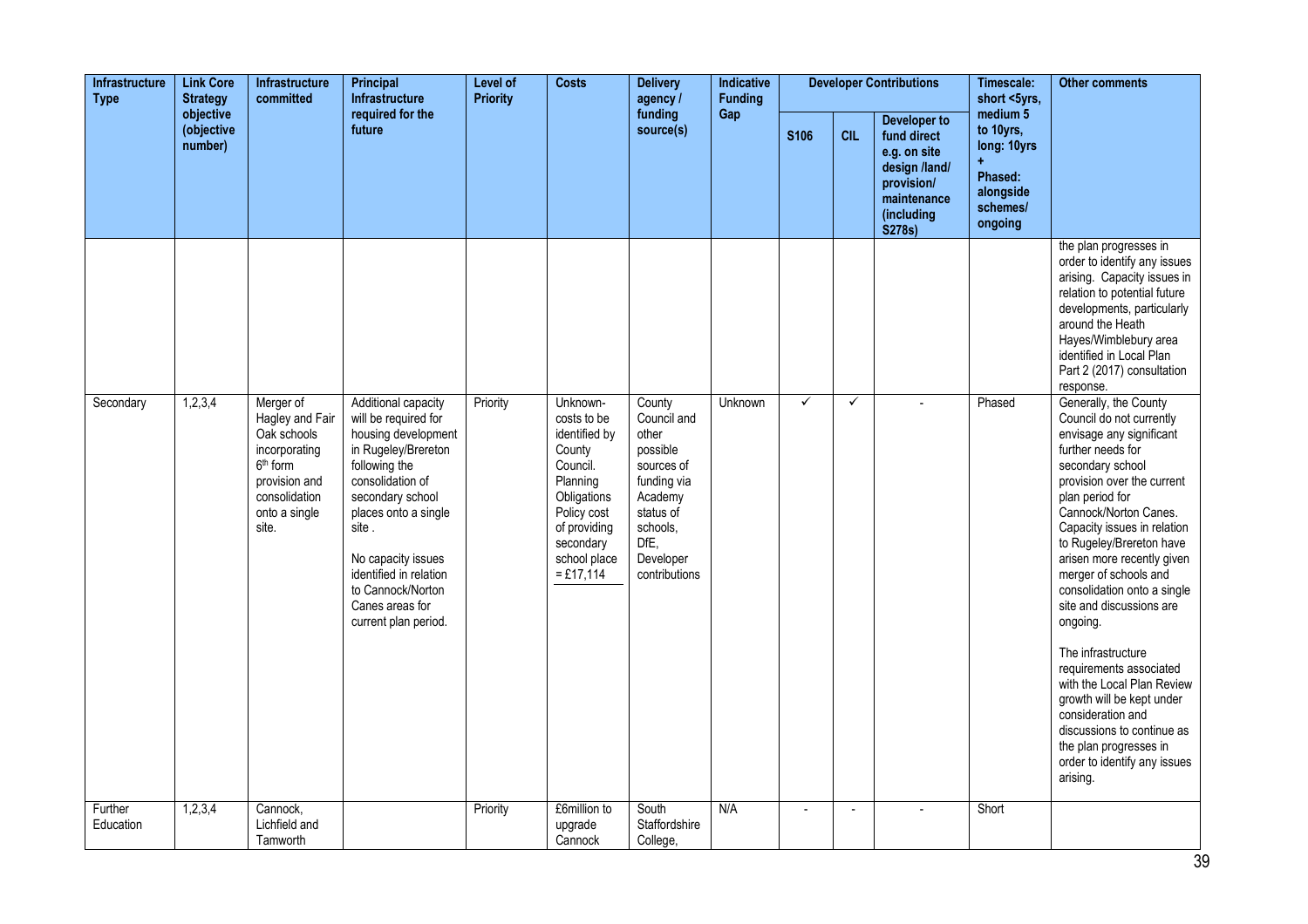| <b>Infrastructure</b><br><b>Type</b> | <b>Link Core</b><br><b>Strategy</b> | Infrastructure<br>committed                                                                                                                                                                               | Principal<br><b>Infrastructure</b> | Level of<br><b>Priority</b> | <b>Costs</b>                                                                                                                                | <b>Delivery</b><br>agency /          | Indicative<br><b>Funding</b>                                                   |                |                       | <b>Developer Contributions</b>                                                                                           | Timescale:<br>short <5yrs,                                                                       | <b>Other comments</b>                                                         |
|--------------------------------------|-------------------------------------|-----------------------------------------------------------------------------------------------------------------------------------------------------------------------------------------------------------|------------------------------------|-----------------------------|---------------------------------------------------------------------------------------------------------------------------------------------|--------------------------------------|--------------------------------------------------------------------------------|----------------|-----------------------|--------------------------------------------------------------------------------------------------------------------------|--------------------------------------------------------------------------------------------------|-------------------------------------------------------------------------------|
|                                      | objective<br>(objective<br>number)  |                                                                                                                                                                                                           | required for the<br>future         |                             |                                                                                                                                             | funding<br>source(s)                 | Gap                                                                            | <b>S106</b>    | <b>CIL</b>            | <b>Developer to</b><br>fund direct<br>e.g. on site<br>design /land/<br>provision/<br>maintenance<br>(including<br>S278s) | medium 5<br>to 10yrs,<br>long: 10yrs<br>$\ddot{}$<br>Phased:<br>alongside<br>schemes/<br>ongoing |                                                                               |
|                                      |                                     | colleges have<br>merged to form<br>South Staffs<br>College<br>Cannock<br>college campus<br>has been<br>upgraded.                                                                                          |                                    |                             | Campus                                                                                                                                      | <b>Skills</b><br>Funding<br>Agency   |                                                                                |                |                       |                                                                                                                          |                                                                                                  |                                                                               |
|                                      |                                     | South Staffs,<br>College and<br>CCC have<br>established a<br>skills and<br>innovation hub<br>at Cannock<br>Campus, which<br>is home to a<br>new<br>engineering<br>hub due to<br>launch in<br>Summer 2019. |                                    |                             | Funding<br>provided by<br>CCC and SS<br>LEP. A bid<br>has also<br>been made<br>to GBS LEP<br>for further<br>funding.                        | South Staffs<br>College,<br>CCC, LEP | A bid has<br>also been<br>made to<br><b>GBS LEP</b><br>for further<br>funding. | $\sim$         | $\tilde{\phantom{a}}$ |                                                                                                                          | Short/<br>Phased                                                                                 | Economic Development<br>Service is leading on this<br>initiative.             |
|                                      |                                     | <b>Walsall College</b><br>is delivering a<br>Retail Skills<br>Academy in<br>partnership with<br>CCC and<br>McArthurGlen,<br>launching in<br>April 2019.                                                   |                                    |                             | Funding has<br>been<br>secured via<br>the S106<br>from the<br>McArthur<br>Glen<br>Designer<br>Outlet<br>Cannock<br>Planning<br>Application. |                                      |                                                                                | ✓              | $\blacksquare$        |                                                                                                                          | Short                                                                                            | Economic Development<br>Service is leading on this<br>initiative.             |
| Higher<br>Education                  | 1,2,3,4                             |                                                                                                                                                                                                           | None Identified at<br>present.     | N/A                         | N/A                                                                                                                                         | N/A                                  | N/A                                                                            | $\overline{a}$ | $\sim$                |                                                                                                                          | N/A                                                                                              | There are a number of<br><b>Higher Education</b><br>establishments accessible |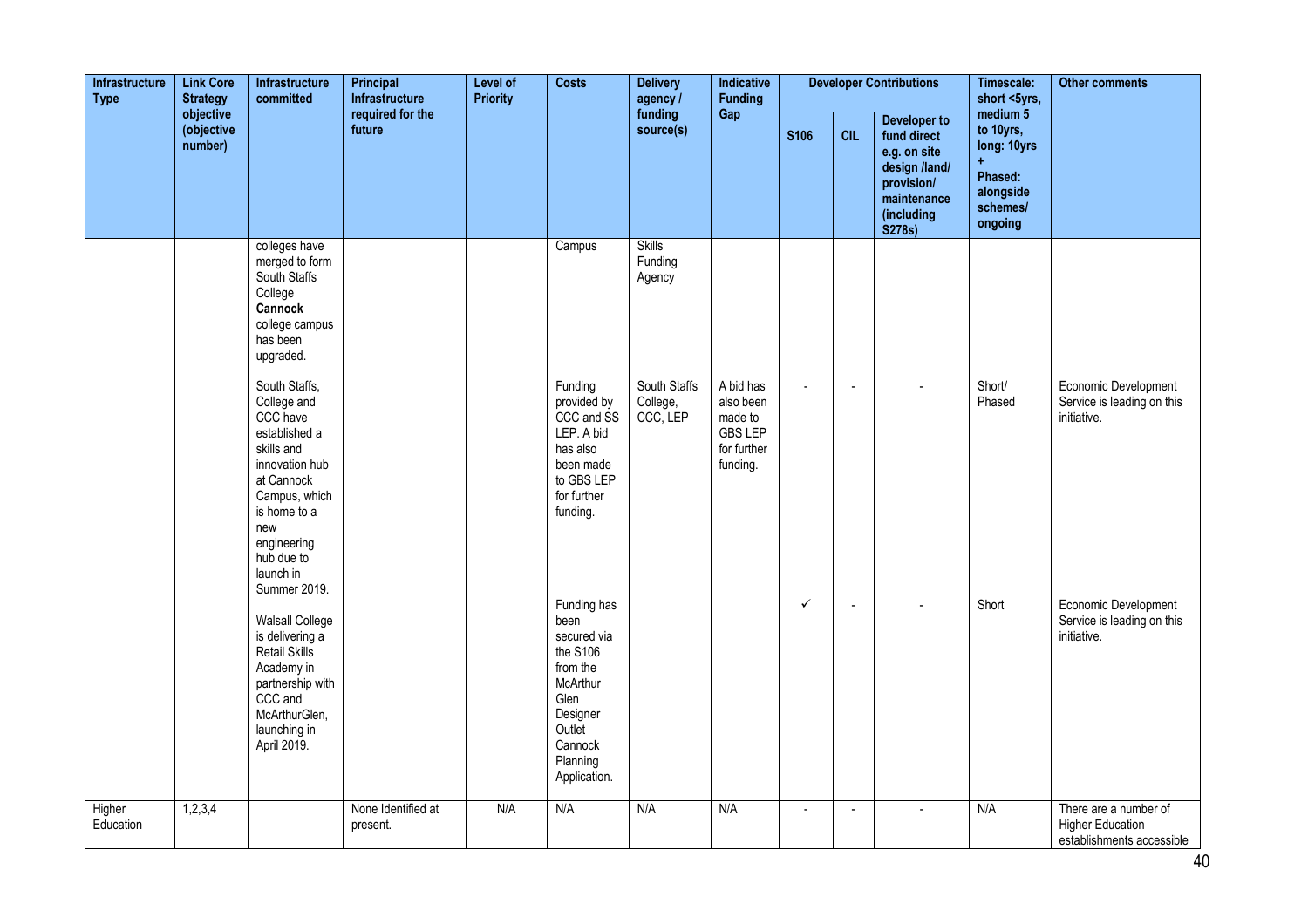| Infrastructure<br><b>Type</b>                             | <b>Link Core</b><br><b>Strategy</b> | Infrastructure<br>committed                                                                                                                           | Principal<br>Infrastructure                                                                                                                                                                                                                                                                                                                                              | <b>Level of</b><br><b>Priority</b> | <b>Costs</b>                                   | <b>Delivery</b><br>agency /                                                                                                              | Indicative<br><b>Funding</b> |                |                       | <b>Developer Contributions</b>                                                                                    | Timescale:<br>short <5yrs,                                                          | <b>Other comments</b>                                                                     |
|-----------------------------------------------------------|-------------------------------------|-------------------------------------------------------------------------------------------------------------------------------------------------------|--------------------------------------------------------------------------------------------------------------------------------------------------------------------------------------------------------------------------------------------------------------------------------------------------------------------------------------------------------------------------|------------------------------------|------------------------------------------------|------------------------------------------------------------------------------------------------------------------------------------------|------------------------------|----------------|-----------------------|-------------------------------------------------------------------------------------------------------------------|-------------------------------------------------------------------------------------|-------------------------------------------------------------------------------------------|
|                                                           | objective<br>(objective<br>number)  |                                                                                                                                                       | required for the<br>future                                                                                                                                                                                                                                                                                                                                               |                                    |                                                | funding<br>source(s)                                                                                                                     | Gap                          | S106           | <b>CIL</b>            | Developer to<br>fund direct<br>e.g. on site<br>design /land/<br>provision/<br>maintenance<br>(including<br>S278s) | medium 5<br>to 10yrs,<br>long: 10yrs<br>Phased:<br>alongside<br>schemes/<br>ongoing |                                                                                           |
|                                                           |                                     |                                                                                                                                                       |                                                                                                                                                                                                                                                                                                                                                                          |                                    |                                                |                                                                                                                                          |                              |                |                       |                                                                                                                   |                                                                                     | from the District e.g.<br>Wolverhampton,<br>Birmingham and<br>Staffordshire universities. |
| <b>Employment</b>                                         |                                     |                                                                                                                                                       |                                                                                                                                                                                                                                                                                                                                                                          |                                    |                                                |                                                                                                                                          |                              |                |                       |                                                                                                                   |                                                                                     |                                                                                           |
| Training /<br>skills links                                | $\overline{4}$                      |                                                                                                                                                       | New employment<br>locations to be linked<br>to training / skills<br>facilities: The Skills<br>and Innovation Hub,<br>and Retail Skills<br>Academy at Cannock<br>Campus can provide<br>training<br>opportunities. Close<br>working links with<br>training providers<br>enables college-<br>based or bespoke<br>employer-based<br>training to provide for<br>skills needs. | Priority                           | Unknown                                        | LSP-LEP<br>partnerships.<br>Possible<br>developer<br>contributions<br>from specific<br>schemes<br>with match<br>public bodies<br>funding | Unknown                      | $\checkmark$   | $\overline{a}$        |                                                                                                                   | Phased                                                                              |                                                                                           |
| Voluntary<br>sector                                       | 2,4                                 | Volunteer<br>centre currently<br>operates out of<br>the Support<br>Staffordshire<br>(Cannock<br>Chase)<br>buildings in<br>Coniston Hall,<br>Chadsmoor | Town centre<br>presence required<br>(e.g. shop unit) to<br>promote<br>volunteering:<br><b>Cannock</b> a priority                                                                                                                                                                                                                                                         | Priority                           | Unknown-<br>no firm<br>proposals at<br>present | Volunteer<br><b>Bureau</b>                                                                                                               | N/A                          | $\blacksquare$ | $\tilde{\phantom{a}}$ |                                                                                                                   | Short                                                                               | No funds - external<br>funding would need to be<br>sought - external bid                  |
| <b>Children's services/ specialised services</b>          |                                     |                                                                                                                                                       |                                                                                                                                                                                                                                                                                                                                                                          |                                    |                                                |                                                                                                                                          |                              |                |                       |                                                                                                                   |                                                                                     |                                                                                           |
| Children's<br>centres,<br>special needs<br>and disability | 2, 3                                |                                                                                                                                                       | None identified (at<br>present)                                                                                                                                                                                                                                                                                                                                          | N/A                                | N/A                                            | N/A                                                                                                                                      | N/A                          |                | $\overline{a}$        |                                                                                                                   | $\mathbf{r}$                                                                        | Continue to engage with<br>service providers                                              |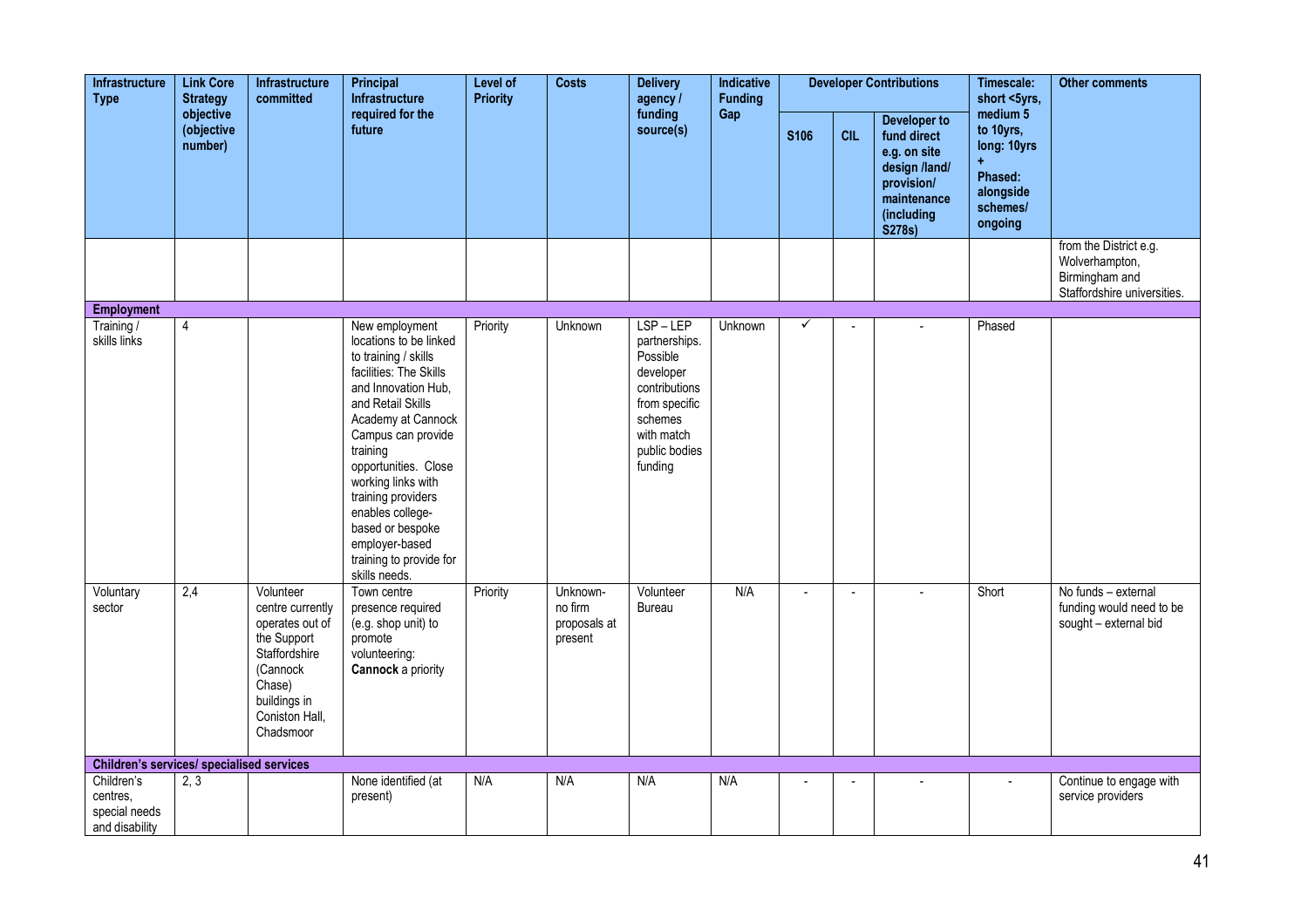| Infrastructure<br><b>Type</b>    | <b>Link Core</b><br><b>Strategy</b> | Infrastructure<br>committed | Principal<br><b>Infrastructure</b>                                                                                                                   | Level of<br><b>Priority</b> | <b>Costs</b> | <b>Delivery</b><br>agency /<br>funding<br>source(s)                                                                                                                                                                                                                                         | Indicative<br><b>Funding</b> |             |            | <b>Developer Contributions</b>                                                                                    | Timescale:<br>short <5yrs,                                                          | <b>Other comments</b>                                                                                                                                                                                                                                                                                                                                                                                                                                                                                                                                                                                                                     |
|----------------------------------|-------------------------------------|-----------------------------|------------------------------------------------------------------------------------------------------------------------------------------------------|-----------------------------|--------------|---------------------------------------------------------------------------------------------------------------------------------------------------------------------------------------------------------------------------------------------------------------------------------------------|------------------------------|-------------|------------|-------------------------------------------------------------------------------------------------------------------|-------------------------------------------------------------------------------------|-------------------------------------------------------------------------------------------------------------------------------------------------------------------------------------------------------------------------------------------------------------------------------------------------------------------------------------------------------------------------------------------------------------------------------------------------------------------------------------------------------------------------------------------------------------------------------------------------------------------------------------------|
|                                  | objective<br>(objective<br>number)  |                             | required for the<br>future                                                                                                                           |                             |              |                                                                                                                                                                                                                                                                                             | Gap                          | <b>S106</b> | <b>CIL</b> | Developer to<br>fund direct<br>e.g. on site<br>design /land/<br>provision/<br>maintenance<br>(including<br>S278s) | medium 5<br>to 10yrs,<br>long: 10yrs<br>Phased:<br>alongside<br>schemes/<br>ongoing |                                                                                                                                                                                                                                                                                                                                                                                                                                                                                                                                                                                                                                           |
| Health/ well being               |                                     |                             |                                                                                                                                                      |                             |              |                                                                                                                                                                                                                                                                                             |                              |             |            |                                                                                                                   |                                                                                     |                                                                                                                                                                                                                                                                                                                                                                                                                                                                                                                                                                                                                                           |
| Hospitals                        | 2, 3                                |                             | None identified (at<br>present)                                                                                                                      | N/A                         | N/A          | N/A                                                                                                                                                                                                                                                                                         | N/A                          |             |            |                                                                                                                   | ÷.                                                                                  | Regional / sub regional<br>issue. Determined by<br>overall population growth<br>in the area rather than on<br>a district by district basis.<br>No district-level<br>infrastructure needs<br>identified at present.<br>Continue to engage with<br>service provider in relation<br>to estates strategy in<br>particular.                                                                                                                                                                                                                                                                                                                    |
| Health centres<br>/ GP surgeries | 2, 3                                |                             | No needs identified<br>for the current Local<br>Plan (Part 1).<br>Needs for Local Plan<br>Review to be kept<br>under consideration<br>(see comments) | Priority                    | Unknown      | Revenue<br>funding for<br>staff etc<br>provided by<br><b>NHS</b><br>England<br>(sum per<br>patient<br>registered).<br>NHS Capital<br>Estates<br>Improvement<br>Programme<br>provides<br>potential<br>source of<br>funding for<br>physical<br>works to<br>health<br>centres/GP<br>practices. | Unknown                      | $\sim$      | L,         |                                                                                                                   |                                                                                     | The Council is engaging<br>with the Clinical<br>Commissioning Group<br>who can advise of local<br>capacity issues and any<br>needs arising in relation to<br>the Primary Care<br>Networks (incorporating<br>groups of health<br>centres/GP surgeries) on<br>a case by case basis.<br>The infrastructure<br>requirements associated<br>with the Local Plan Review<br>growth will be kept under<br>consideration and<br>discussions to continue as<br>the plan progresses in<br>order to identify any issues<br>arising. Discussions to<br>date have highlighted<br>potential capacity issues in<br>relation to the<br>redevelopment of the |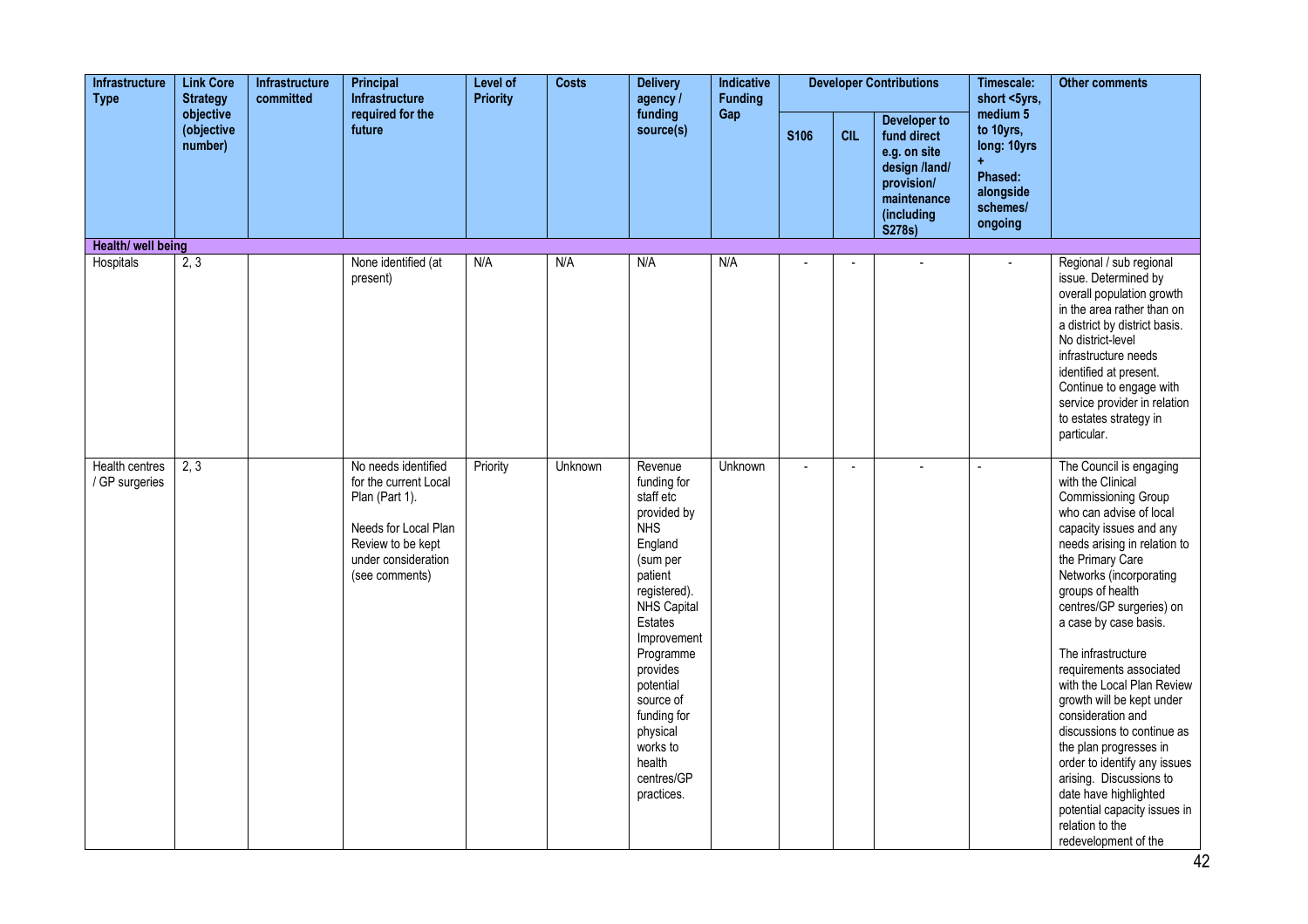| Infrastructure<br><b>Type</b> | <b>Link Core</b><br><b>Strategy</b> | Infrastructure<br>committed                                                                                                                                             | Principal<br><b>Infrastructure</b>                                                                                                                                                                                                                                                                              | <b>Level of</b><br><b>Priority</b> | <b>Costs</b> | <b>Delivery</b><br>agency /                                                                                                              | Indicative<br><b>Funding</b> |              |              | <b>Developer Contributions</b>                                                                                    | Timescale:<br>short <5yrs,                                                                     | <b>Other comments</b>                                                                                                                                                                                                                                                                                                         |
|-------------------------------|-------------------------------------|-------------------------------------------------------------------------------------------------------------------------------------------------------------------------|-----------------------------------------------------------------------------------------------------------------------------------------------------------------------------------------------------------------------------------------------------------------------------------------------------------------|------------------------------------|--------------|------------------------------------------------------------------------------------------------------------------------------------------|------------------------------|--------------|--------------|-------------------------------------------------------------------------------------------------------------------|------------------------------------------------------------------------------------------------|-------------------------------------------------------------------------------------------------------------------------------------------------------------------------------------------------------------------------------------------------------------------------------------------------------------------------------|
|                               | objective<br>(objective<br>number)  |                                                                                                                                                                         | required for the<br>future                                                                                                                                                                                                                                                                                      |                                    |              | funding<br>source(s)                                                                                                                     | Gap                          | S106         | <b>CIL</b>   | Developer to<br>fund direct<br>e.g. on site<br>design /land/<br>provision/<br>maintenance<br>(including<br>S278s) | medium <sub>5</sub><br>to 10yrs,<br>long: 10yrs<br>Phased:<br>alongside<br>schemes/<br>ongoing |                                                                                                                                                                                                                                                                                                                               |
|                               |                                     |                                                                                                                                                                         |                                                                                                                                                                                                                                                                                                                 |                                    |              |                                                                                                                                          |                              |              |              |                                                                                                                   |                                                                                                | <b>Rugeley Power Station</b><br>(based upon EIA Scoping<br>Report consultation 2019<br>which suggests up to<br>2,300 dwellings on site)<br>within the Rugeley Primary<br>Care Network.                                                                                                                                        |
| <b>Community Services</b>     |                                     |                                                                                                                                                                         |                                                                                                                                                                                                                                                                                                                 |                                    |              |                                                                                                                                          |                              |              |              |                                                                                                                   |                                                                                                |                                                                                                                                                                                                                                                                                                                               |
| Libraries                     | $\overline{2}$                      | New library<br>constructed in<br><b>Norton Canes</b><br>- Opened<br>28.09.09.<br>Cannock<br>Library re-<br>modelled<br>internally with<br>upgraded<br>infrastructure.   | No current further<br>major upgrade needs<br>identified at present<br>but ongoing<br>enhancements to<br>existing facilities may<br>need to be<br>supported. County<br>Council has carried<br>out a consultation on<br>a library services<br>strategy and some of<br>the libraries are now<br>run by volunteers. | Priority                           | Unknown      | Staffordshire<br>County<br>Council,<br>external<br>bids,<br>developer<br>contributions                                                   | Unknown                      | ✓            | ✓            |                                                                                                                   | Phased                                                                                         | Management of smaller<br>libraries in partnership with<br>SCC has transferred to<br>South Staffordshire and<br>Shropshire Healthcare<br>NHS Foundation Trust,<br>except for Brereton which<br>has been run by the<br>Rotary Club of Rugeley<br>since 03.04.2018.                                                              |
| Community<br>centres          | $\overline{2}$                      | Hednesford<br>town centre<br>regeneration<br>provided new<br>community<br>facilities<br>(completed<br>2013)<br>Pye Green<br>Community<br>Centre recently<br>redeveloped | Improvements to<br>village halls and<br>community centres<br>over plan period.<br><b>Building Schools for</b><br>the Future<br>programme in<br><b>Rugeley previously</b><br>proposed potential<br>new youth provision<br>to serve area.                                                                         | Priority                           | Unknown      | <b>Staffordshire</b><br>County<br>Council and<br>Cannock<br>Chase<br>Council, with<br>partners e.g.<br>parish<br>councils,<br>developers | Unknown                      | $\checkmark$ | $\checkmark$ | ✓                                                                                                                 | Phased                                                                                         | <b>Staffordshire County</b><br>Council has a scheme of<br>capital grants to village<br>halls. Mapping shows<br>adequate provision of<br>village halls / community<br>facilities (quality etc not<br>part of survey), with<br>possible need for<br>additional facilities for land<br>east of Wimblebury Road<br>(Heath Hayes). |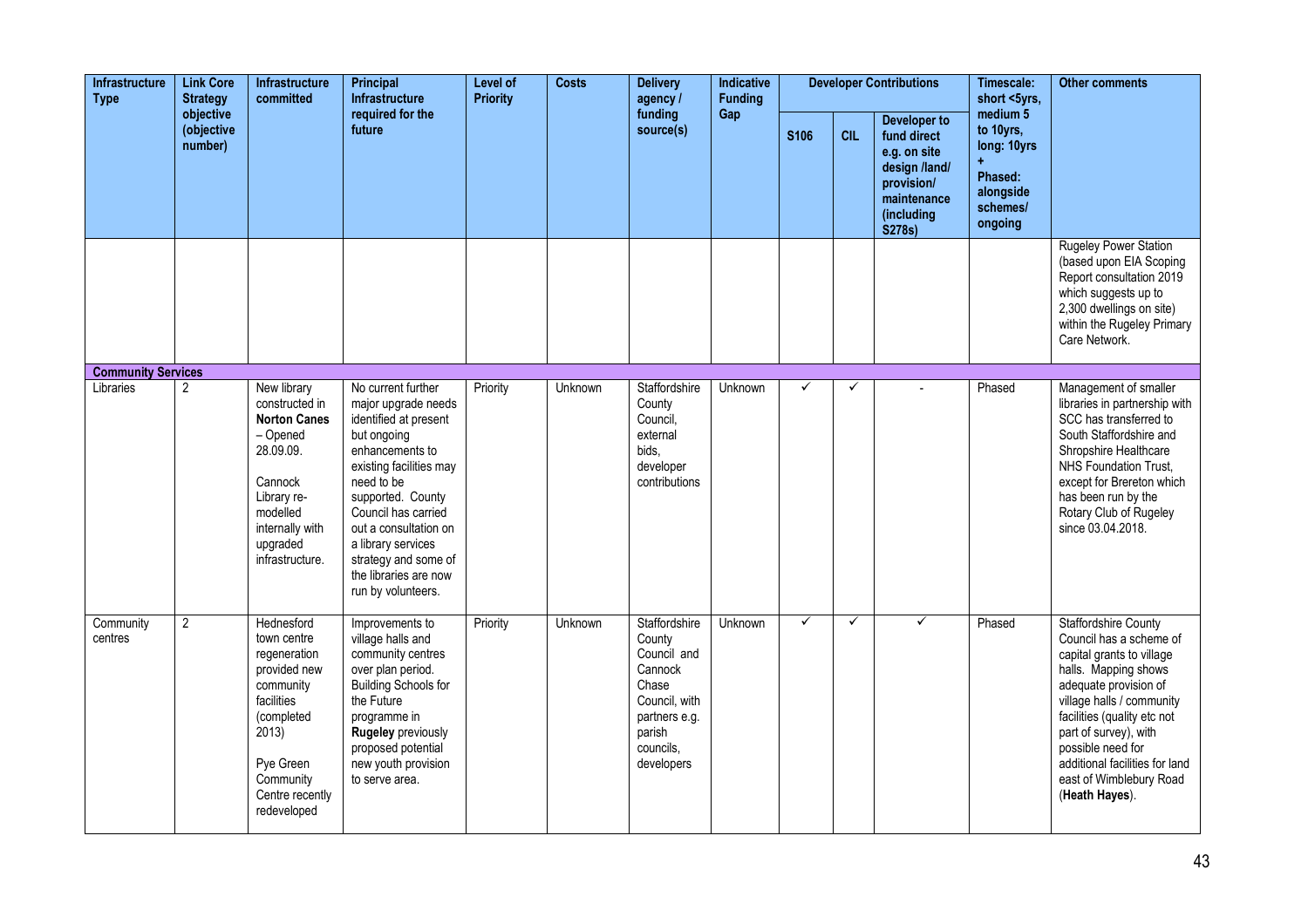| <b>Infrastructure</b><br><b>Type</b>         | <b>Link Core</b><br><b>Strategy</b> | <b>Infrastructure</b><br>committed<br>objective<br>(objective                                                                                                                                      | Principal<br><b>Infrastructure</b>                                                                                                                                                                                                                                                                 | Level of<br><b>Priority</b> | <b>Costs</b>                                  | <b>Delivery</b><br>agency /<br>funding                          | Indicative<br><b>Funding</b> |              |                | <b>Developer Contributions</b>                                                                                    | Timescale:<br>short <5yrs,                                                               | <b>Other comments</b>                                                                                                                                                                                                                                                                                                                                                                  |
|----------------------------------------------|-------------------------------------|----------------------------------------------------------------------------------------------------------------------------------------------------------------------------------------------------|----------------------------------------------------------------------------------------------------------------------------------------------------------------------------------------------------------------------------------------------------------------------------------------------------|-----------------------------|-----------------------------------------------|-----------------------------------------------------------------|------------------------------|--------------|----------------|-------------------------------------------------------------------------------------------------------------------|------------------------------------------------------------------------------------------|----------------------------------------------------------------------------------------------------------------------------------------------------------------------------------------------------------------------------------------------------------------------------------------------------------------------------------------------------------------------------------------|
|                                              | number)                             |                                                                                                                                                                                                    | required for the<br>future                                                                                                                                                                                                                                                                         |                             |                                               | source(s)                                                       | Gap                          | <b>S106</b>  | <b>CIL</b>     | Developer to<br>fund direct<br>e.g. on site<br>design /land/<br>provision/<br>maintenance<br>(including<br>S278s) | medium 5<br>to 10yrs,<br>long: 10yrs<br>÷<br>Phased:<br>alongside<br>schemes/<br>ongoing |                                                                                                                                                                                                                                                                                                                                                                                        |
| Citizens<br>Advice                           | $\overline{2}$                      | CAB operates<br>from a retail<br>unit in Rugeley<br>and has<br>achieved<br>further<br>operating<br>efficiencies by<br>relocating the<br>Cannock office<br>into Cannock<br>Council Civic<br>Centre. |                                                                                                                                                                                                                                                                                                    | Priority                    | Funding not<br>to exceed<br>current<br>levels | Citizens<br>Advice<br><b>Bureau</b>                             | N/A                          |              | $\blacksquare$ |                                                                                                                   | Short                                                                                    | Rugeley CAB has moved<br>to an appointment only<br>service and closed the<br>customer reception to<br>reduce operating costs<br>and focus resources on<br>providing support to<br>service users.                                                                                                                                                                                       |
| Social<br>Services /<br>over 50's<br>support | $\overline{2}$                      |                                                                                                                                                                                                    | Reconfiguration of<br>existing delivery of<br>social and health<br>care facilities to<br>integrate services<br>and provide<br>additional<br>intermediate/extra<br>care and community<br>services is ongoing.                                                                                       | Priority                    | Unknown                                       | <b>Staffs</b><br>County<br>Council<br>Social Care<br>and Health | N/A                          |              | Ĭ.             |                                                                                                                   | Short/<br>Medium                                                                         | Redevelopment of<br>Langbourn site in<br>Cannock has been<br>completed and County<br>Council considering<br>scheme for north of District<br>to meet Rugeley's needs.                                                                                                                                                                                                                   |
| Police                                       | 1,2                                 |                                                                                                                                                                                                    | No strategic<br>infrastructure needs<br>identified at present.<br><b>Staffordshire Police</b><br>advise in response to<br>Local Plan<br>consultations that<br>developer<br>contributions may be<br>needed over plan<br>period (subject to<br>ongoing evaluations<br>of services by the<br>Police). | Priority                    | Unknown                                       | <b>Staffordshire</b><br>Police,<br>Developers                   | Unknown                      | $\checkmark$ | $\checkmark$   |                                                                                                                   | Phased                                                                                   | Hednesford town no<br>longer has a police station<br>since the office closure.<br>As part of ongoing estates<br>strategy, Police looking for<br>opportunities for shared<br>accommodation e.g.<br>Norton Canes police post<br>in parish council offices.<br>The customer front desk at<br>Rugeley Police Station<br>has closed, but a<br>commitment has been<br>made to keep the front |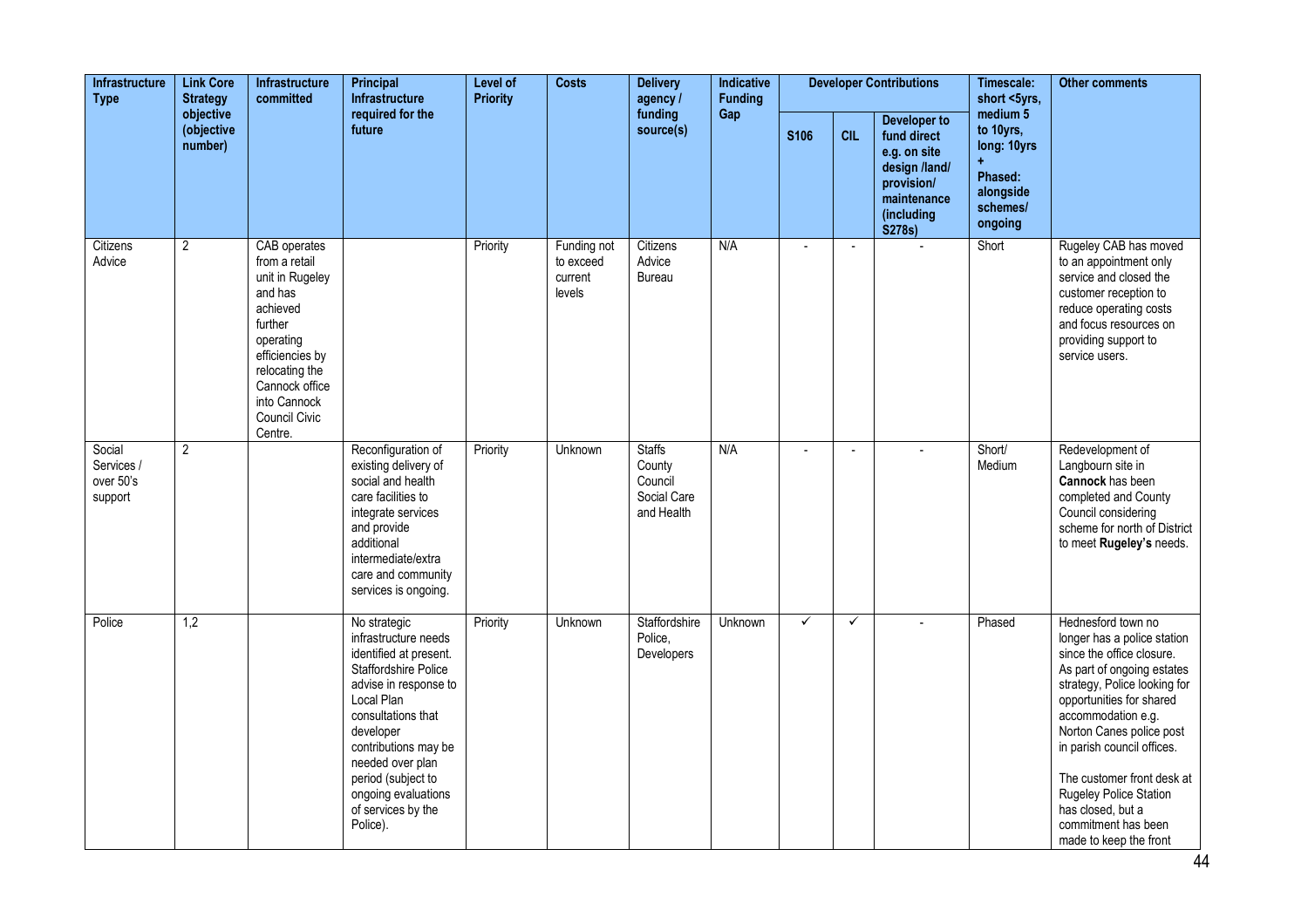| Infrastructure<br><b>Type</b> | <b>Link Core</b><br><b>Strategy</b> | Infrastructure<br>committed                                                                                      | Principal<br><b>Infrastructure</b>                                                                                                                                                                                                                                                                                          | Level of<br><b>Priority</b> | <b>Costs</b>   | <b>Delivery</b><br>agency /                                                                                                                                                                                                        | Indicative<br><b>Funding</b> |                |                      | <b>Developer Contributions</b>                                                                                    | Timescale:<br>short <5yrs,                                                          | <b>Other comments</b>                                                                                                                                                                                                                                                                                                                                                       |
|-------------------------------|-------------------------------------|------------------------------------------------------------------------------------------------------------------|-----------------------------------------------------------------------------------------------------------------------------------------------------------------------------------------------------------------------------------------------------------------------------------------------------------------------------|-----------------------------|----------------|------------------------------------------------------------------------------------------------------------------------------------------------------------------------------------------------------------------------------------|------------------------------|----------------|----------------------|-------------------------------------------------------------------------------------------------------------------|-------------------------------------------------------------------------------------|-----------------------------------------------------------------------------------------------------------------------------------------------------------------------------------------------------------------------------------------------------------------------------------------------------------------------------------------------------------------------------|
|                               | objective<br>(objective<br>number)  |                                                                                                                  | required for the<br>future                                                                                                                                                                                                                                                                                                  |                             |                | funding<br>source(s)                                                                                                                                                                                                               | Gap                          | <b>S106</b>    | <b>CIL</b>           | Developer to<br>fund direct<br>e.g. on site<br>design /land/<br>provision/<br>maintenance<br>(including<br>S278s) | medium 5<br>to 10yrs,<br>long: 10yrs<br>Phased:<br>alongside<br>schemes/<br>ongoing |                                                                                                                                                                                                                                                                                                                                                                             |
|                               |                                     |                                                                                                                  |                                                                                                                                                                                                                                                                                                                             |                             |                |                                                                                                                                                                                                                                    |                              |                |                      |                                                                                                                   |                                                                                     | desk open at Cannock<br>Police Station.                                                                                                                                                                                                                                                                                                                                     |
| Ambulance                     | $\overline{2}$                      |                                                                                                                  | None needed (at<br>present)                                                                                                                                                                                                                                                                                                 | $\mathbf{u}$                | $\blacksquare$ | $\blacksquare$                                                                                                                                                                                                                     | ÷,                           | $\blacksquare$ | $\ddot{\phantom{a}}$ | $\blacksquare$                                                                                                    | $\mathbf{r}$                                                                        | Continue to engage with<br>service provider                                                                                                                                                                                                                                                                                                                                 |
| Fire                          | 1,2                                 | <b>Cannock</b> and<br><b>Rugeley</b> fire<br>stations have<br>been re-<br>developed as<br>Community<br>Stations. | No further strategic<br>needs identified (at<br>present)                                                                                                                                                                                                                                                                    |                             |                | Part of a<br>£46m PFI (1)<br>initiative<br>covering the<br>whole of<br>Staffordshire<br>relating to<br>Cannock.<br>Part of a<br>£50m PFI (2)<br>initiative<br>covering the<br>whole of<br>Staffordshire<br>relating to<br>Rugeley. | N/A                          | $\blacksquare$ |                      |                                                                                                                   |                                                                                     |                                                                                                                                                                                                                                                                                                                                                                             |
| Cemeteries /<br>crematoria    | $\overline{2}$                      | Extension to<br>Stile Cop<br>Cemetery<br>completed<br>(£300,000<br>costs approx)                                 | New cemetery/burial<br>space provision<br>needed for south of<br>the District<br>(Cannock).<br>Estimated that a site<br>should be a minimum<br>size of 8 hectares to<br>operate over an 80-<br>85 year period.<br>Bereavement<br>Services Plan 2009-<br>2019 sets out priority<br>actions for<br>management/<br>investment. | Priority                    | £1m approx     | Cannock<br>Chase<br>Council<br>capital<br>programme/<br>developer<br>contributions                                                                                                                                                 | E1m<br>approx                | $\blacksquare$ | $\checkmark$         |                                                                                                                   | Medium/<br>Long                                                                     | Council budget sets aside<br>funds for ensuring<br>additional cemetery<br>provision but precise costs<br>to be confirmed following<br>further feasibility work.<br>Item identified on CIL 123<br>list and a site has been<br>granted planning<br>permission.<br>A separate planning<br>permission has also been<br>approved on a<br>neighbouring site for a<br>crematorium. |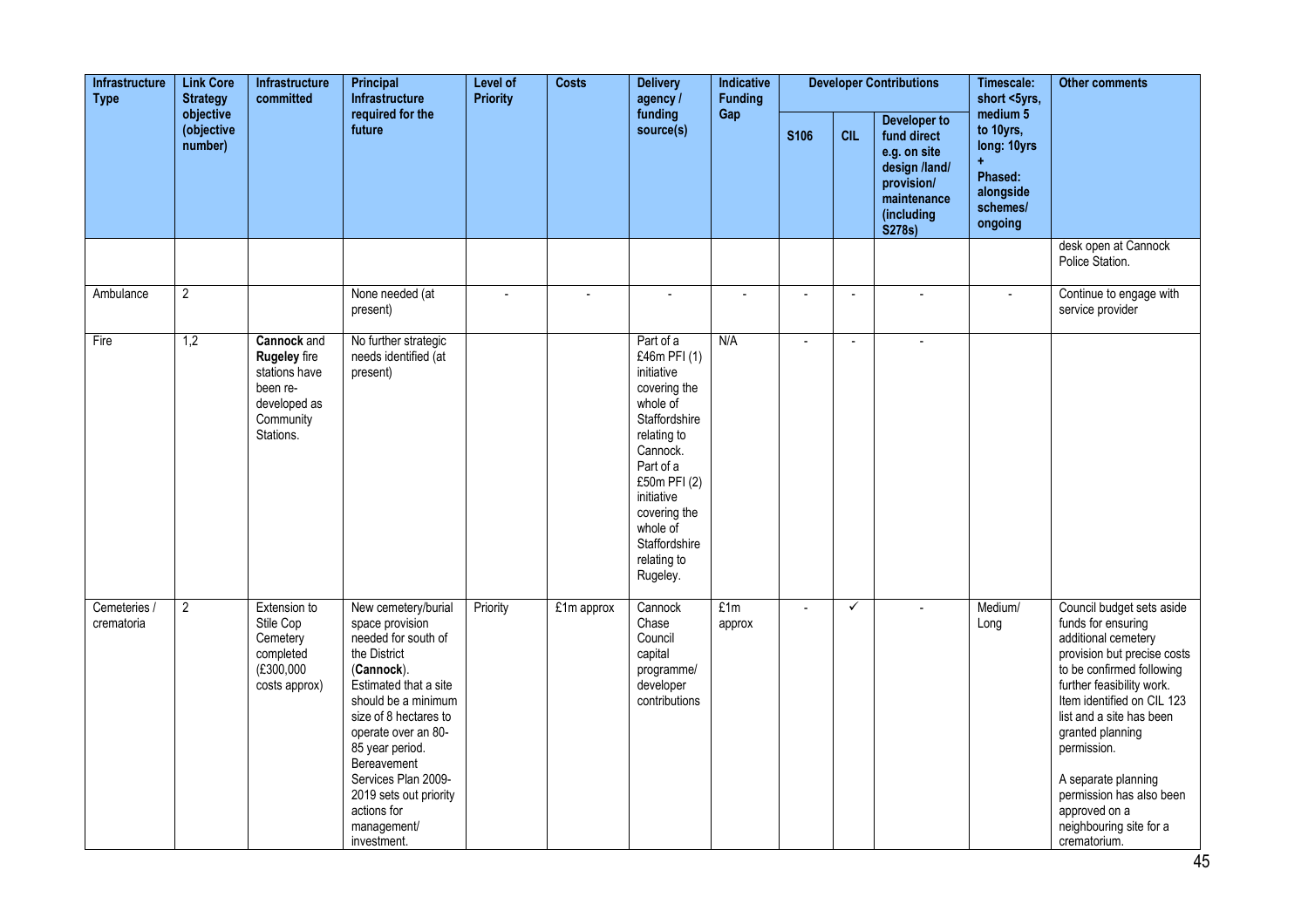| Infrastructure<br><b>Type</b>                            | <b>Link Core</b><br><b>Strategy</b> | Infrastructure<br>committed                                                                                | <b>Principal</b><br>Infrastructure                                                                                                                                                                                                                                           | Level of<br><b>Priority</b> | <b>Costs</b>            | <b>Delivery</b><br>agency /                                                         | Indicative<br><b>Funding</b> |                |                | <b>Developer Contributions</b>                                                                                    | Timescale:<br>short <5yrs,                                                                     | <b>Other comments</b>                                                                                                                                                                                                 |
|----------------------------------------------------------|-------------------------------------|------------------------------------------------------------------------------------------------------------|------------------------------------------------------------------------------------------------------------------------------------------------------------------------------------------------------------------------------------------------------------------------------|-----------------------------|-------------------------|-------------------------------------------------------------------------------------|------------------------------|----------------|----------------|-------------------------------------------------------------------------------------------------------------------|------------------------------------------------------------------------------------------------|-----------------------------------------------------------------------------------------------------------------------------------------------------------------------------------------------------------------------|
|                                                          | objective<br>(objective<br>number)  |                                                                                                            | required for the<br>future                                                                                                                                                                                                                                                   |                             |                         | funding<br>source(s)                                                                | Gap                          | <b>S106</b>    | <b>CIL</b>     | Developer to<br>fund direct<br>e.g. on site<br>design /land/<br>provision/<br>maintenance<br>(including<br>S278s) | medium <sub>5</sub><br>to 10yrs,<br>long: 10yrs<br>Phased:<br>alongside<br>schemes/<br>ongoing |                                                                                                                                                                                                                       |
| <b>Culture</b>                                           |                                     |                                                                                                            |                                                                                                                                                                                                                                                                              |                             |                         |                                                                                     |                              |                |                |                                                                                                                   |                                                                                                |                                                                                                                                                                                                                       |
| Museums /<br>galleries /<br>theatres (non<br>commercial) | 1,2,4,6                             | Museum of<br>Cannock<br>Chase has had<br>lottery grant for<br>improvements<br>that have been<br>completed. | Enhancement of<br>existing facilities,<br>particularly in<br>Rugeley, such as<br>upgrading of Rose<br>Theatre or Lea Hall<br>welfare Centre.                                                                                                                                 | Priority                    | Unknown                 | Heritage<br>Lottery,<br>Cannock<br>Chase<br>Council.,<br>developer<br>contributions | Unknown                      | $\checkmark$   | ✓              | $\checkmark$                                                                                                      | Medium/<br>Long                                                                                | The Rugeley AAP<br>identifies that an improved<br>approach, including<br>access and car parking to<br>the Rugeley Rose Theatre<br>should be provided as part<br>of the redevelopment of<br>the Former Aelfgar Centre. |
| Cinema                                                   | 6                                   | Cannock<br>cinema re-<br>opened in<br>2011.                                                                | Provision of new<br>facilities, e.g.<br>cinema, bowling alley<br>at Rugeley.                                                                                                                                                                                                 | Priority                    | Unknown                 | Private<br>Developers/<br>commercial<br>operators                                   | Unknown                      | $\overline{a}$ | $\overline{a}$ | $\mathbf{r}$                                                                                                      | Medium/<br>Long                                                                                |                                                                                                                                                                                                                       |
| Youth drop in<br>centre                                  | $\overline{2}$                      |                                                                                                            | A Youth Drop In<br>Facility was provided<br>in the former Taylor's<br>Lane Squash Courts,<br>which have since<br>been demolished for<br>future redevelopment<br>of the Aelfgar site<br>RTC4. To keep<br>under consideration<br>need for replacement<br>youth drop in centre. | Priority                    | Unknown-to<br>be costed | SCC/CCC/<br>Staffs Police/<br>Developer<br>contributions                            | N/A                          | $\checkmark$   | $\checkmark$   |                                                                                                                   | Medium/<br>Long                                                                                |                                                                                                                                                                                                                       |
| <b>Leisure</b>                                           |                                     |                                                                                                            |                                                                                                                                                                                                                                                                              |                             |                         |                                                                                     |                              |                |                |                                                                                                                   |                                                                                                |                                                                                                                                                                                                                       |
| <b>Indoor Sports</b><br>and Leisure<br>overall           | 1,2,3                               |                                                                                                            | A study has been<br>commissioned in<br>2019 to update the<br>evidence base for<br>indoor and outdoor<br>sports provision in<br>the District, which will<br>provide an insight<br>into future                                                                                 |                             |                         |                                                                                     |                              |                |                |                                                                                                                   |                                                                                                |                                                                                                                                                                                                                       |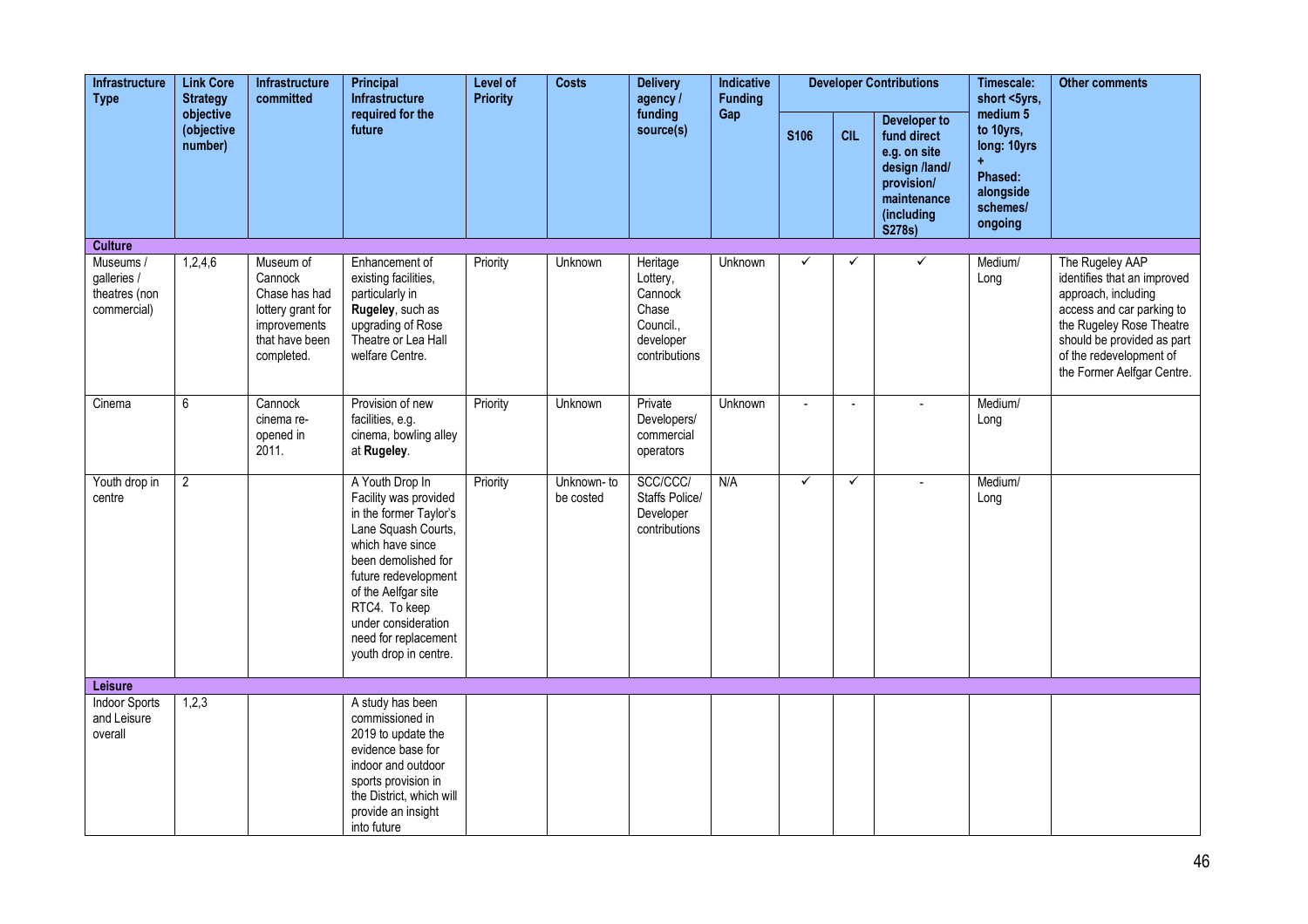| Infrastructure<br><b>Type</b> | <b>Link Core</b><br><b>Strategy</b> | Infrastructure<br>committed | <b>Principal</b><br><b>Infrastructure</b>                                                                                               | Level of<br><b>Priority</b> | <b>Costs</b><br><b>Delivery</b><br>agency /<br>funding<br>source(s) |                                                                                    | Indicative<br><b>Funding</b>                                            |                |              | <b>Developer Contributions</b>                                                                                    | Timescale:<br>short <5yrs,                                                          | <b>Other comments</b>                                                                                                                                                         |
|-------------------------------|-------------------------------------|-----------------------------|-----------------------------------------------------------------------------------------------------------------------------------------|-----------------------------|---------------------------------------------------------------------|------------------------------------------------------------------------------------|-------------------------------------------------------------------------|----------------|--------------|-------------------------------------------------------------------------------------------------------------------|-------------------------------------------------------------------------------------|-------------------------------------------------------------------------------------------------------------------------------------------------------------------------------|
|                               | objective<br>(objective<br>number)  |                             | required for the<br>future                                                                                                              |                             |                                                                     |                                                                                    | Gap                                                                     | <b>S106</b>    | <b>CIL</b>   | Developer to<br>fund direct<br>e.g. on site<br>design /land/<br>provision/<br>maintenance<br>(including<br>S278s) | medium 5<br>to 10yrs,<br>long: 10yrs<br>Phased:<br>alongside<br>schemes/<br>ongoing |                                                                                                                                                                               |
|                               |                                     |                             | infrastructure<br>requirements. This<br>will update the 2009-<br>10 evidence base<br>study requirements<br>set out below:               |                             |                                                                     |                                                                                    |                                                                         |                |              |                                                                                                                   |                                                                                     |                                                                                                                                                                               |
|                               |                                     |                             | Sports Halls-<br>Increase provision by<br>2019 by 4 courts at<br>existing locations.                                                    | Priority                    | £956,920                                                            | Cannock<br>Chase<br>Council and<br>delivery<br>partners e.g.<br>Sport<br>England,  | £119,500<br>(but see<br>notes re.<br>former<br><b>Blake</b><br>Academy) | $\checkmark$   | $\checkmark$ |                                                                                                                   | Short/<br>Medium/<br>Phased                                                         | Upgrades to Cannock and<br>Rugeley leisure centres<br>are contributing to some of<br>these targets, particularly<br>in meeting increase in<br>fitness station needs.          |
|                               |                                     |                             | Health & Fitness-<br>Increase number of<br>fitness stations by a<br>minimum of 80 to<br>achieve national<br>average provision.          |                             | N/A                                                                 | County<br>Council,<br>local<br>community<br>organisation<br>s/to be<br>provided as | N/A                                                                     | $\blacksquare$ | $\sim$       |                                                                                                                   |                                                                                     | Upgrade to former Blake<br>Academy facilities<br>contributes towards<br>increased sports hall (2<br>badminton courts) and<br>dance hall provision.<br>Community agreements to |
|                               |                                     |                             | Indoor Bowls-<br>Ensure achievement<br>of local standard of<br>0.02 rinks per 1000                                                      |                             | Unknown                                                             | part of<br>development<br>schemes or<br>developer                                  | Unknown                                                                 | $\checkmark$   | $\checkmark$ |                                                                                                                   |                                                                                     | be secured to ensure<br>provision meets District<br>needs.                                                                                                                    |
|                               |                                     |                             | population in line<br>with West Midlands<br>level (existing level of<br>provision) Improve<br>quality of existing                       |                             |                                                                     | contributions<br>(£837,500<br>from S106<br>for Norton<br>Canes                     |                                                                         |                |              |                                                                                                                   |                                                                                     | Upgrade to Aquaris<br>ballroom in Hednesford<br>also contributes to<br>improved dance provision.                                                                              |
|                               |                                     |                             | facility, where<br>possible.                                                                                                            |                             |                                                                     | schemes-<br>see notes)                                                             |                                                                         |                |              |                                                                                                                   |                                                                                     | Section 106 funds from<br>sites at Norton Hall Lane<br>and Red Lion Lane                                                                                                      |
|                               |                                     |                             | Indoor Tennis-<br>Ensure achievement<br>of local standard that<br>all residents should<br>live within 30 minute<br>drive time of indoor |                             | Unknown                                                             |                                                                                    | Unknown                                                                 | $\checkmark$   | $\checkmark$ |                                                                                                                   |                                                                                     | towards sport and<br>recreation to assist in<br>meeting these targets for<br>Norton Canes catchment<br>(NB not all committed for<br>indoor facilities).                       |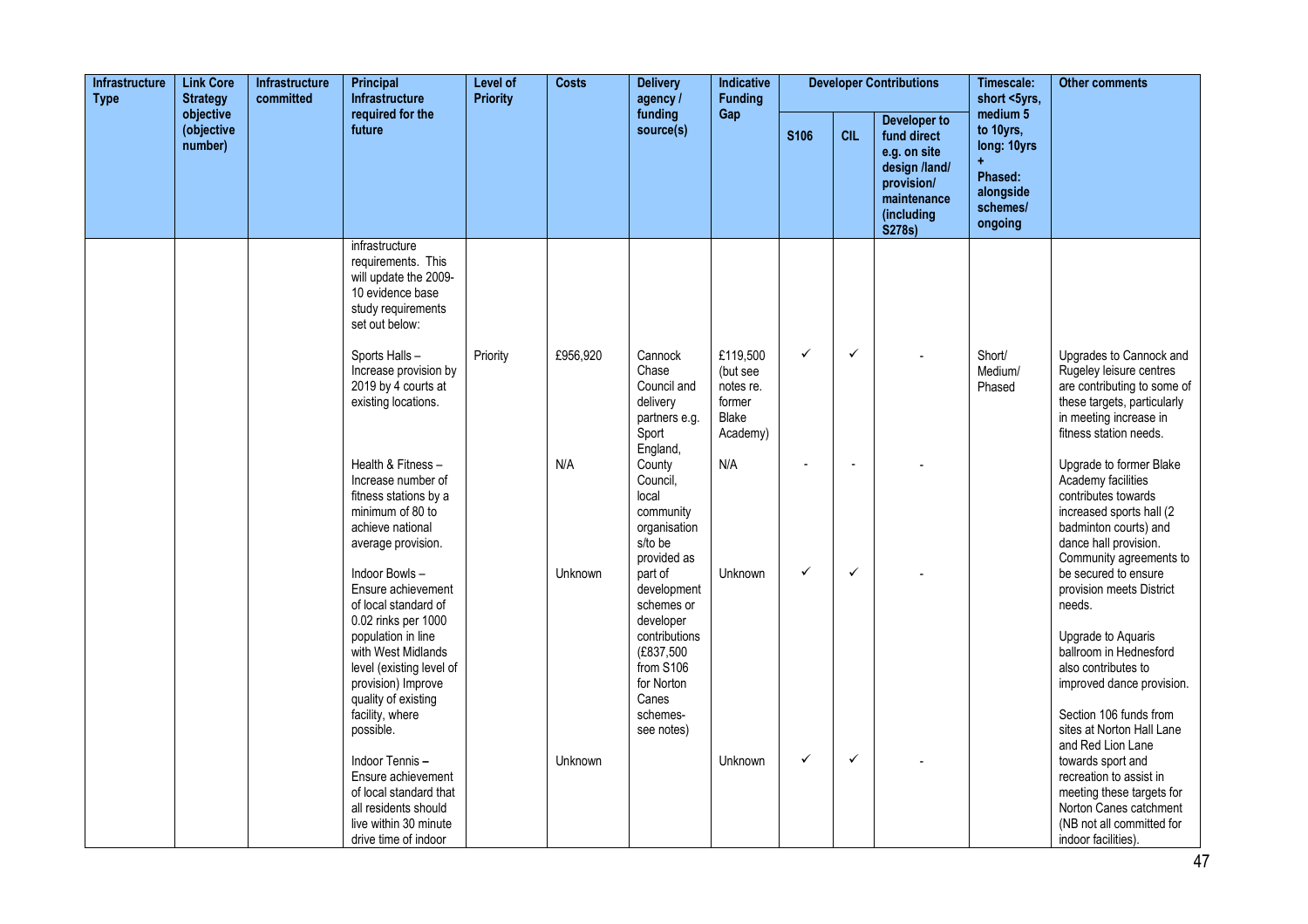| <b>Link Core</b><br><b>Infrastructure</b><br><b>Type</b><br><b>Strategy</b><br>objective | <b>Infrastructure</b><br>committed | Level of<br>Principal<br>Infrastructure<br><b>Priority</b><br>required for the                                                                                                                                     |                                                                                                                                                                                                                                         | <b>Costs</b> | <b>Delivery</b><br>agency /                                                                                                                        | Indicative<br><b>Funding</b>                                                                                                     |                                                                                                             |             | <b>Developer Contributions</b> | Timescale:<br>short <5yrs,                                                                                               | <b>Other comments</b>                                                               |                                                                                                                                                                                                                                                                                 |
|------------------------------------------------------------------------------------------|------------------------------------|--------------------------------------------------------------------------------------------------------------------------------------------------------------------------------------------------------------------|-----------------------------------------------------------------------------------------------------------------------------------------------------------------------------------------------------------------------------------------|--------------|----------------------------------------------------------------------------------------------------------------------------------------------------|----------------------------------------------------------------------------------------------------------------------------------|-------------------------------------------------------------------------------------------------------------|-------------|--------------------------------|--------------------------------------------------------------------------------------------------------------------------|-------------------------------------------------------------------------------------|---------------------------------------------------------------------------------------------------------------------------------------------------------------------------------------------------------------------------------------------------------------------------------|
|                                                                                          | (objective<br>number)              |                                                                                                                                                                                                                    | future                                                                                                                                                                                                                                  |              |                                                                                                                                                    | funding<br>source(s)                                                                                                             | Gap                                                                                                         | <b>S106</b> | <b>CIL</b>                     | <b>Developer to</b><br>fund direct<br>e.g. on site<br>design /land/<br>provision/<br>maintenance<br>(including<br>S278s) | medium 5<br>to 10yrs,<br>long: 10yrs<br>Phased:<br>alongside<br>schemes/<br>ongoing |                                                                                                                                                                                                                                                                                 |
|                                                                                          |                                    |                                                                                                                                                                                                                    | tennis facility (to be<br>provided by marking<br>out sports halls).<br>Dance - Provide<br>minimum of one high<br>quality floor.<br>Potential future<br>requirements to be<br>established by<br>further assessments<br>of suitability of |              | N/A                                                                                                                                                |                                                                                                                                  | N/A                                                                                                         | $\sim$      | $\blacksquare$                 |                                                                                                                          |                                                                                     |                                                                                                                                                                                                                                                                                 |
| Swimming<br>pools                                                                        | 1,2,3                              | Rugeley had a<br>replacement<br>swimming pool<br>built in 2008.<br>Re-modelled<br>Cannock<br>Chase<br>Leisure Centre<br>pool to create<br>25m pool +<br>$13m \times 7m$<br>variable depth<br>pool, opened<br>2013. | venues.<br>Swimming Pools-<br>maintain existing<br>water space within<br>the District and<br>monitor levels of<br>imported demand to<br>determine future<br>needs.                                                                      | Priority     | Upgrade part<br>of £6m<br>refurbish of<br>Chase<br>Leisure<br>Centre                                                                               | Cannock<br>Chase<br>Council and<br>Sport<br>England                                                                              | N/A                                                                                                         |             |                                |                                                                                                                          | Short                                                                               | The extended and<br>improved provision is<br>currently deemed<br>sufficient for the plan<br>period.                                                                                                                                                                             |
| Sports pitches<br>and courts                                                             | 1,2,3                              | Full sized<br>artificial turf<br>pitch at<br>Cardinal Griffin<br>School<br>(Cannock)<br>completed<br>2012.<br>A new ATP has<br>been                                                                                | A study has been<br>commissioned in<br>2019 to update the<br>evidence base for<br>indoor and outdoor<br>sports provision in<br>the District, which will<br>provide an insight<br>into future<br>infrastructure<br>requirements. This    | Priority     | See entries<br>above for<br>Cannock,<br><b>Heath Hayes</b><br>and<br>Hednesford<br>Parks (total<br>£1.56m)<br>£444,000 for<br>pitch<br>improvement | Cannock<br>Chase<br>Council and<br>partner's e.g.<br>Sport<br>England,<br>County<br>Council,<br>schools and<br>developers<br>via | £2m (for<br>pitches<br>outside<br>Cannock<br>Stadium)<br>£1.9m<br>(for<br>currently<br>unfunded<br>elements |             |                                |                                                                                                                          | Short/<br>Medium/<br>Phased                                                         | See above entries in<br>Cannock, Heath Hayes<br>and Hednesford Parks for<br>pitch improvements. In<br>addition, pitch<br>improvements at Norton<br><b>Canes</b> Community Centre,<br>Laburnum Avenue and<br>Old Fallow Road.<br><b>Cannock and Green</b><br>Lane, Rugeley to be |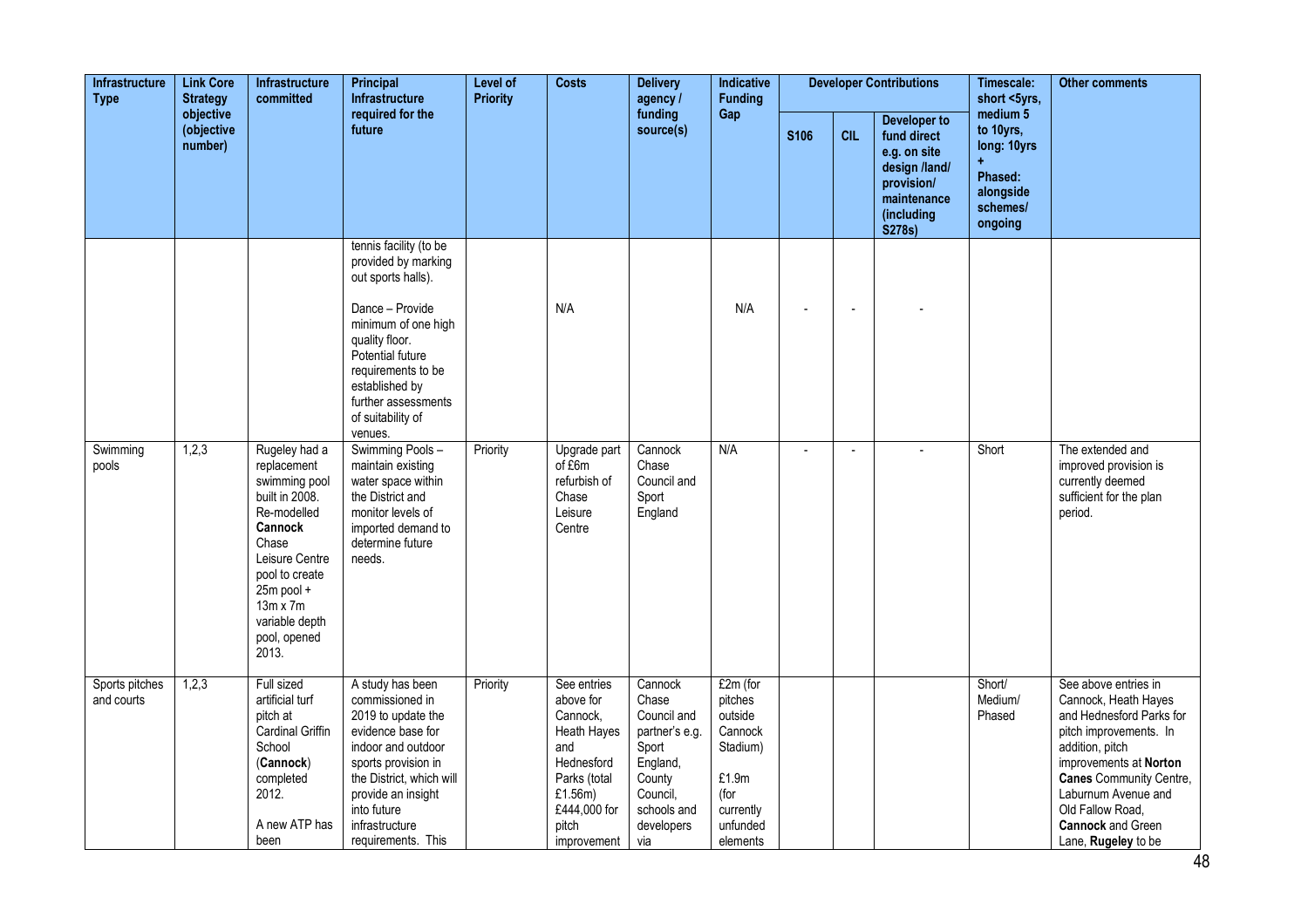| Infrastructure<br><b>Type</b> | <b>Link Core</b><br><b>Strategy</b> | <b>Infrastructure</b><br>committed                        | Principal<br><b>Infrastructure</b>                                                                                                                                                                                                                                                                                                                                                                                                                                                                                                                                                                                                                                                                | Level of<br><b>Priority</b> | <b>Costs</b>                                                                                                                                                                                                                  | <b>Delivery</b><br>agency /                                        | <b>Indicative</b><br><b>Funding</b> |              |              | <b>Developer Contributions</b>                                                                                    | Timescale:<br>short <5yrs,                                                                     | <b>Other comments</b>                                                                                                                                                                                                                                                                                                                                                                                                                                                                                                                                                                                                                                                                                                 |
|-------------------------------|-------------------------------------|-----------------------------------------------------------|---------------------------------------------------------------------------------------------------------------------------------------------------------------------------------------------------------------------------------------------------------------------------------------------------------------------------------------------------------------------------------------------------------------------------------------------------------------------------------------------------------------------------------------------------------------------------------------------------------------------------------------------------------------------------------------------------|-----------------------------|-------------------------------------------------------------------------------------------------------------------------------------------------------------------------------------------------------------------------------|--------------------------------------------------------------------|-------------------------------------|--------------|--------------|-------------------------------------------------------------------------------------------------------------------|------------------------------------------------------------------------------------------------|-----------------------------------------------------------------------------------------------------------------------------------------------------------------------------------------------------------------------------------------------------------------------------------------------------------------------------------------------------------------------------------------------------------------------------------------------------------------------------------------------------------------------------------------------------------------------------------------------------------------------------------------------------------------------------------------------------------------------|
|                               | objective<br>(objective<br>number)  |                                                           | required for the<br>future                                                                                                                                                                                                                                                                                                                                                                                                                                                                                                                                                                                                                                                                        |                             |                                                                                                                                                                                                                               | funding<br>source(s)                                               | Gap                                 | S106         | <b>CIL</b>   | Developer to<br>fund direct<br>e.g. on site<br>design /land/<br>provision/<br>maintenance<br>(including<br>S278s) | medium <sub>5</sub><br>to 10yrs,<br>long: 10yrs<br>Phased:<br>alongside<br>schemes/<br>ongoing |                                                                                                                                                                                                                                                                                                                                                                                                                                                                                                                                                                                                                                                                                                                       |
|                               |                                     | completed at<br>Bradbury Lane,<br>Hednesford, in<br>2017. | will update the 2009-<br>10 evidence base<br>study requirements<br>set out below:<br>Playing pitches -<br>increase supply of<br>junior and mini<br>soccer pitches<br>across the three<br>catchment areas of<br>Cannock/<br>Hednesford/Heath<br>Hayes, Rugeley/<br><b>Brereton and</b><br>Norton. Improve<br>quality of Council<br>pitches and changing<br>facilities to "Good".<br>Agree policy with<br>County Council and<br>school governing<br>bodies on community<br>use of pitches on<br>school sites.<br>Synthetic turf pitches<br>- Establish two new<br>full size pitches in the<br>District - one in<br>Cannock one in<br>Rugeley. Consider<br>the feasibility of<br>establishing a 3rd. |                             | elsewhere in<br>District (see<br>notes)<br>£4.98m for<br>sports hub<br>facilities at<br>Cannock<br>Stadium site<br>£400,000 for<br>extension of<br>ATP at<br>Rugeley.<br>see Cannock<br>Stadium<br>costs for<br>providing 3rd | proposals as<br>part of<br>scheme or<br>developer<br>contributions | of<br>Cannock<br>Stadium<br>scheme) | $\checkmark$ | $\checkmark$ | ✓                                                                                                                 |                                                                                                | undertaken.<br>Provision of a community<br>sport hub at the former<br>Cannock Stadium will also<br>meet some of these needs<br>and this work has now<br>been mostly completed.<br>Items on CIL 123 list.<br>Section 106 funds from<br>sites at land West of Pye<br>Green Road and Pye<br>Green Valley contribute to<br>meeting these targets in<br>Cannock catchment.<br>Possible use of funds from<br>S106 funds from Norton<br>Hall Lane and Red Lion<br>Lane to assist in meeting<br>targets for Norton Canes<br>catchment.<br>Existing half-sized ATP at<br>Rugeley Leisure Centre to<br>be extended to cater for<br>full-sized pitch to meet<br>demand in this catchment.<br>Item identified on CIL 123<br>list. |
|                               |                                     |                                                           | Bowls-Ensure local<br>standard of 0.159<br>bowling greens per<br>1000 population is                                                                                                                                                                                                                                                                                                                                                                                                                                                                                                                                                                                                               |                             | Unknown                                                                                                                                                                                                                       |                                                                    | Unknown                             | $\checkmark$ | $\checkmark$ |                                                                                                                   |                                                                                                |                                                                                                                                                                                                                                                                                                                                                                                                                                                                                                                                                                                                                                                                                                                       |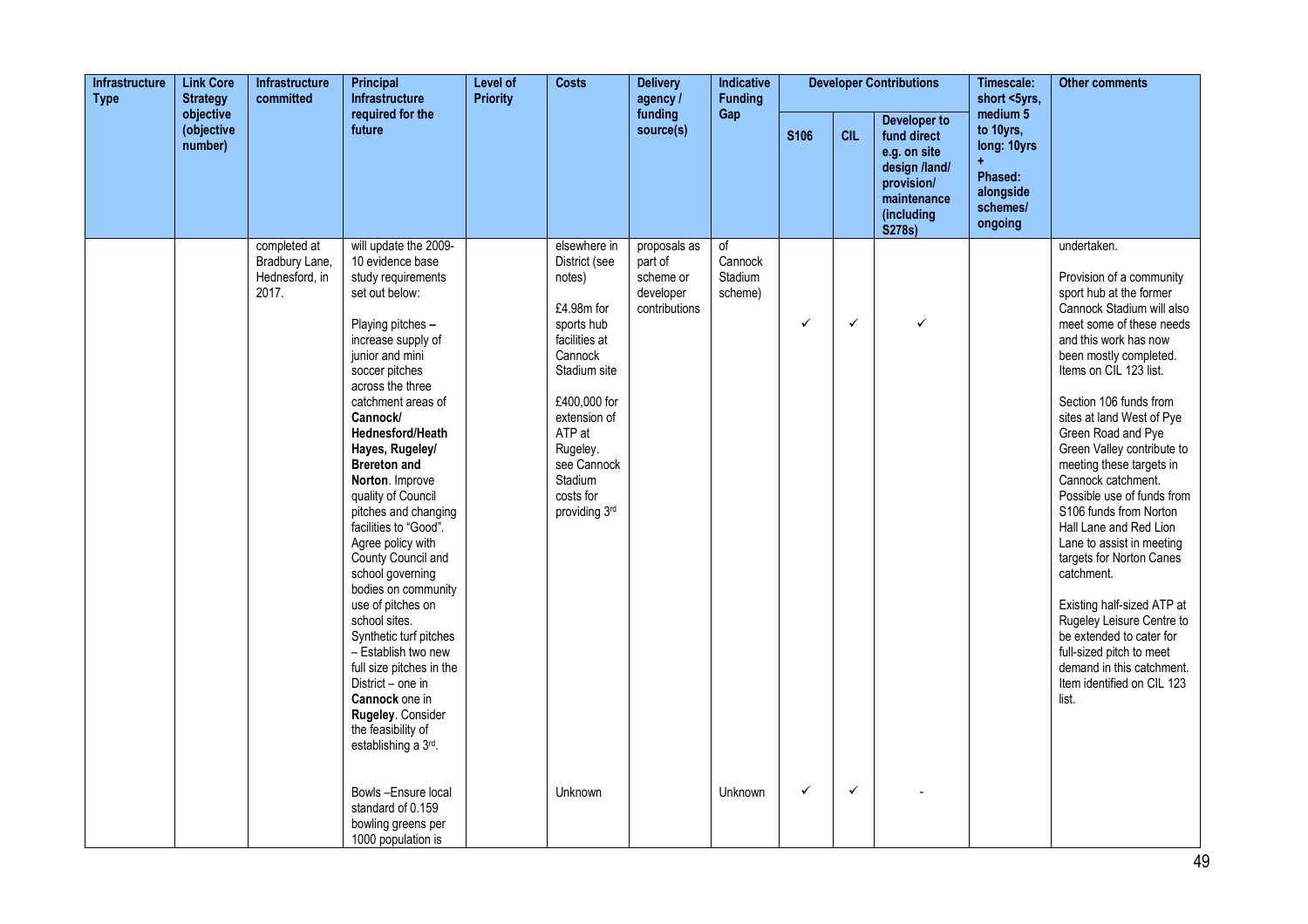| Infrastructure<br><b>Link Core</b><br><b>Type</b><br><b>Strategy</b><br>objective |                       | Infrastructure<br>committed                                                                                                                                                                                                      | <b>Principal</b><br>Infrastructure                                                                                                                                                                                                                                                                                                                                                                                                                     | Level of<br><b>Priority</b> | <b>Costs</b>                                                                                                                                                                       | <b>Delivery</b><br>agency /<br>funding                                                                                  | Indicative<br><b>Funding</b>                                    |              |              | <b>Developer Contributions</b>                                                                                    | Timescale:<br>short <5yrs,                                                          | <b>Other comments</b>                                                                                                                                                                                                                                                                                                                                                                |
|-----------------------------------------------------------------------------------|-----------------------|----------------------------------------------------------------------------------------------------------------------------------------------------------------------------------------------------------------------------------|--------------------------------------------------------------------------------------------------------------------------------------------------------------------------------------------------------------------------------------------------------------------------------------------------------------------------------------------------------------------------------------------------------------------------------------------------------|-----------------------------|------------------------------------------------------------------------------------------------------------------------------------------------------------------------------------|-------------------------------------------------------------------------------------------------------------------------|-----------------------------------------------------------------|--------------|--------------|-------------------------------------------------------------------------------------------------------------------|-------------------------------------------------------------------------------------|--------------------------------------------------------------------------------------------------------------------------------------------------------------------------------------------------------------------------------------------------------------------------------------------------------------------------------------------------------------------------------------|
|                                                                                   | (objective<br>number) |                                                                                                                                                                                                                                  | required for the<br>future                                                                                                                                                                                                                                                                                                                                                                                                                             |                             |                                                                                                                                                                                    | source(s)                                                                                                               | Gap                                                             | <b>S106</b>  | <b>CIL</b>   | Developer to<br>fund direct<br>e.g. on site<br>design /land/<br>provision/<br>maintenance<br>(including<br>S278s) | medium 5<br>to 10yrs,<br>long: 10yrs<br>Phased:<br>alongside<br>schemes/<br>ongoing |                                                                                                                                                                                                                                                                                                                                                                                      |
|                                                                                   |                       |                                                                                                                                                                                                                                  | achieved (existing<br>level of provision).<br>Focus on maintaining<br>quality.<br>Tennis - Ensure<br>local standard that all<br>residents should live<br>within a 1 mile radius<br>of an outdoor tennis<br>court is achieved (6<br>new courts required).                                                                                                                                                                                               |                             | £488,640                                                                                                                                                                           |                                                                                                                         | £488,640                                                        | $\checkmark$ | $\checkmark$ |                                                                                                                   |                                                                                     |                                                                                                                                                                                                                                                                                                                                                                                      |
| Children's play<br>areas                                                          | 1,2,3                 | Committed<br>schemes for<br>play area<br>developments/<br>improvements<br>at Bevan Lee,<br>Swallow Close,<br>Arthur Street,<br>Laburnum<br>Avenue, and<br>North End Park<br>have all been<br>completed.<br>(Cannock/<br>Rugeley) | Ongoing<br>improvements / new<br>play areas linked to<br>achieve PPG17<br>assessment targets<br>of increased play<br>space provision<br>(0.045ha per 1,000<br>population and 'good'<br>quality as a<br>minimum). Increase<br>quantity and quality<br>across District but<br>particularly in<br>northern/central<br>Cannock, Heath<br>Hayes and<br>Brereton.<br>A new evidence base<br>has been<br>commissioned in<br>2019 to update the<br>PPG17 work. | Priority                    | Unknown-<br>costs to be<br>identified,<br>partly<br>dependent<br>upon nature<br>οf<br>development<br>schemes<br>Costs for<br>Avon Road,<br><b>Cannock</b><br>play area<br>£100,000 | Cannock<br>Chase<br>Council/ to<br>be provided<br>as part of<br>development<br>schemes or<br>developer<br>contributions | Unknown-<br>at least<br>£100,000<br>for Avon<br>Road<br>project | $\checkmark$ | $\checkmark$ | $\checkmark$                                                                                                      | Short/<br>Medium/<br>Phased                                                         | A number of existing<br>planning consents for the<br>plan period already have<br>S106 agreements in place<br>to address infrastructure<br>needs for children's play<br>area provision. Project to<br>install new play area at<br>Avon Road, Cannock<br>identified on CIL 123 list.<br>Draft Developer<br>Contributions SPD<br>identifies indicative costs<br>for individual schemes. |